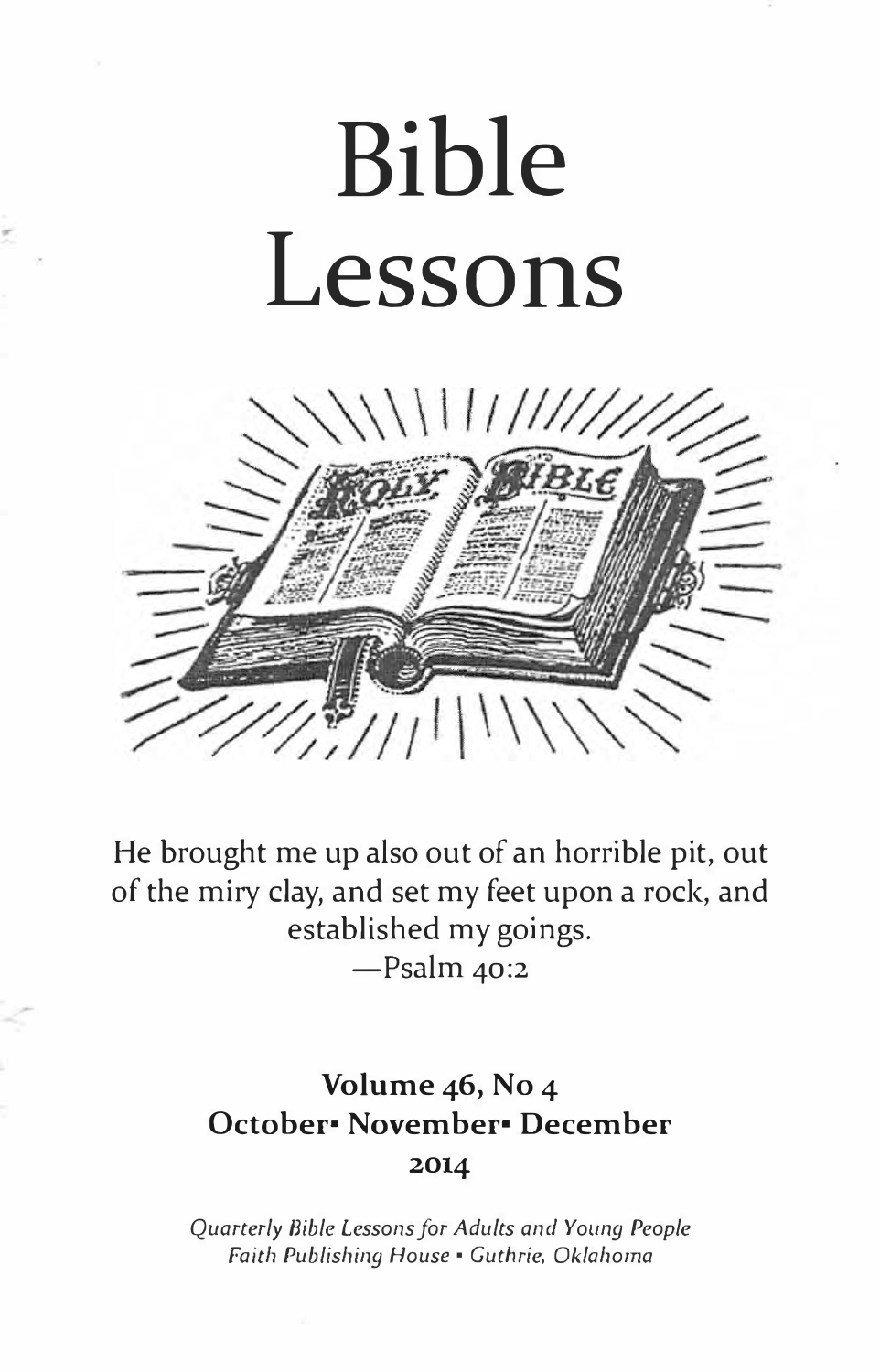# Bible Lessons for Adults and Young People

| Volume 46                                                                                                                                     |                                                                                       | October November December                                                                                                                                                                                                                                                                                   | No 4        |
|-----------------------------------------------------------------------------------------------------------------------------------------------|---------------------------------------------------------------------------------------|-------------------------------------------------------------------------------------------------------------------------------------------------------------------------------------------------------------------------------------------------------------------------------------------------------------|-------------|
| <b>Table of Contents</b>                                                                                                                      |                                                                                       |                                                                                                                                                                                                                                                                                                             |             |
| <b>DATE</b>                                                                                                                                   |                                                                                       | <b>LESSON TITLE</b>                                                                                                                                                                                                                                                                                         | <b>PAGE</b> |
| Oct<br><b>Nov</b><br>Dec 7                                                                                                                    | 5<br>12 <sup>1</sup><br>19<br>26<br>$\overline{2}$<br>9<br>16<br>23<br>30<br>21<br>28 | Blessing For The Upright: Curse For The Wicked 5<br>Careful And Perfect Obedience To God's Church  14<br>The Marriage Hymn Of Christ And The Church 19<br>Earthly Vanity Compared To Hope Of The Righteous 29<br>14 Forgiveness And Mercy To The Sinner 48<br>Fleeting Days Of Man Befoe An Eternal God  58 |             |
| Publishing the Bible truths in the interest of<br><b>Jesus Christ and His Church</b><br>Edited by Leslie C. Busbee and Clifford & Patsy Smith |                                                                                       |                                                                                                                                                                                                                                                                                                             |             |
| s santille that but Old LeDoume Adoms Due Dale Wille                                                                                          |                                                                                       |                                                                                                                                                                                                                                                                                                             |             |

Articles contributed by: Sis. LaDawna Adams, Bro. Bob Wilson, Sis. Angela Gellenbeck Sis. Julie Elwell, and Bro. James Bell

Subscription Price - \$2.00 a copy for quarter of year, or \$7.00 per year, issued quarterly. Periodical postage paid at Guthrie, Oklahoma

> Published Quarterly By: FAITH PUBLISHING HOUSE P.O. Box 518 Guthrie, Oklahoma 73044 Postmaster: Please send address corrections to above address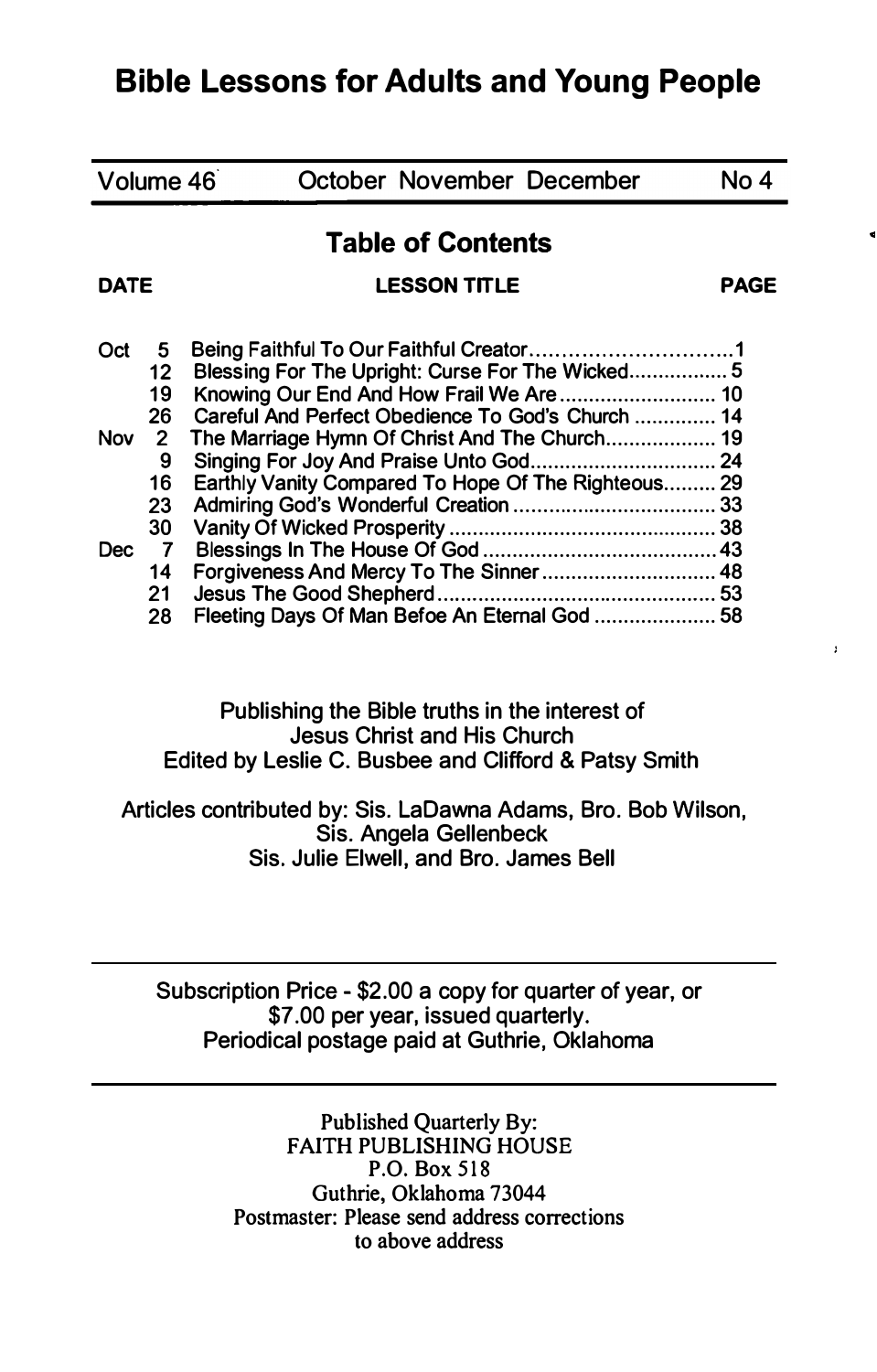#### THEME FOR LESSONS

We are inspired to have a study for this quarter from the wonderful encouraging Old Testament Book of the Psalms. We find in these writings many precious truths of the greatness and goodness of God Almighty. We can see His love, mercy, greatness, goodness, and faithfulness expressed and brought out so clearly. We trust the Holy Spirit will bless these lessons to the good and encouragement of all who partake of them.

-Bro. Leslie Busbee

#### OCTOBER 5, 2014

#### BEING FAITHFUL TO OUR FAITHFUL CREATOR

Psalm 17:1 Hear the right, 0 LORD, attend unto my cry, give ear unto my prayer, that goeth not out of feigned lips.

2 Let my sentence come forth from thy presence; let thine eyes behold the things that are equal.

3 Thou hast proved mine heart; thou hast visited me in the night; thou hast tried me, and shalt find nothing; I am purposed that my mouth shall not transgress.

4 Concerning the works of men, by the word of thy lips I have kept me from the paths of the destroyer.

5 Hold up my goings in thy paths, that my footsteps slip not.

6 I have called upon thee, for thou wilt hear me, O God: incline thine ear unto me, and hear my speech.

7 Shew thy marvelous loving kindness, 0 thou that savest by thy right hand them which put their trust in thee from those that rise up against them.

8 Keep me as the apple of the eye, hide me under the shadow of thy wings,

9 From the wicked that oppress me, from my deadly enemies, who compass me about.

10 They are inclosed in their own fat: with their mouth they speak proudly.

11 They have now compassed us in our steps: they have set their eyes bowing down to the earth;

12 Like as a lion that is greedy of his prey, and as it were a young lion lurking in secret places.

13 Arise, 0 LORD, disappoint him, cast him down: deliver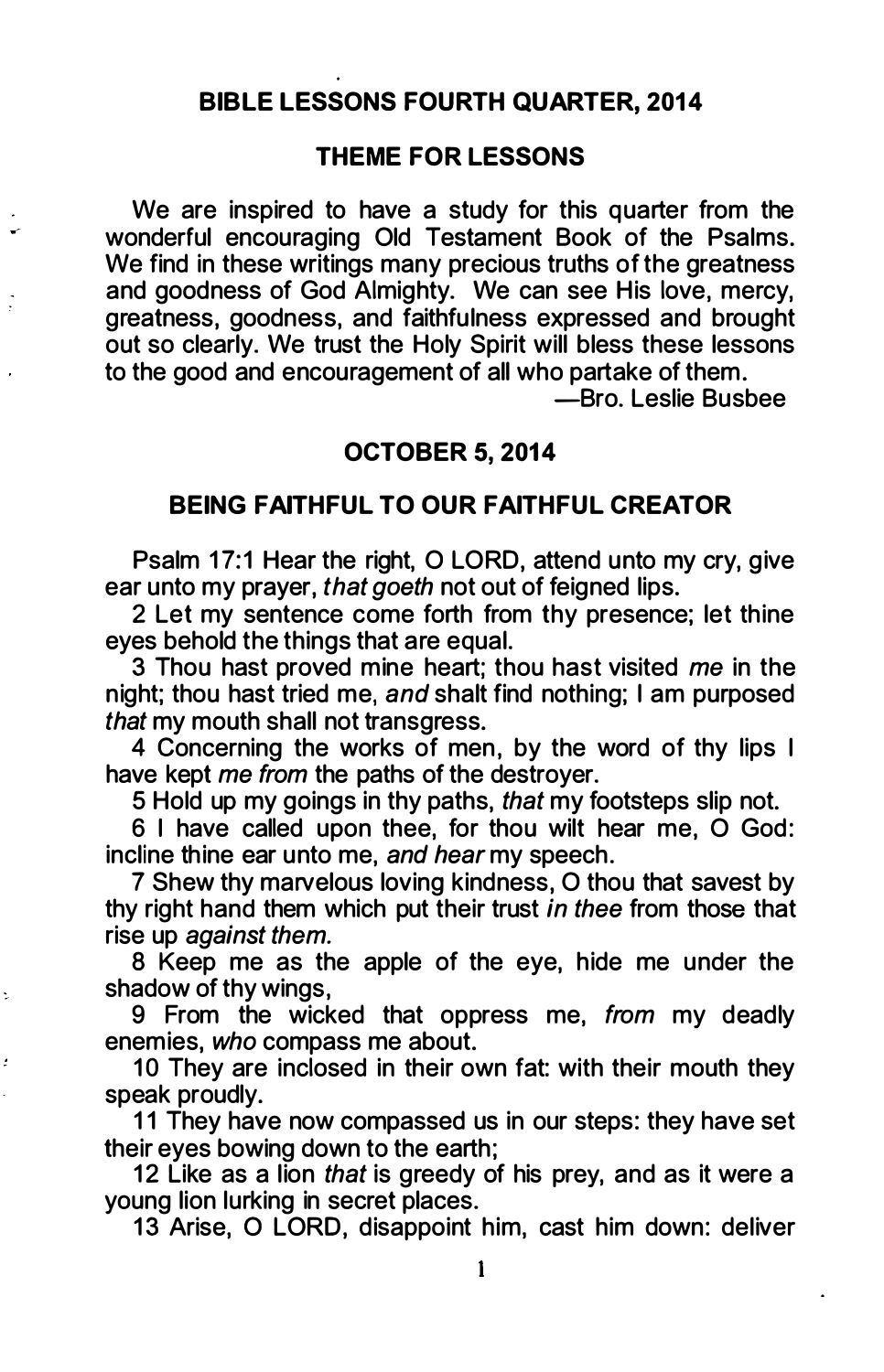my soul from the wicked, which is thy sword:

14 From men which are thy hand, O LORD, from men of the world, which have their portion in this life, and whose belly thou fillest with thy hid *treasure:* they are full of children, and leave the rest of their substance to their babes.

15 As for me, I will behold thy face in righteousness: I shall be satisfied, when I awake, with thy likeness.

MEMORY VERSE: Wherefore let them that suffer according to the will of God commit the keeping of their souls to him in well doing, as unto a faithful Creator. I Peter 4:19

CENTRAL THOUGHT: Those who earnestly seek to please the LORD God will find themselves at variance with this present evil world and the ungodly. Many of God's people through the years of time have suffered abuse and persecution from the men of this world who are blind to righteousness. But for the righteous and faithful to God there is the blessed hope of being with Christ in the resurrection at the last day.

#### WORD DEFINITIONS

Psalm 17:1, "feigned lips": Deceitful speech.

Ver. 2, "my sentence": Verdict for me of justice and the right. "equal": Upright and of the truth.

Ver. 3, "proved": Put to the test. "visited": Lovingly cared for. "tried me": Refined and purified me. "find nothing": Find no fault. "my mouth shall not transgress": The Hebrew text says, "My thoughts do not pass my mouth."

Ver. 4, *"destroyer":* Violent and harmful.

Ver. 8, "apple of the eye," What one sees or looks diligently toward.

Ver. 10. "inclosed in their own fat": Guarded in their own self-esteem.

Ver. 11, "compassed us": Watched intently, looking for faults or failures.

Ver. 13, "which is thy sword": By Thy sword of truth.

Ver. 14, "which are thy hand": By Thy hand. "their portion in this lfe": Whose treasures are in this fleeting present world.

Ver. 15, *"As for me"*: This is my treasure and hope. David had in mind to be in that last great day one of the righteous who will come face to face with the Lord. When he awakes from death, how glad and satisfied he will be to be like Him in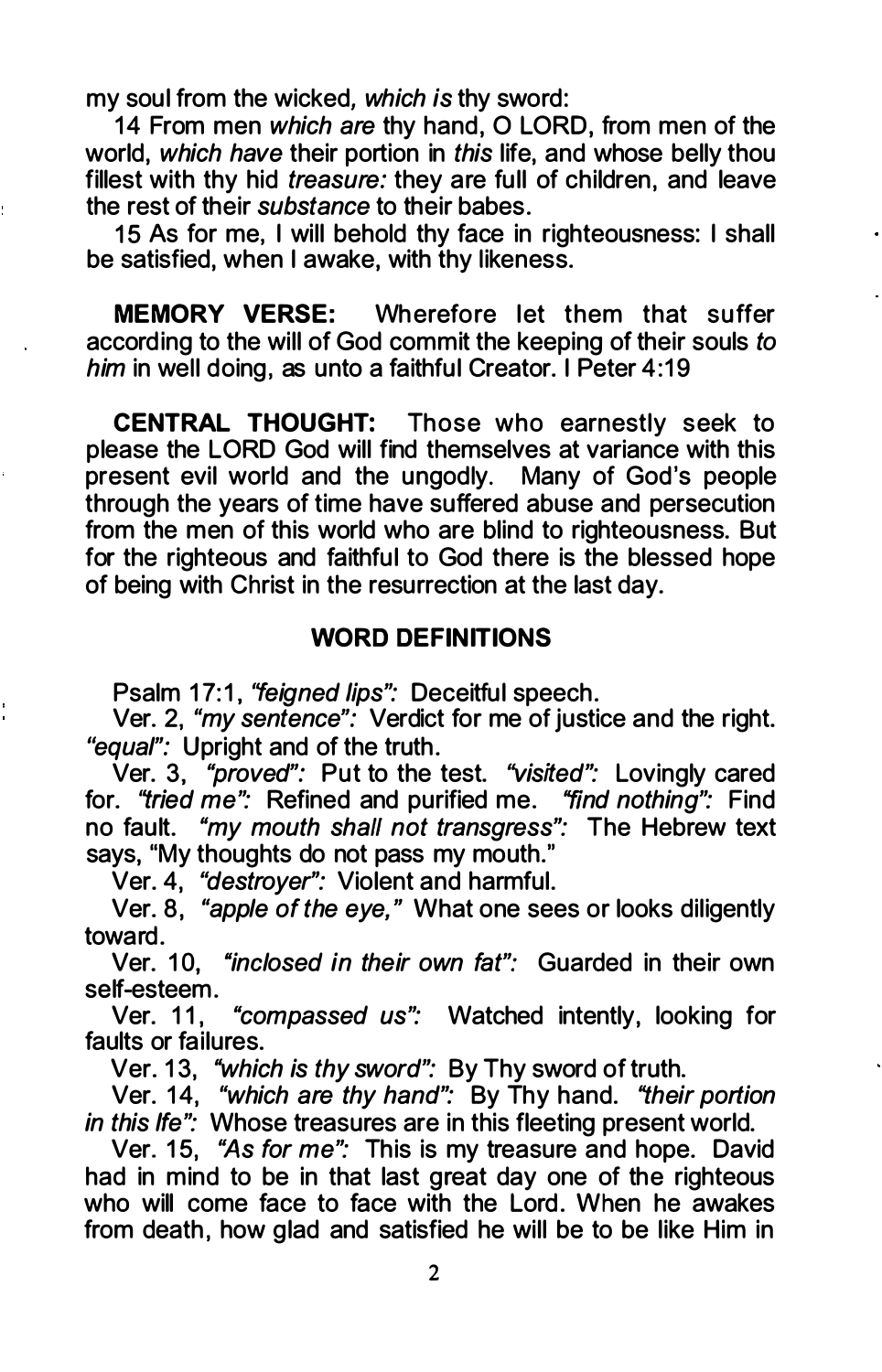the resurrection!<br>I Peter 4:19.

"as unto a faithful Creator": Just as God faithfully designed and planned in the creation of us as human beings, just so He will faithfully preserve our souls as we faithfully follow Him in obedience to His perfect will and will bring us forth to eternal life at the last great day!

#### LESSON BACKGROUND

This Psalm in our lesson today is entitled, "A Prayer of David." It shows the intense sentiment of his heart and soul before His God concerning the wicked who oppressed and compassed him about. He knew it, and He knew that God knew that his prayer was truly sincere and not coming from pretence or dishonesty. He knew that God's eyes beheld and accepted only things that are just and equal. David had experienced great joy and happiness in His association with the Almighty. He was fully determined to do his very best in keeping from sin and transgression. Even by the words that proceeded from his mouth he earnestly meant to not transgress. He knew that God would hear him when he called upon Him. How important this is for us today. No one can successfully please God and receive His blessing without careful regard to His holy way in all conversation and conduct of life.

David experienced oppression from enemies all around him. One of the greatest of the sorrows and woes that he experienced was what he suffered from the hand of King Saul. Poor Saul had already sowed the seed of disobedience before David had come into the picture. And when, after David's triumph over the wicked giant Goliath, Saul heard the women attributing to David triumph over ten thousands and to Saul just thousands, his proud heart was stirred to hatred and murder. David had to flee to the wilderness and lived several years apart from his home and family. It was a sad lot for him. But for Saul it was just one evil after another. Even the high priest who had helped David and given him Goliath's sword was a victim of Saul's hatred along with others of the priesthood. All down through the years of history there have been the woeful accounts of godly people suffering at the hands of the ungodly. It came to be thus in the New Testament account of our Lord and Savior who was crucified at Calvary's cross by the ungodly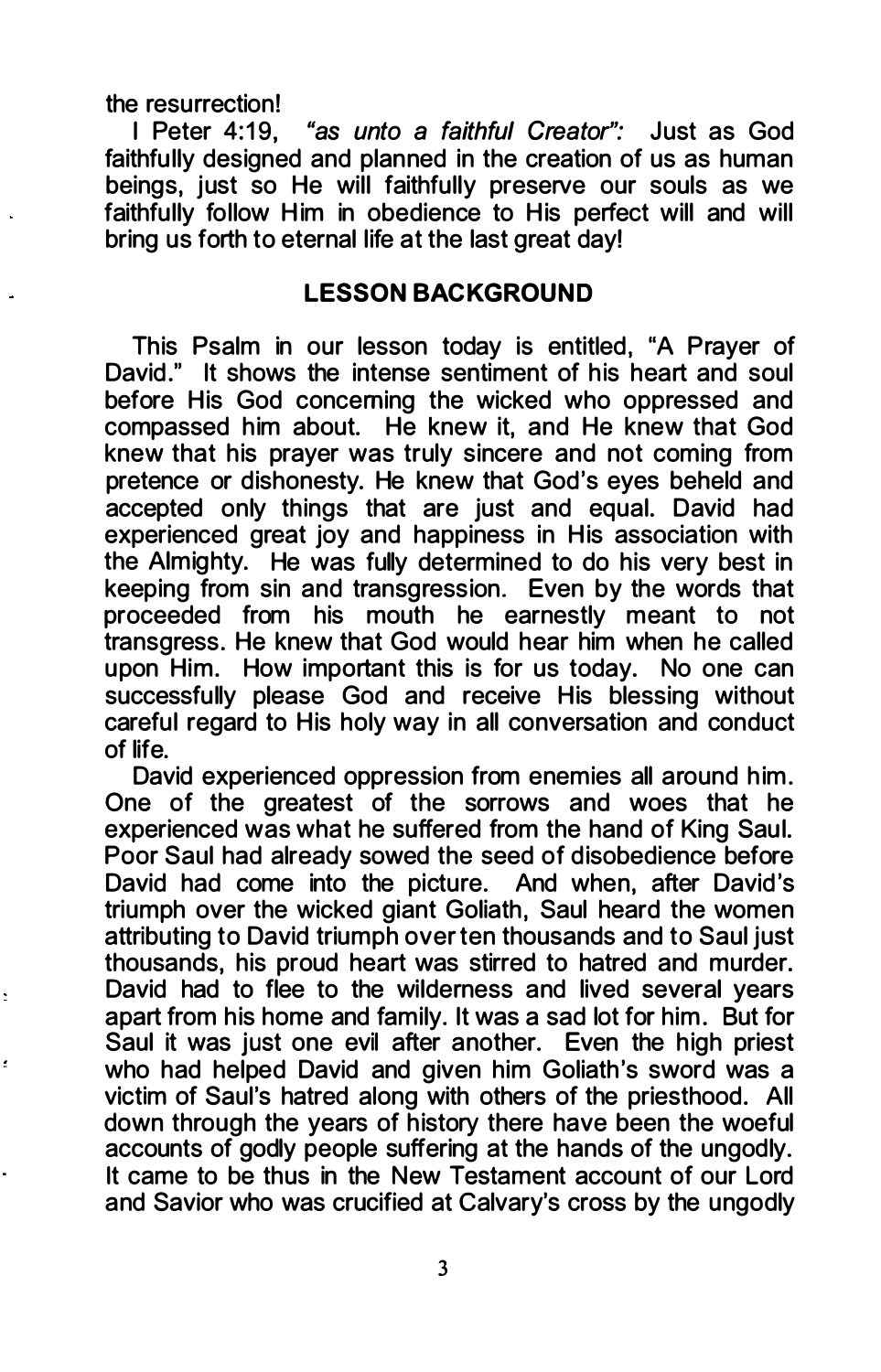priesthood. And it can be in our day as we behold our society sinking in the pit of ungodly and lustful lives. Oh, may the Lord help us all to be willing to suffer for His name that we may also be satisfied when we awake in that great judgment morning with His likeness!

-Bro. Leslie Busbee

#### QUESTIONS:

1. What kind of prayers are truly blessed and accepted by the LORD God?

2. What must we be on our guard against to be well pleasing before Him?

3. What is God going to do with men whose treasures are in this earthly life?

4. What is the hope that we can have that is expressed in our lesson?

5. How can we truly hope for the satisfaction to awake with His likeness?

# COMMENTS AND APPLICATION

How wonderful it will be in the resurrection of the dead in that last great day to be accounted worthy, as David said, to be satisfied, when we awake with His likeness! This is the true mark that we must press toward for the prize of the high calling of God in Christ Jesus! Philippians 3:14. The New Testament abounds with counsel and instruction of how to successfully attain to this glorious hope. This is what we must be conscious of as we come to the Lord for forgiveness and victory over sin and the world. Even David, in this wonderful Psalm 17, had fully in mind this blessed hope. As he did, so must we pray for God to deliver us from wickedness and sin and from unholy association with the wicked. This is done with what is expressed in the last verse of this  $17<sup>th</sup>$  Psalm: "As for me, I will behold thy face in righteousness: I shall be satisfied, when I awake, with thy likeness!" To awake in that great resurrection in this order, we must press and do all that is required in God's word. "As obedient children, not fashioning yourselves according to the former lusts in your ignorance: but as he which hath called you is holy, so be ye holy in all manner of conversation." I Peter 1:14, 15.

-Bro. Leslie Busbee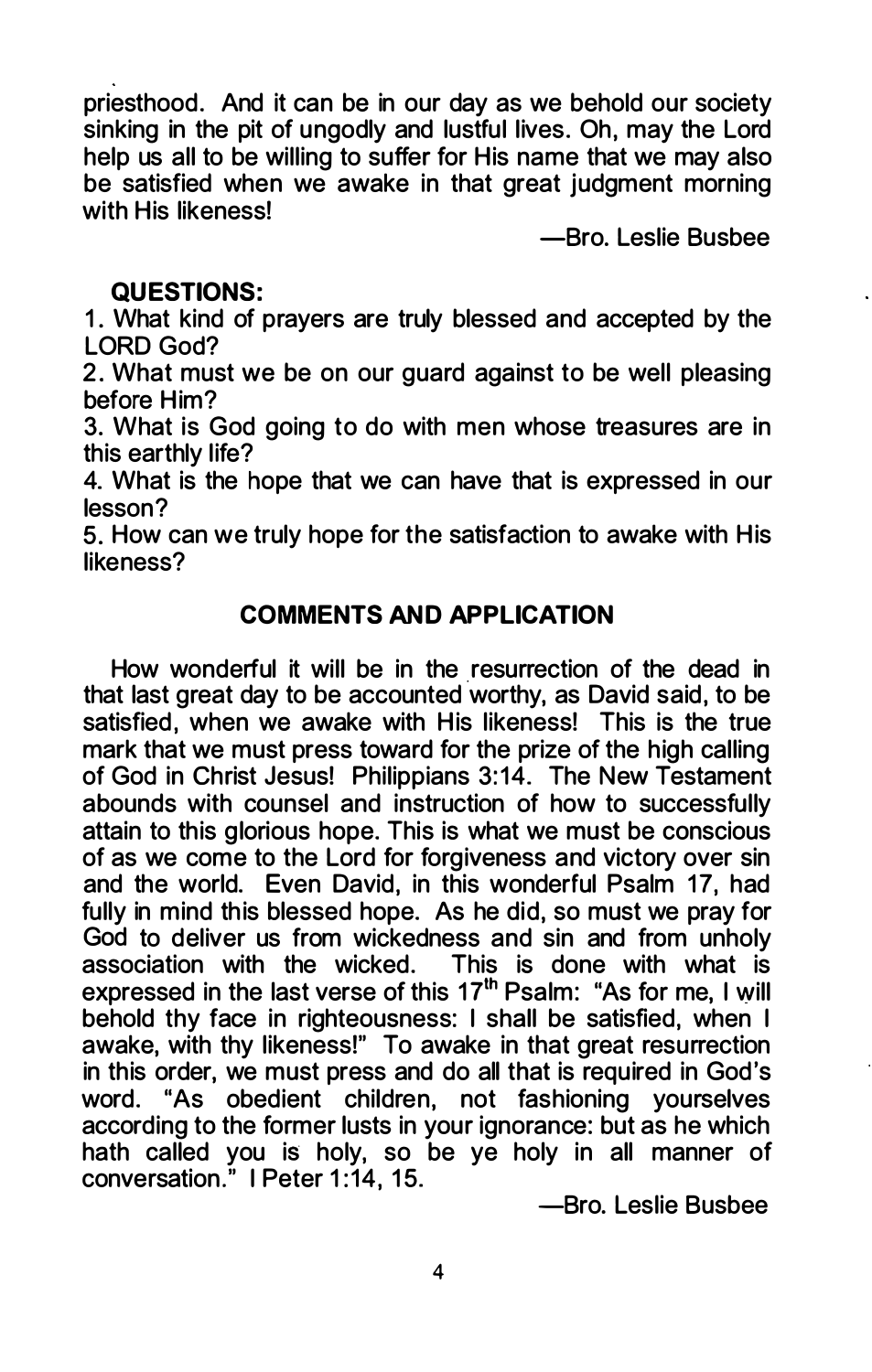In Job 14:1 it reads, "Man that is born of a woman is of few days, and full of trouble." In observing the world around you, you don't have to look very far to understand that life brings sorrow, grief and pain to the ungodly as well as to the righteous. Time and chance happens to us all. But when you walk with the LORD, you never have to walk this path alone and He is there to bring comfort and guidance.

As a young teenager, I remember my Grandmother (Margie) Wall saying, "I would live for the Lord even if there were no heaven to go to." Sometimes I would wonder about the sanity of that statement, but I have come to agree with her. She lived to be 97 years and saw much happiness and joy in that life span. She also experienced many griefs and heartaches. But she found a solace in a Savior who was personal to her; One in whom she could trust in times of great distress. Her way of living looked good to me then; and it looks good to me now.

While we are so very thankful for the blessed hope of heaven, it is wonderful to enjoy the benefits of salvation on this side. It makes me think of a verse of song: "You don't have to wait till you get to heaven to be happy, you don't have to wait for that sweet by and by, you don't have to wait till you cross chilly Jordan, there's a little bit of heaven on this side!" -Sis. LaDawna Adams

#### **OCTOBER 12, 2014**

#### BLESSING FOR THE UPRIGHT: CURSE FOR THE WICKED

Psalm 9:1 I will praise thee, 0 LORD, with my whole heart; I will shew forth all thy marvelous works.

2 I will be glad and rejoice in thee: I will sing praise to thy name, 0 thou most High.

3 When mine enemies are turned back, they shall fall and perish at thy presence.

4 For thou hast maintained my right and my cause; thou satest in the throne judging right.

5 Thou hast rebuked the heathen, thou hast destroyed the wicked, thou hast put out their name for ever and ever.

6 0 thou enemy, destructions are come to a perpetual end: and thou hast destroyed cities; their memorial is perished with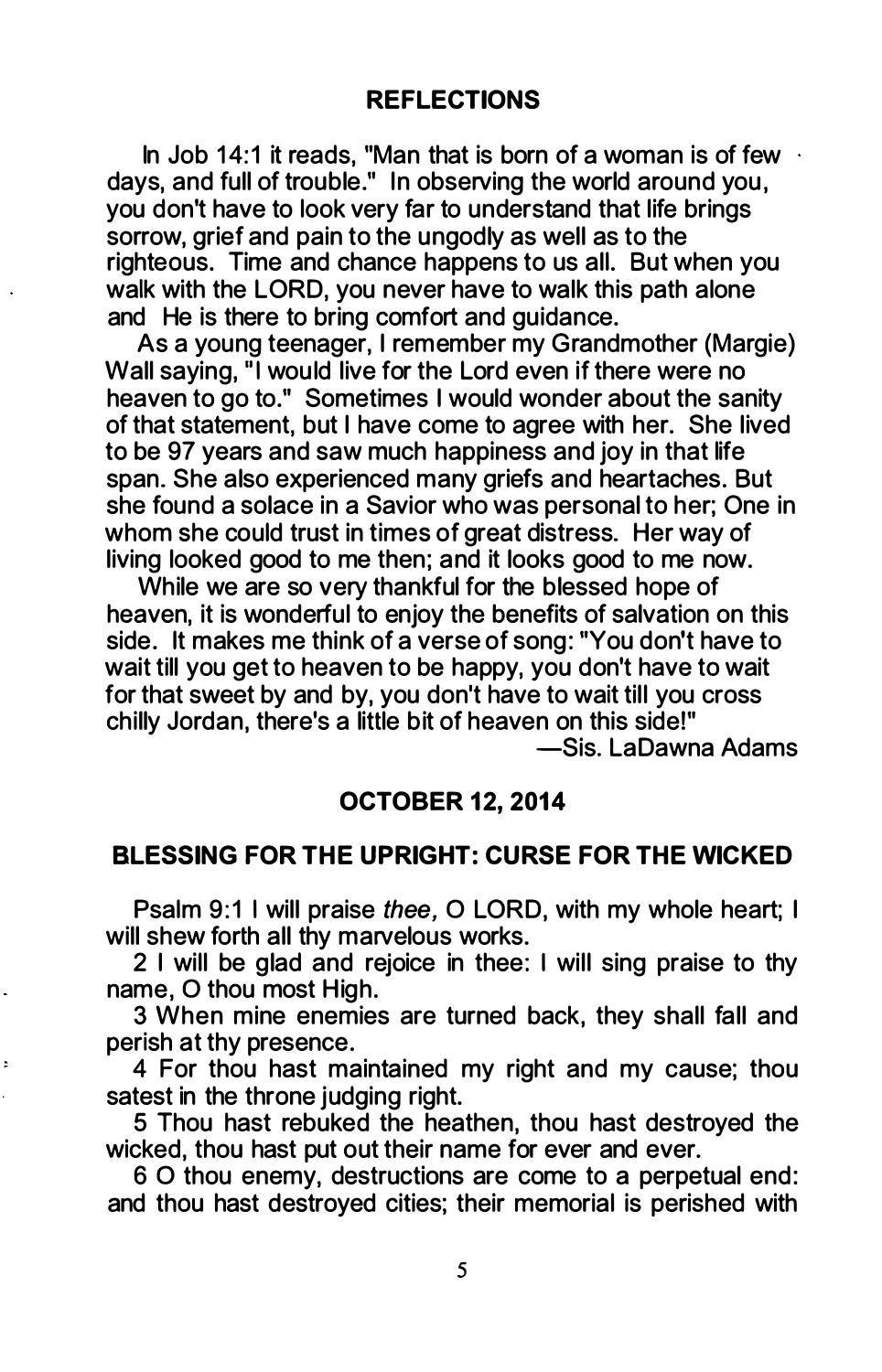them.

7 But the LORD shall endure for ever: he hath prepared his throne for judgment.

8 And he shall judge the world in righteousness, he shall minister judgment to the people in uprightness.

9 The Lord also will be a refuge for the oppressed, a refuge in times of trouble.

10 And they that know thy name will put their trust in thee: for thou, LORD, hast not forsaken them that seek thee.

11 Sing praises to the LORD, which dwelleth in Zion: declare among the people his doings.

12 When he maketh inquisition for blood, he remembereth them: he forgetteth not the cry of the humble.

13 Have mercy upon me, 0 LORD; consider my trouble which I suffer of them that hate me, thou that liftest me up from the gates of death.

14 That I may shew forth all thy praise in the gates of the daughter of Zion: I will rejoice in thy salvation.

15 The heathen are sunk down in the pit that they made: in the net which they hid is their own foot taken.

16 The LORD is known by the judgment which he executeth: the wicked is snared in the work of his own hands. Higgaion. Selah.

17 The wicked shall be turned into hell, and all the nations that forget God.

18 For the needy shall not always be forgotten: the expectation of the poor shall not perish for ever.

19 Arise, 0 LORD; let not man prevail: let the heathen be judged in thy sight.

20 Put them in fear, 0 LORD: that the nations may know themselves to be but men.

MEMORY VERSE: The LORD also will be a refuge for the oppressed, a refuge in times of trouble. And they that know thy name will put their trust in thee: for thou, LORD, hast not forsaken them that seek thee. Psalm 9:9, 10

CENTRAL THOUGHT: The Almighty God, the Creator of the heavens and the earth, will faithfully bless and care for all who trust and faithfully obey Him but will turn His wrath upon the ungodly and disobedient people and cast them into everlasting burning fire of hell.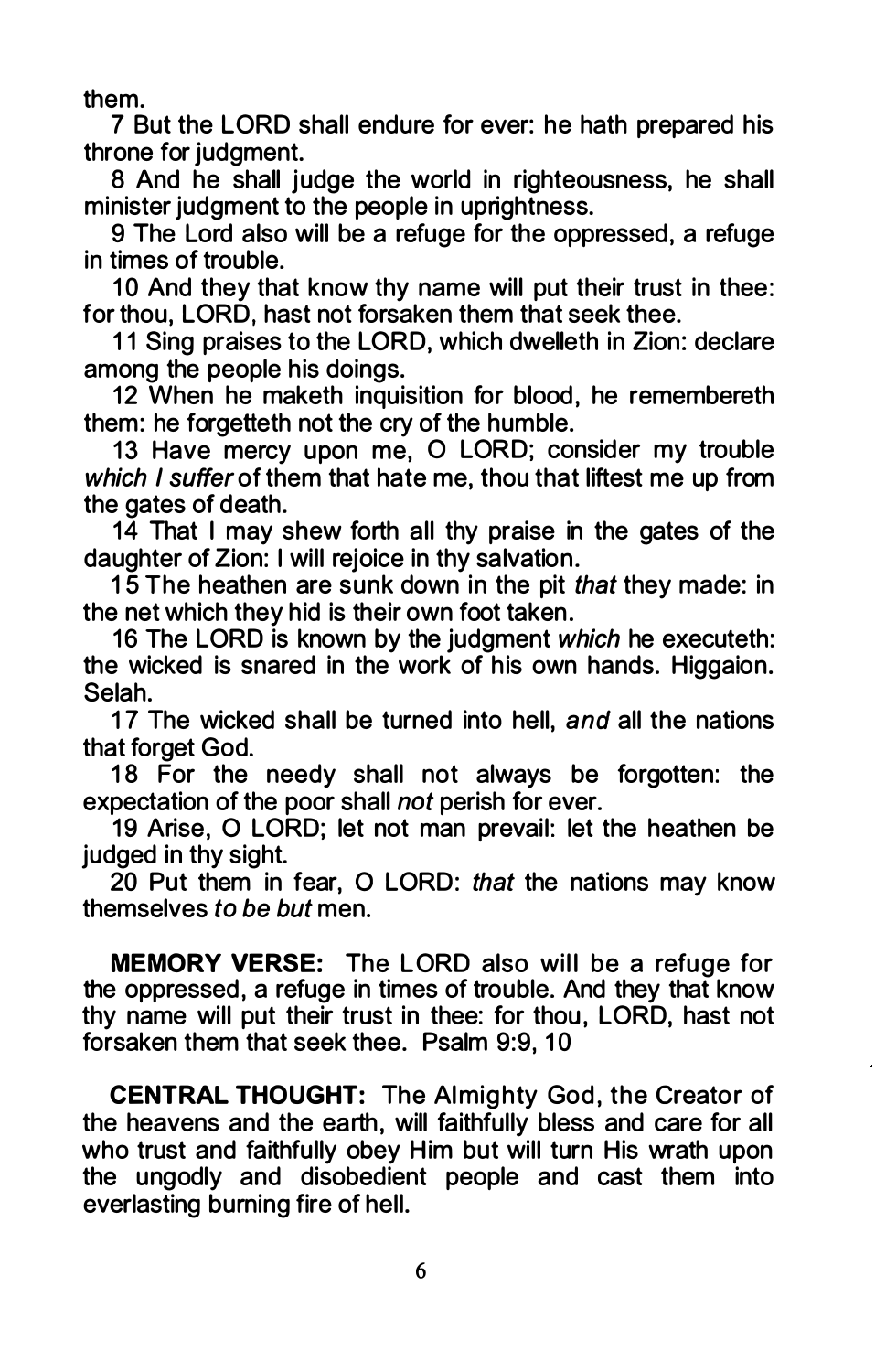Psalm 9:1, "shew forth": Bravely tell and proclaim.

Ver. 4, "maintained": Fulfilled and brought to pass. "my right and my cause": What is justly for my happiness and welfare. *"thou sate st":* You sat.

Ver. 6, ''destructions are come to a perpetual end": Your evil deeds will be forever remembered and brought to judgment. "their memorial is perished": The ungodly will all be forgotten.

Ver. 9, *"refuge"*: Strong hold of security and protection.

Ver. 12, ''maketh inquisition for blood": Avenges and punishes the evil of the wicked for all their persecution against the righteous.

Ver. 14, "the gates of the daughter of Zion": The dwellings of all the inhabitants of Jerusalem.

Ver. 15, "the heathen": The ungodly nations of the world.

Ver. 16, "Higgaion": Solemn meditation. "Selah": A break or pause in music.

Ver. 17, "hell": Hades, the realm of disembodied spirits of men who were wicked and ungodly.

Ver. 18. "needy": Those who recognize their need of God's grace and help and who earnestly pray unto Him for His mercy and grace. "expectation of the poor": The blessed hope of the souls of mankind who trust and obey the LORD.

Ver. 20, "know themselves to be but men": Fully realize that they are the creation of God and have need of His help and grace.

#### LESSON BACKGROUND

Our lesson today is another one of the blessed Psalms written by David. He speaks of God's faithful goodness to the poor and needy of mankind as he had so joyfully witnessed in his own life. There are several different ideas about which part of David's life this Psalm was written about. But in a general sense, we can see the various scenes of David's life that would cause him to write such a lovely Psalm of tribute to the great God of Israel that had been such a wonderful help to him. From the victory David helped Israel to win over the Philistines by slaying the giant Goliath and on through other scenes of his life and how God blessed him so richly, we can see why he could write such a wonderful psalm of tribute and honor to God. And this can be an encouragement to us today in the trials and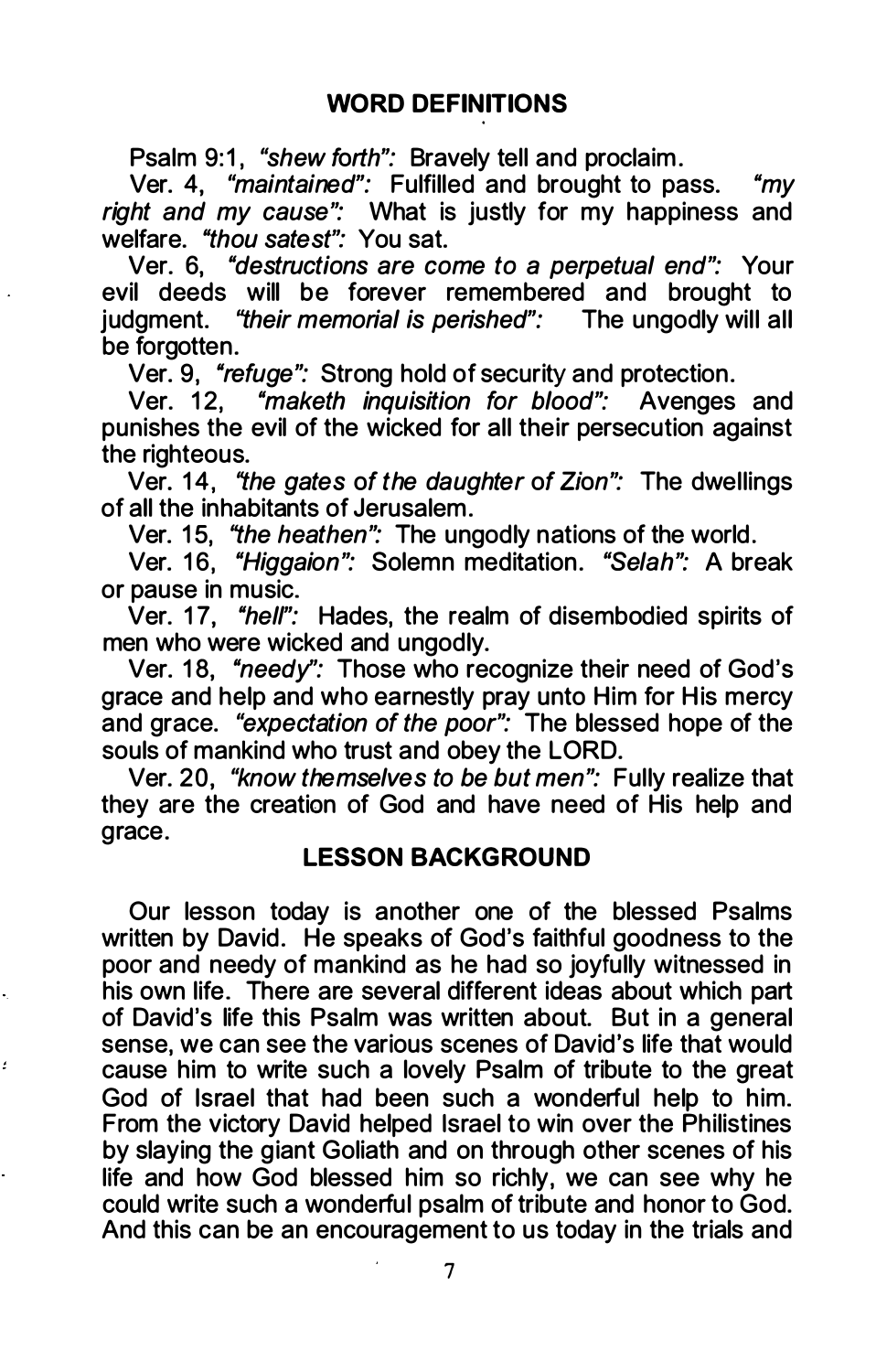battles of the Christian life that we face time after time along this pilgrim way.

Our lesson brings out that beyond the conflicts and battles in one's personal life there looms the great warning of that future day of judgment and perdition of the ungodly. We can read in Bible history and in other accounts down through the ages of what God's faithful people have suffered and endured in the many trials and hardships of this pilgrim journey. Yes, we must remember, as our lesson brings out, that the wicked shall be turned into hell and all nations that forget and refuse to obey the counsels of the most High God. Let us be comforted by the truth declared that "...the needy shall not alway be forgotten, the expectation of the poor shall not perish for ever."

There is coming a great judgment day when all nations will be, as Matthew 25:31-46 brings out, before the Son of man, the Lord Jesus. They will be separated as a shepherd divides the sheep from the goats. All who are rejected of Him will be sent to everlasting punishment but the righteous unto life eternal. Let us keep this truth in mind as we live from day to day.

-Bro. Leslie Busbee

#### QUESTIONS:

1. Why did David so desire to praise the LORD with his whole heart?

2. What are the enemies that we will encounter in the Christian life?

3. What are we to be aware of concerning the goodness and help of God?

4. What is going to happen to the wicked and all nations that forget God?

5. Why is it so important to be aware of our need for God's help and mercy?

#### COMMENTS AND APPLICATION

Oh, how we need to praise and glorify the great Almighty God for all of His blessings of goodness and mercy! Just think of all the many blessings we have from His bountiful hand! Look at that sun shining up in the sky! Where would we be and what kind of shape would we be in if it were not up there in its orbit and wonderful ministration? Think of the air that we breathe. How long would we last if it were taken away? Think<br>breathe. How long would we last if it were taken away? Think of the many varied foods that are made available to us! We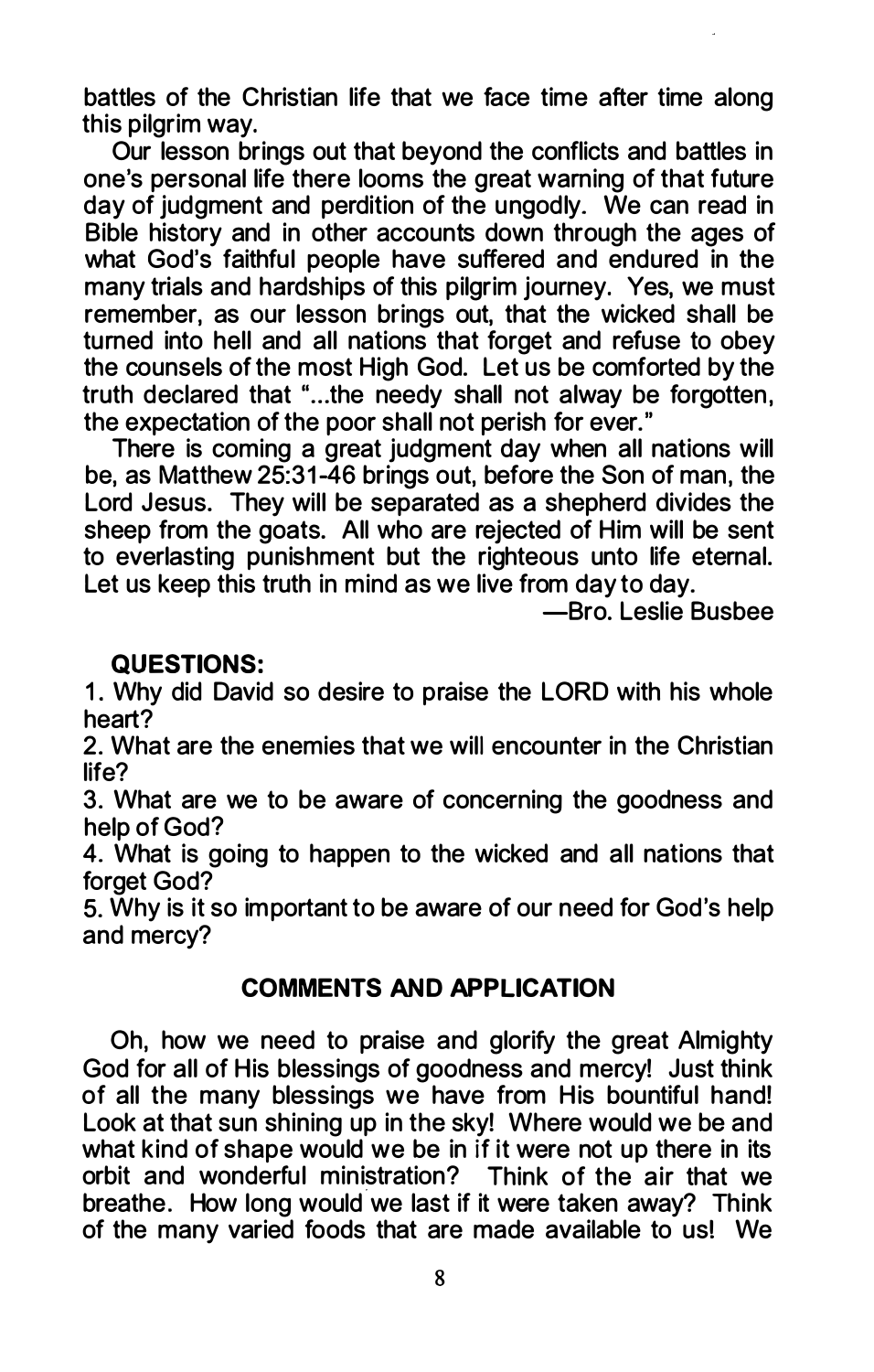have so much to thank the Lord for! We need His help in many other ways. To live a successful Christian life and have victory over sin and this present evil world is another great blessing that we can have from the help and grace of our Heavenly Father! Let us consider some of the things mentioned in our lesson of the enemy of our souls and how we need God 's help to discern and see what he is endeavoring to do. Let us remember what Paul said in 1 Corinthians 10:13, "There hath no temptation taken you but such as is common to man: but God is faithful, who will not suffer you to be tempted above that ye are able; but will with the temptation also make a way to escape, that ye may be able to bear it." Yes, we serve a true and faithful God who cares for us so tenderly and mercifully.

We are encouraged in our lesson to sing praises to the Lord. How wonderful that we have been blessed and supplied with so many wonderful hymns and spiritual songs! I remember how that when I gave my heart to the Lord as a young boy I purposed to give up the worldly music and sing only sacred and godly songs. And, oh, the wealth of sacred singing I have accumulated through the years! Let's be faithful to the Lord and be with Him in that brighter world to come!

-Bro. Leslie Busbee

#### REFLECTIONS

"I call heaven and earth to record this day against you, that I have set before you life and death, blessing and cursing: therefore choose life, that both thou and thy seed may live." Deut. 30:19. The Lord has given you and me a choice: however, the great desire of his heart is that we would choose life and find blessing. We live in a world filled with powerful influences that affect us very deeply, yet the responsibility is ours. We live the way we live because of the choices we have made.

The Word of the Lord is not meant to make life difficult or boring. The Word is intended to maximize for the best our short stay here on earth. Who can better teach us how to live this life than the Creator himself? The Word of the Lord makes great, dependable, trustworthy, lovable, honest, husbands, wives and children. The Word of the Lord when followed makes strong ties, relationships, families and communities. "Blessed is the nation whose god is the Lord."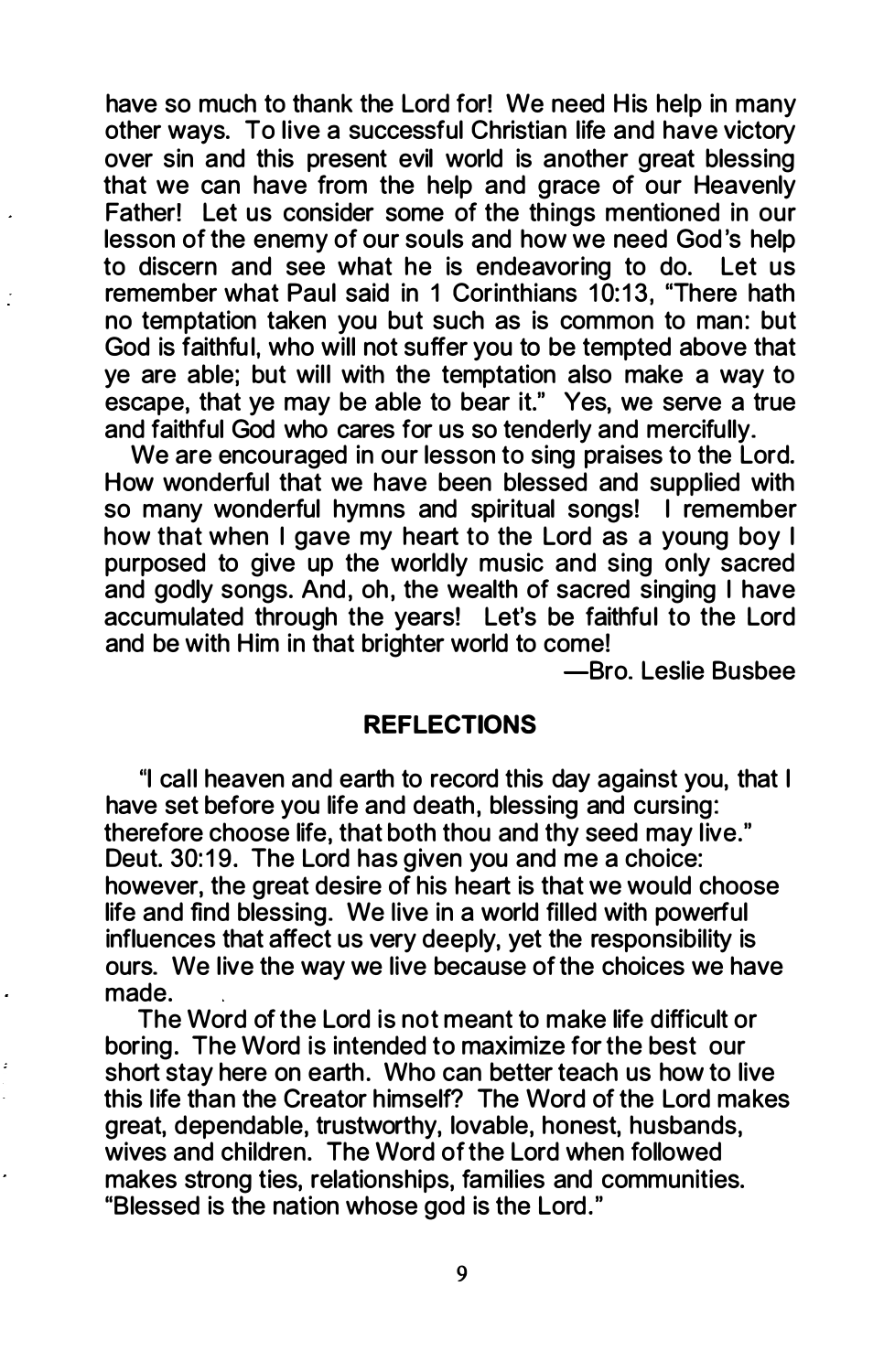I noticed in Deut. 29:18, 19, "Lest there should be among you man, or woman, or family, or tribe, whose heart turneth away this day from the Lord our God, to go and serve the gods of these nations; ... And it shall come to pass, when he heareth the words of this curse, that he bless himself in his heart, saying, I shall have peace, though I walk in the imagination of mine heart.<sup>\*</sup> The R. V. says, "...though I walk in the stubbornness of my heart." The Lord's language is very clear. I set before you life and death, blessing and cursing. The Lord's Word is right. We are weighed in the balance of justice true. There are no exceptions to the rule, not for me, not for you.

-Bro. Bob Wilson

# **OCTOBER 19, 2014**

# KNOWING OUR END AND HOW FRAIL WE ARE

Psalm 39:1 I said, I will take heed to my ways, that I sin not with my tongue: I will keep my mouth with a bridle, while the wicked is before me.

2 I was dumb with silence, I held my peace, even from good; and my sorrow was stirred.

3 My heart was hot within me, while I was musing the fire burned: *then* spake I with my tongue.

4 LORD, make me to know mine end, and the measure of my days, what it is; that I may know how frail I am.

5 Behold, thou hast made my days as an hand breadth; and mine age is as nothing before thee: verily every man at his best state is altogether vanity. Selah.

6 Surely every man walketh in a vain shew: surely they are disquieted in vain: he heapeth up riches, and knoweth not who shall gather them.

7 And now, Lord, what wait I for? my hope is in thee.

8 Deliver me from all my transgressions: make me not the reproach of the foolish.

91 was dumb, I opened not my mouth; because thou didst it.

10 Remove thy stroke away from me: I am consumed by the blow of thine hand.

11 When thou with rebukes dost correct man for iniquity, thou makest his beauty to consume away like a moth: surely every man is vanity. Selah.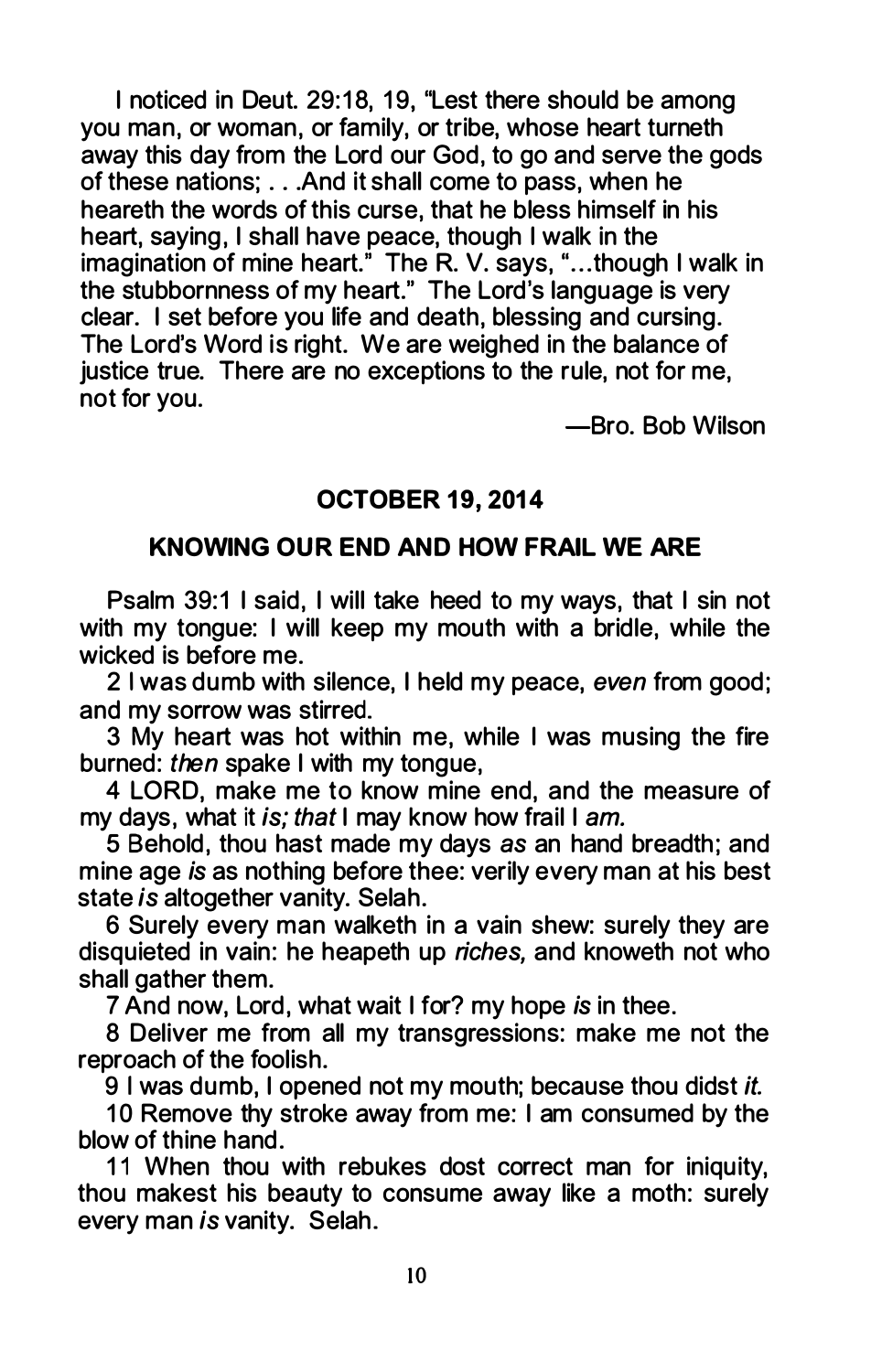12 Hear my prayer, 0 LORD, and give ear unto my cry; hold not thy peace at my tears: for I am a stranger with thee, and a sojourner, as all my fathers were.

13 0 spare me, that I may recover strength, before I go hence, and be no more.

MEMORY VERSE: LORD, make me to know mine end, and the measure of my day days, what it is, that I may know how frail I am. Psalm 39:4

CENTRAL THOUGHT: It is godly wisdom to be very careful to control our tongue with reverence and sincere respect to what is pleasing to our Creator. For in Him we live and move and have our being; and furthermore, we are pilgrims and sojourners in this earthly life and will one day have to give an account of how we have lived before God.

#### WORD DEFINITIONS

Psalm 39:1, "take heed to my ways": Be very careful how I live and conduct myself. "keep my mouth": Restrain and control my words. "while the wicked is before me": In the presence of the ungodly.

Ver. 2, "dumb with silence": Refrained from speaking. "my sorrow was stirred": I was very solemn and sober of mind.

Ver. 3, "My heart was hot": I was very much in earnest. "musing": Meditating and considering. "the fire burned": The Spirit of God was dealing with my soul.

Ver. 4, "mine end": My passing to eternity. "frail": Weak and lacking in strength in myself.

Ver. 5, ''at his best state": When standing firm. "altogether vanity": Soon to die and be gone from this life.

Ver. 6. "in a vain show": In a shadow. "disquieted": In an uproar.

Ver. 12, "stranger": Foreigner. "sojourner": Pilgrim, one just passing through.

Ver. 13, "spare me": Do not pass judgment on me. "that I may recover strength": I will be cheerful and strong in faith.

#### LESSON BACKGROUND

Our lesson today is from another Psalm attributed to be written by David. We are richly and sweetly inspired by this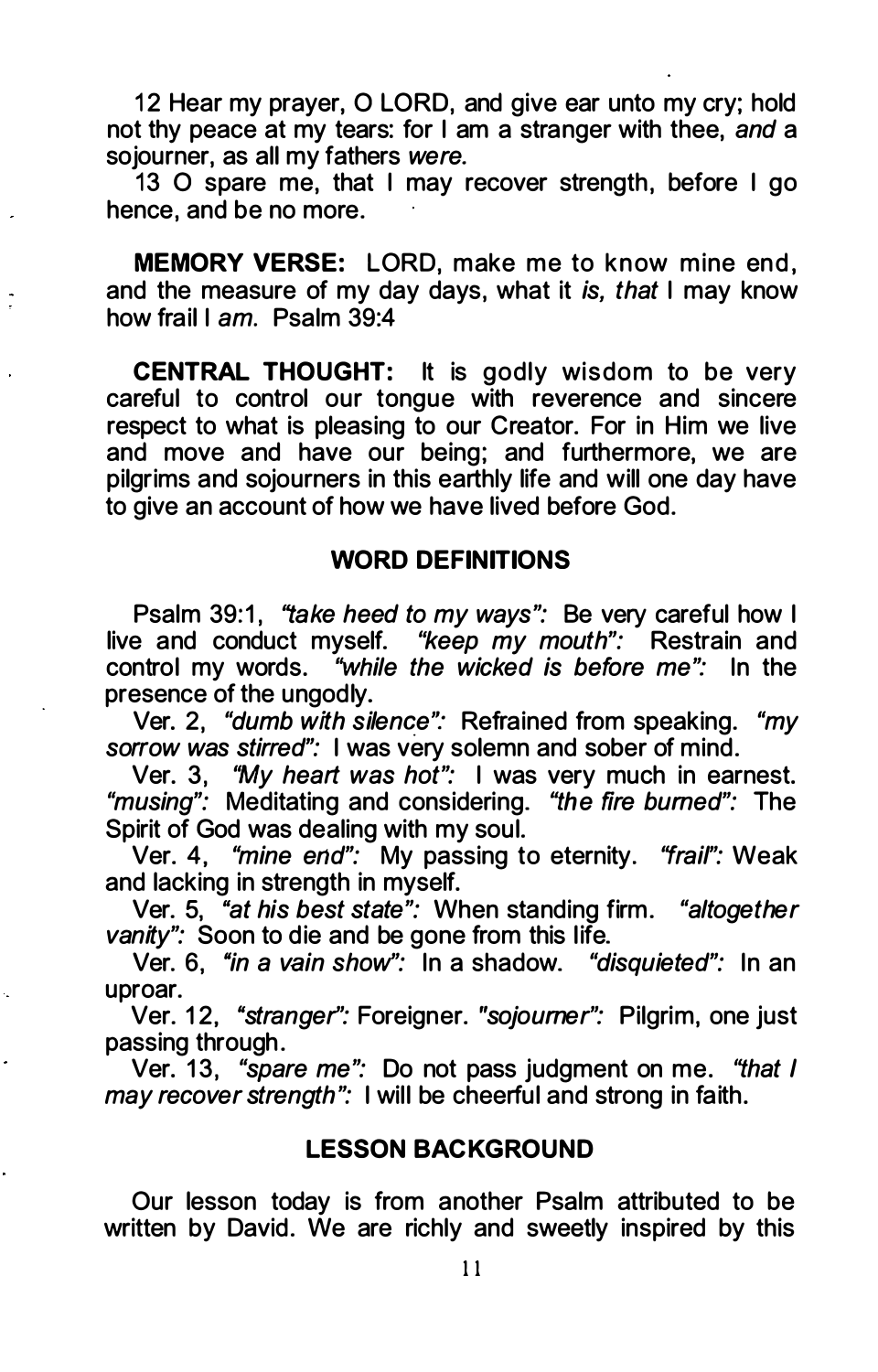Psalm for it has some very vital points that we need to remember and diligently follow. It starts out with the valuable decision that we all need to make with all of our hearts. "I will take heed to my ways, that I sin not with my tongue." How important this matter of keeping our ways and speech in full control is for our happiness and welfare! A careless attitude is a detriment to the welfare of our eternity-bound soul! There are many wicked and ungodly elements and influences around us and before us. Notice David's decision: "I will keep my mouth with a bridle." Then he stated that he was dumb with silence and held his peace, even from good. As he thus restrained himself, he said that his heart was hot within him, and as he was musing (pondering and looking to God for help), the fire burned. Yes, the holy fire of God's Spirit will work as we restrain ourselves and look to Him for guidance. Then, after this earnest wait on the Lord, David said that he spake with his tongue. And what did he say? It was an earnest prayer that we all need to speak from our hearts, expressed in the rest of the Psalm.

We need to eamestly sense how frail we are, the measure of our fleeting mortal life, and the end that will come to us. This caused David to declare that "... every man at his best state is altogether vanity." How we need to make this Psalm a pattern of our everyday lifel So many people are, as verse 6 says, walking in a vain shew, heaping up earthly riches and knowing not who will gather them. Then he earnestly pled for deliverance from all of his transgressions and not to be made the reproach or disgrace of the foolish. He states that God corrects man for iniquity or sin, and he makes his beauty to fade away in vanity. David concludes with an earnest prayer as a stranger and a sojourner that God would spare him to recover spiritual strength before he passes from this fleeting mortal life. May the Lord help us all to maintain this godly attitude throughout the remnant of our daysl

-Bro. Leslie Busbee

# QUESTIONS:

1. What was David's decision and purpose that he made before God?

2. Why is keeping our tongue in full control so vital and important?

3. Is this the normal attitude and behavior in our worldly society today?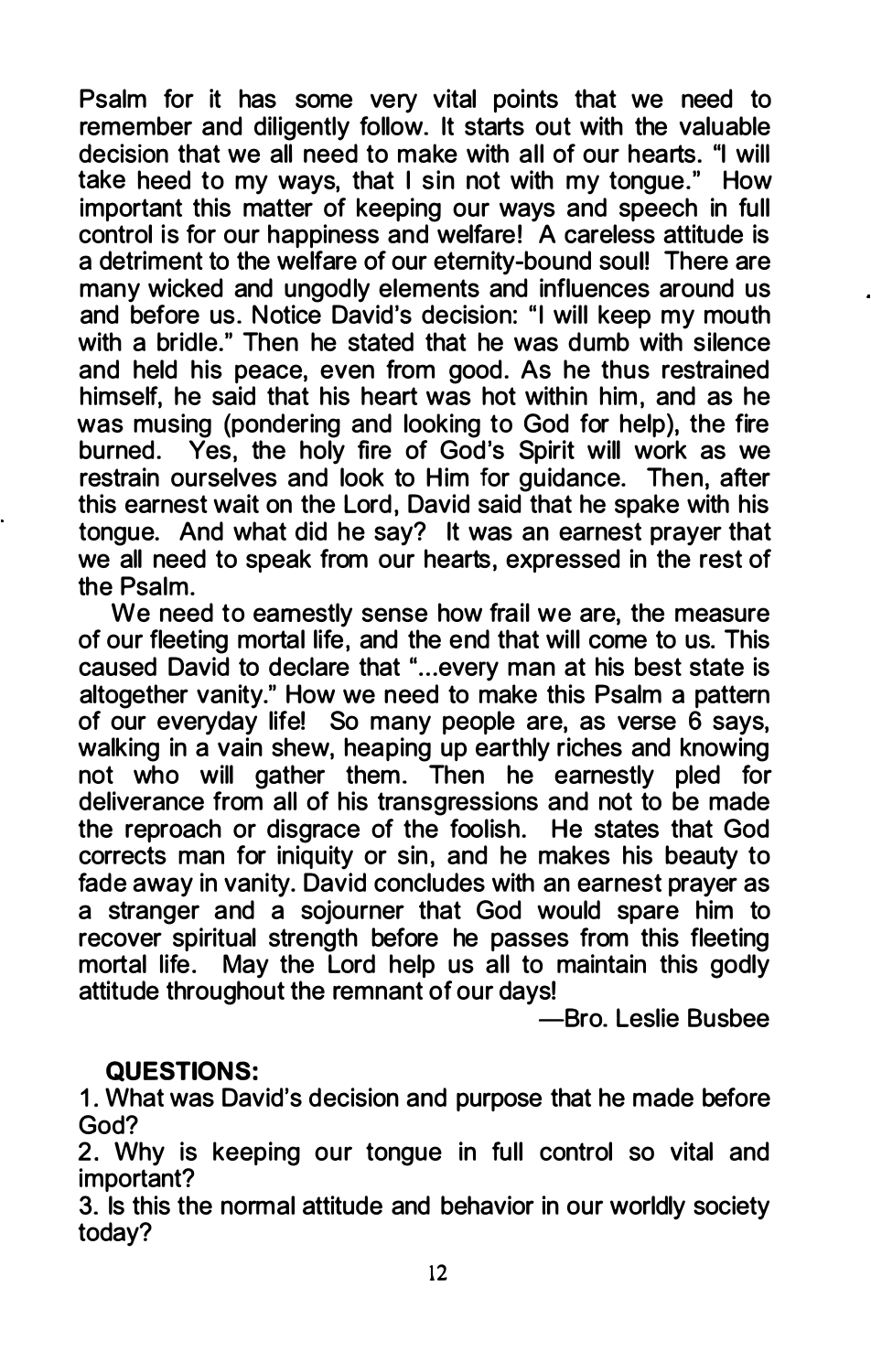4. What did David decide to express when he spake with his tongue?

5. Why is such a sincere purpose so wise and beneficial for our eternal welfare?

# COMMENTS AND APPLICATION

What a wonderful creation our great Almighty God designed and produced in the human body! All the functions and wonderful operations we can perform are the marvelous gifts of our Great Creator! And one of the greatest is the power and ability to speak, and communicate. He gave us a tongue, voice, and mouth and the knowledge and ability to express ourselves and talk to other fellow creatures! What a blessing it is to be able to do this in our earthly life from day to day! But, at the same time of being a blessing, it can be and has been and will continue to be a detriment and a harmful curse to the heart and soul of man! Jesus Christ, our Lord and Saviour, spoke in his teachings as recorded in Mathew 12: 34-37: "0 generation of vipers, how can ye, being evil, speak good things? for out of the abundance of the heart the mouth speaketh. A good man out of the good treasure of the heart bringeth forth good things: and an evil man out of the evil treasure bringeth forth evil things. But I say unto you, That every idle word that men shall speak, they shall give account thereof in the day of judgment. For by thy words thou shalt be justified, and by thy words thou shalt be condemned."

We want to refer to what James 3 has to say in Ver. 2: "If any man offend not in word, the same is a perfect man, and able also to bridle the whole body." Ver. 6, "And the tongue is a fire, a world of iniquity: so is the tongue among our members, that it defileth the whole body, and setteth on fire the course of nature; and it is set on fire of hell." Verses 8-10, "But the tongue can no man tame; it is an unruly evil, full of deadly poison. Therewith bless we God, even the Father; and therewith curse we men, which are made after the similitude of God. Out of the same mouth proceedeth blessing and cursing. My brethren, these things ought not so to be ."

Yes, it is a wonderful blessing to be able to speak and converse with our fellow man. But it is also a dangerous trap that we all need to be aware of. In our lesson we have it so vividly expressed, and with the New Testament Scriptures it is so clearly brought out. The tongue is a great blessing that we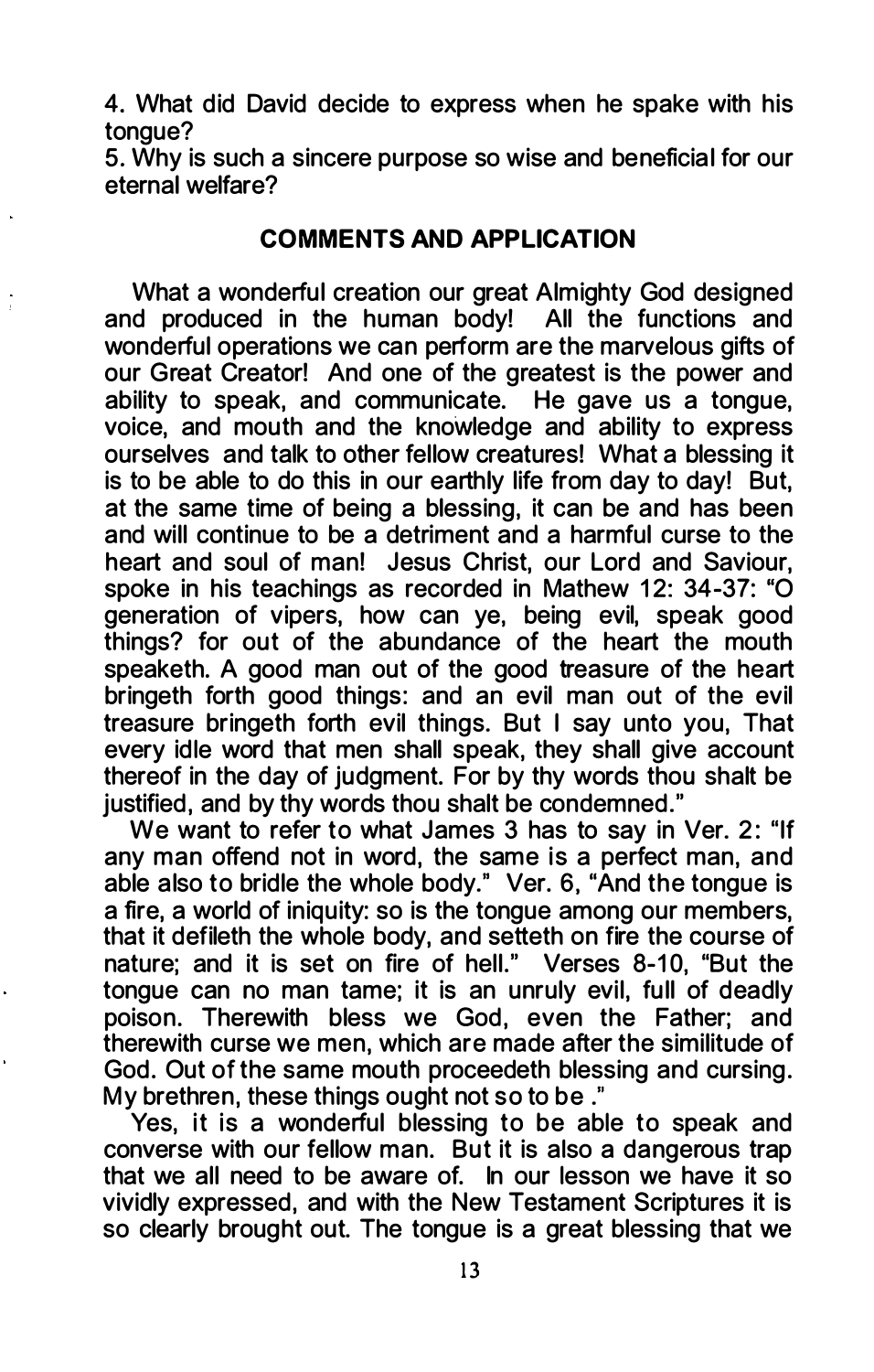can all enjoy, but we had better be on our guard to keep our tongues in accord with what pleases God.

-Bro. Leslie Busbee

#### REFLECTIONS

This psalm brings out so clearly the connection between my estimation of myself and my words. One truly influences the other. When I realize how much better it is for me to discipline my speech, and I seek to have a quiet, defenseless and humble spirit and only say what HE would have me to say, it gives me true perspective of my worth and proper position as a person, as a friend, a child, a spouse, a parent, a brother or sister, a fellow-worshipper, a student. The discipline of quietly listening to others helps me to value their ideas and feelings and beliefs. When I understand another's griefs, it changes what I might have recklessly said, not knowing or caring about their pain.

An exalted opinion of myself and my place also influences my words. When I am the center of my thoughts and go about with my feelings in a prominent place on my shoulder, unfeeling to the needs of others, only considering what I think needs to be said, think how callous and harsh my words can be to those who need help, and I'm the one to give it. Consider how I might wound a tender and bleeding heart.

How many prayers are prayed at others? How many testimonies and messages have been given in the spirit of "letting them know the truth," only to drive the wounded and bruised and lame one further away from God! Help me to be a part of healing and restoration. Help me to so humble myself that my words will be gentle and kind!

-Sis. Angela Gellenbeck

# OCTOBER 26, 2014

#### CAREFUL AND PERFECT OBEDIENCE TO GOD'S LAW

Psalm 19:1 The heavens declare the glory of God; and the firmament sheweth his handiwork.

2 Day unto day uttereth speech, and night unto night sheweth knowledge.

3 There is no speech nor language, where their voice is not heard.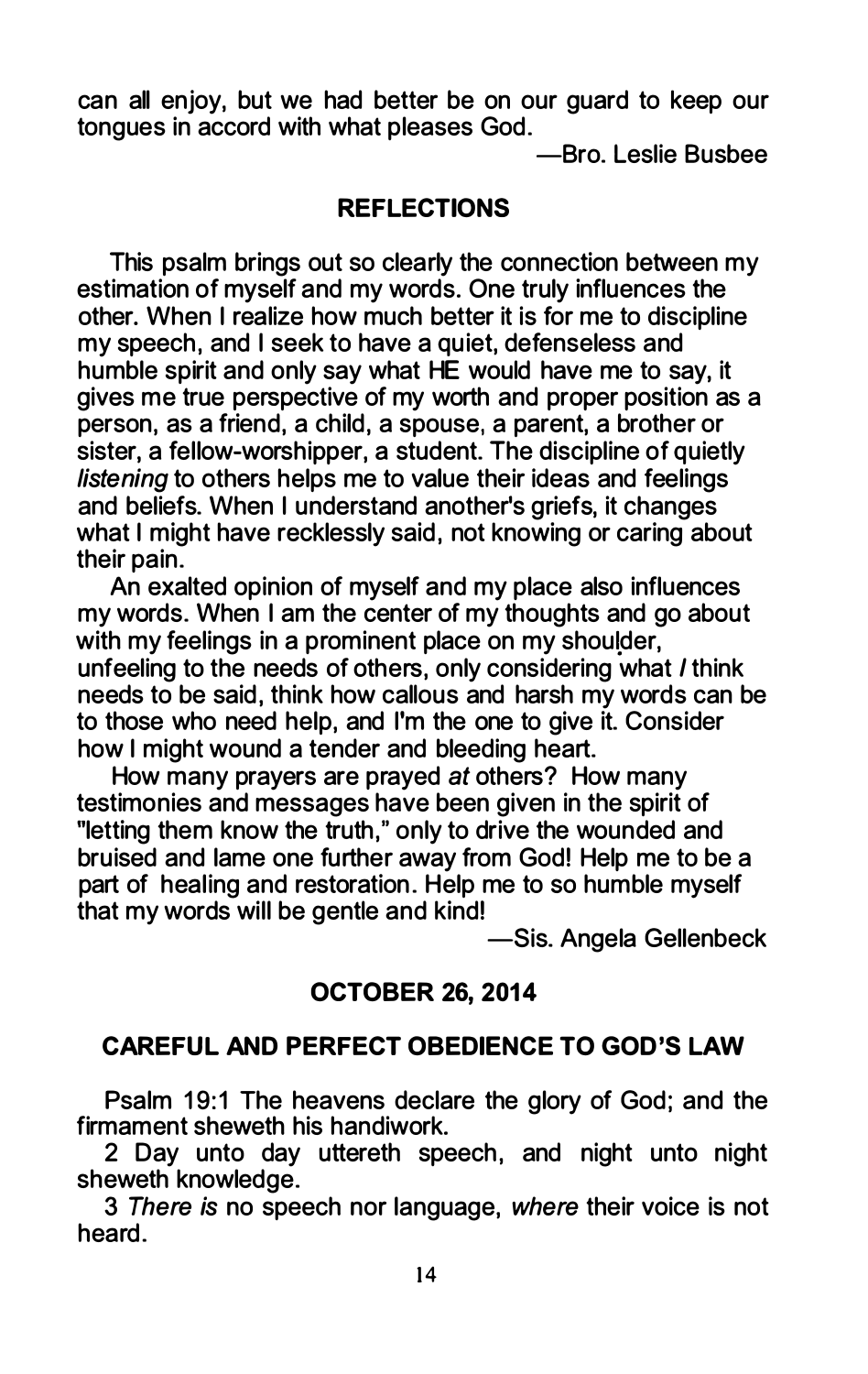4 Their line is gone out through all the earth, and their words to the end of the world. In them hath he set a tabernacle for the sun,

5 Which is as a bridegroom coming out of his chamber, and rejoiceth as a strong man to run a race.

6 His going forth is from the end of the heaven, and his circuit unto the ends of it: and there is nothing hid from the heat thereof.

7 The law of the LORD is perfect, converting the soul: the testimony of the LORD is sure, making wise the simple.

8 The statutes of the LORD are right, rejoicing the heart: the commandment of the LORD is pure, enlightening the eyes.

9 The fear of the LORD is clean, enduring for ever: the judgments of the LORD are true and righteous altogether.

10 More to be desired are they than gold, yea, than much fine gold: sweeter also than honey and the honeycomb.

11 Moreover by them is thy servant warned: and in keeping of them there is great reward.

12 Who can understand his errors? cleanse thou me from secret faults.

13 Keep back thy servant also from presumptuous sins; let them not have dominion over me: then shall I be upright, and I shall be innocent from the great transgression.

14 Let the words of my mouth, and the meditation of my heart, be acceptable in thy sight, O LORD, my strength, and my redeemer.

MEMORY VERSE: Blessed are the undefiled in the way, who walk in the law of the LORD. Blessed are they that keep his testimonies, and that seek him with the whole heart. Psalm 119:1, 2

CENTRAL THOUGHT: Just as the heavens declare God's greatness and glory and the sun is wonderful light to all humanity of earth, so the Law, Testimony, Statutes, Commandments, and Judgments of the LORD bring the bright knowledge of His holiness and salvation to the hearts and minds of mankind.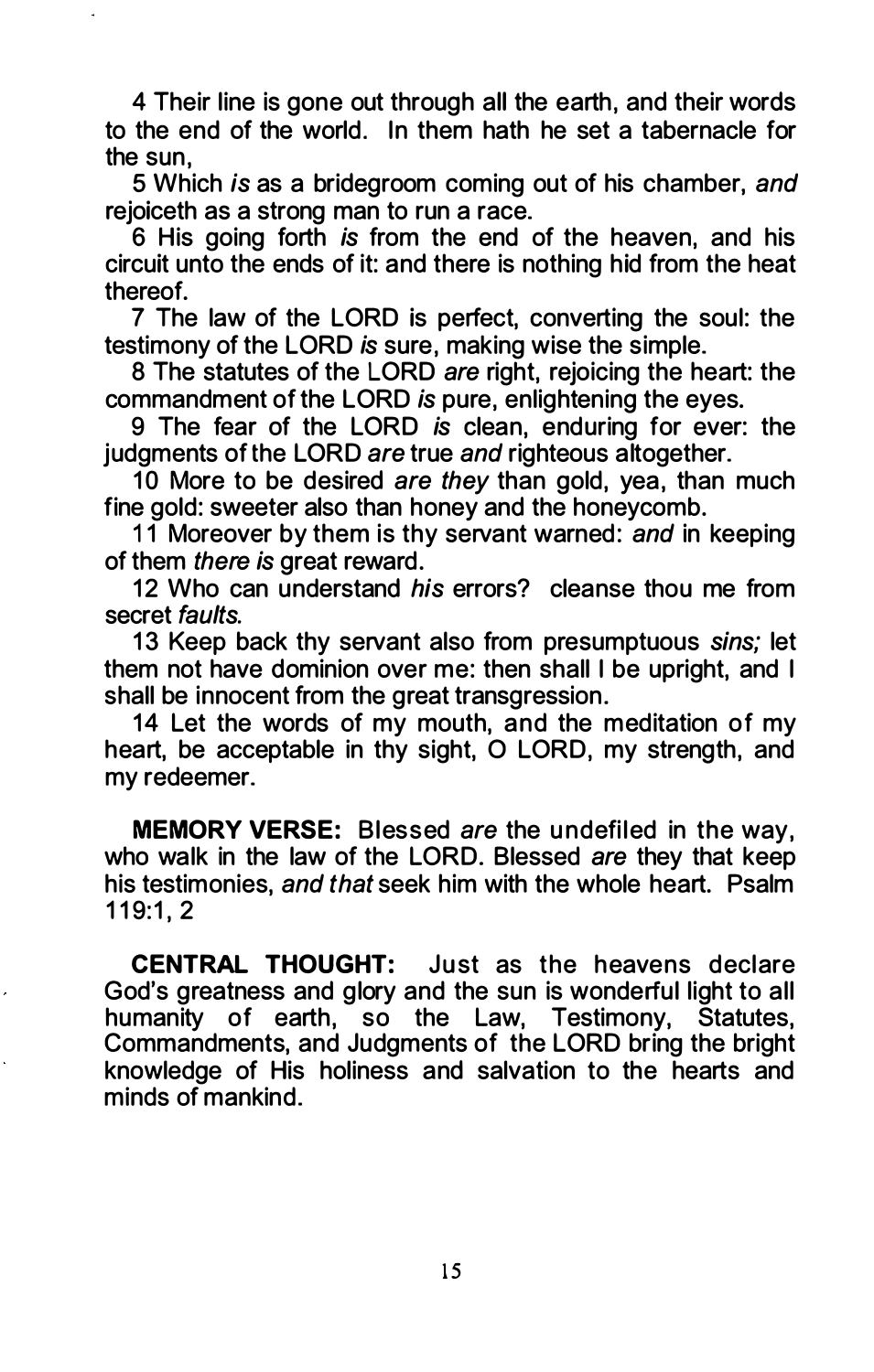Psalm 19:1 "The heavens": The lofty skies above the earth. "declare": Mark clearly and make well known. "firmament": The great universe. ''sheweth": Makes clearly manifest. "*handiwork":* The works of God's Almighty power.

Ver. 2, "Day unto day": Day after day. "uttereth speech": Pours forth words of counsel. "night unto night": Night after night.

Ver. 4. "Their line": The rule and message that they communicate to mankind. "tabernacle": Position to be seen.

Ver. 5, "coming out": Joyfully coming forth in beauty and honor. *"strong man":* Champion.

Ver. 7, *"law":* Standard rules to follow. *"converting":* Restoring to righteousness. *"testimony":* Declared witness. "s*ure":* Firm, faithful, unfailing. *"making wise":* Teaching and instructing. "simple": The ignorant and erring.

Ver. 8, "statutes": Precepts; what God requires. "*right":* Straight and equal. *"rejoicing":* Making glad and happy. "commandment": What is charged and enjoined to be done. "pure": Clear cut; plain to be seen.

Ver 9, "fear": Reverence and fervent respect. "clean": Bright and clear. "judgments": Sentences, verdicts, and decrees established beyond failing. "altogether": United for one cause.

Ver. 11, "warned": Admonished and enlightened.

Ver. 12, "understand his errors": Accurately judge and discern what is wrong. "secret faults": Errors that are hidden and not discerned.

Ver. 13, "presumptuous sins": Transgressions committed by those who are proud and not willing to take counsel.

# LESSON BACKGROUND

Our lesson today, attributed to David, is a wonderful Psalm of the comparison of God's glorious creation of the Heavens with the blessedness of His Holy Word and Law. Let us earnestly consider what is stated about the Heavens and spacious firmament on high. It states that the glory of God is by them declared day after day and night after night. The message that is thus declared goes forth to every speech and language throughout all the world. It declares that God set the sun in the heavens, bright, beautiful, majestic, and powerful.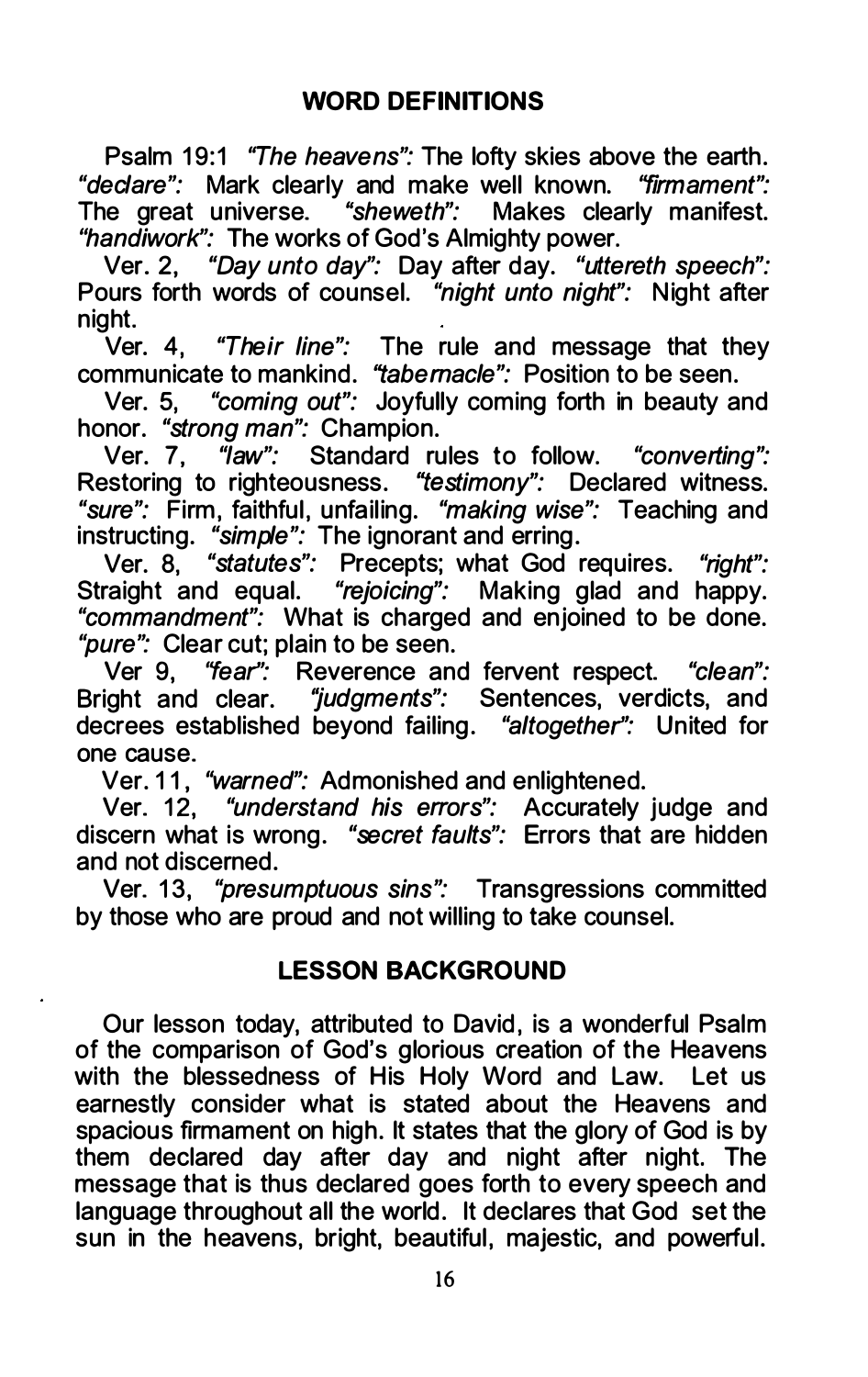Then it goes right into the blessings and purposes of God's Word and the different attributes of His Word: the law, testimony, statutes, commandments, judgments, and the fear and respect we need to have for them. It is interesting and informative to note how Paul quoted from this Psalm in Romans 10:18. In speaking of the gospel of Christ, Paul said in verse 17, "So then faith cometh by hearing, and hearing by the word of God." Then he follows thus: "But I say, Have they not heard? Yes, verily, [and now he quotes from Psalm 19:4] Their sound went into all the earth, and their words unto the ends of the world." So we can formulate it all by saying: "Just as people need to hear the gospel of Christ, they need to hear, behold, and give heed to the gospel that is preached every day and night in the heavens above!"

And then it declares the blessings and benefits of God's law to the heart and soul of mankind. Man's errors and sins can be brought to light through the holy laws and commandments of God. People need to look up and behold the beauty of the sun, moon, and stars, and at the same time open the heart to the light and blessing of the Holy Word and Righteous light and blessing of the Holy Word and Commandments of our great and wonderful God!

-Bro. Leslie Busbee

#### QUESTIONS:

1. What is the message that the sun, moon, and stars are daily speaking to us?

2. Why is it that this message from the skies is not recognized by humanity?

3. What all can God's laws and commandments accomplish in the heart of man?

4. Why is it that man fails so greatly in discerning his errors and sins?

5. What must we do in a sincere effort to overcome sin and be innocent?

#### COMMENTS AND APPLICATION

There is a message, a holy and exciting message, from God Almighty, our great and wonderful Creator, that is being preached and proclaimed every day and every night in plain view to all humanity over all the face of this earth. It is the message of goodness and wonderful power that He manifested in creating all of this that we behold every day. The bright and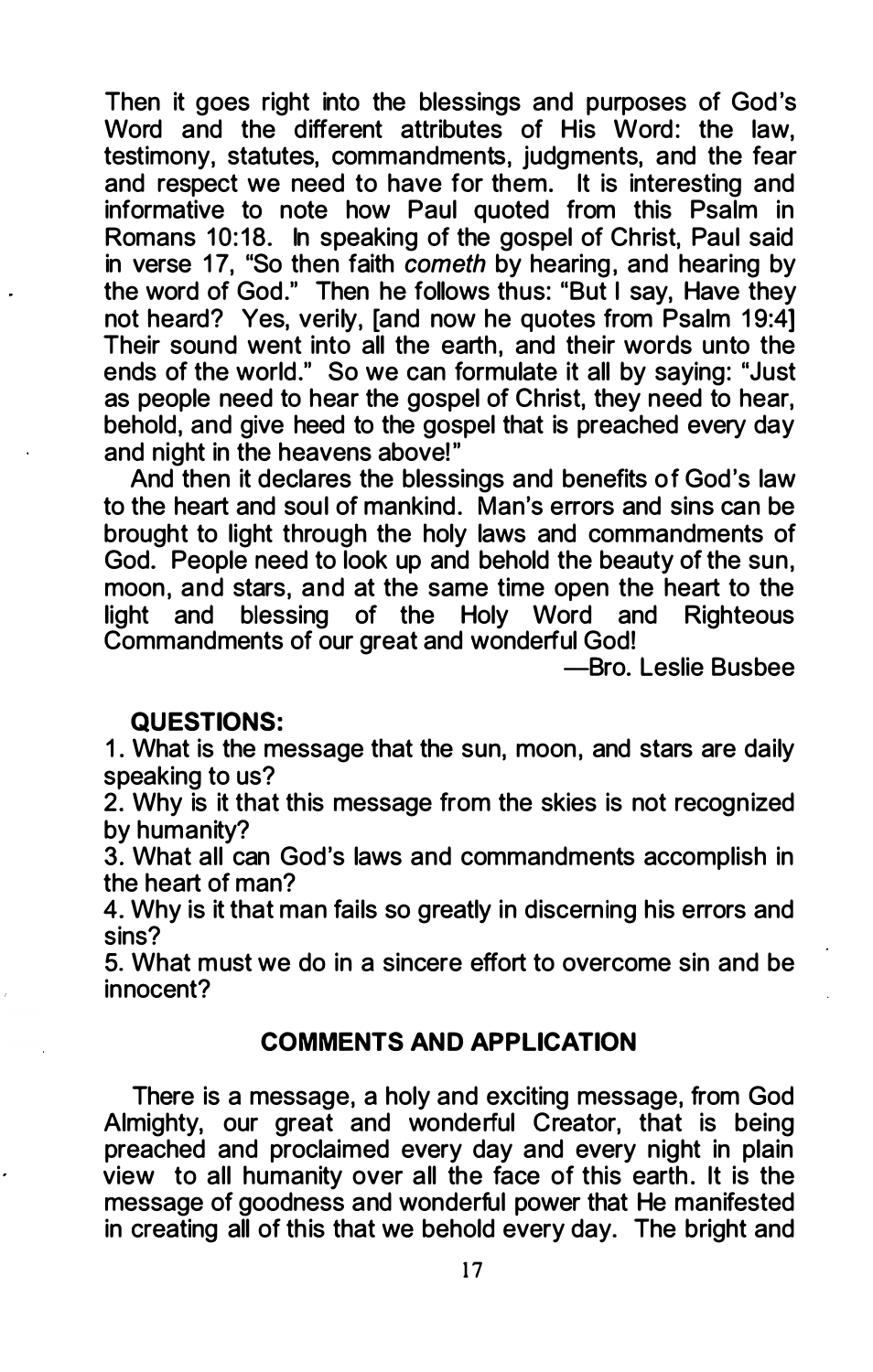beautiful sun that we can behold coming up in the east expresses a message that every human being needs to receive. Then we need to take notice of the lovely moon and the changes it makes monthly. How beautiful to see it when it is full, and then notice its changes with each passing day. Look up at the stars. They all have a message that they are sending to us earthly creatures. It is the message of God's wisdom, goodness, power, and loving kindness. Sad to say, a good part of mankind that lives on this planet and breathes the air that God supplies so abundantly goes from day to day, taking it all for granted with little thought of why and how it all came into beingl

While we look up and behold and take notice of the beautiful heavens, let us consider some of the earthly blessings that we can daily enjoy. Think of the lovely trees, shrubs, grasses, and flowers that bloom so wonderfully! Did they just happen to be? No, they were designed and created by a wonderful, gracious God. Think of the wonderful fruits that we can enjoy: apples, pears, peaches, plums, apricots, dates, figs, oranges, lemons, grapefruit, and pineapples that we so greatly enjoyl Think of the walnuts, pecans, almonds, and other lovely and delicious nutsl Did they just happen to be? No, nothing just happens to bel They were all designed, planned, and brought into being by a wise, loving, and gracious Godl They have a message that if we can open our hearts and receive, it will help us to be able to receive the wonderful message of His Word and gracious Lawl And if we will receive His gracious law and the glorious gospel that His beloved Son brought to us, we can be enlightened to our need of His grace and salvation!

-Bro. Leslie Busbee

#### **REFLECTIONS**

When we follow God's law, it will bring us peace. As certain and predictable as the time and seasons are, so is God's law. If we carefully follow it, we will have peace and joy in our lives. Joshua 21 :45 tells of the divine faithfulness of God. It says, "There failed not ought of any good thing which the Lord had spoken unto the house of Israel:" all came to pass. Matt 5:18 says concerning the law, " . .. till heaven and earth pass, one jot or one tittle shall in no wise pass from the law, till all be fulfilled." So if nothing is going to fail or change, then we as the children of God need to be very careful that we follow and obey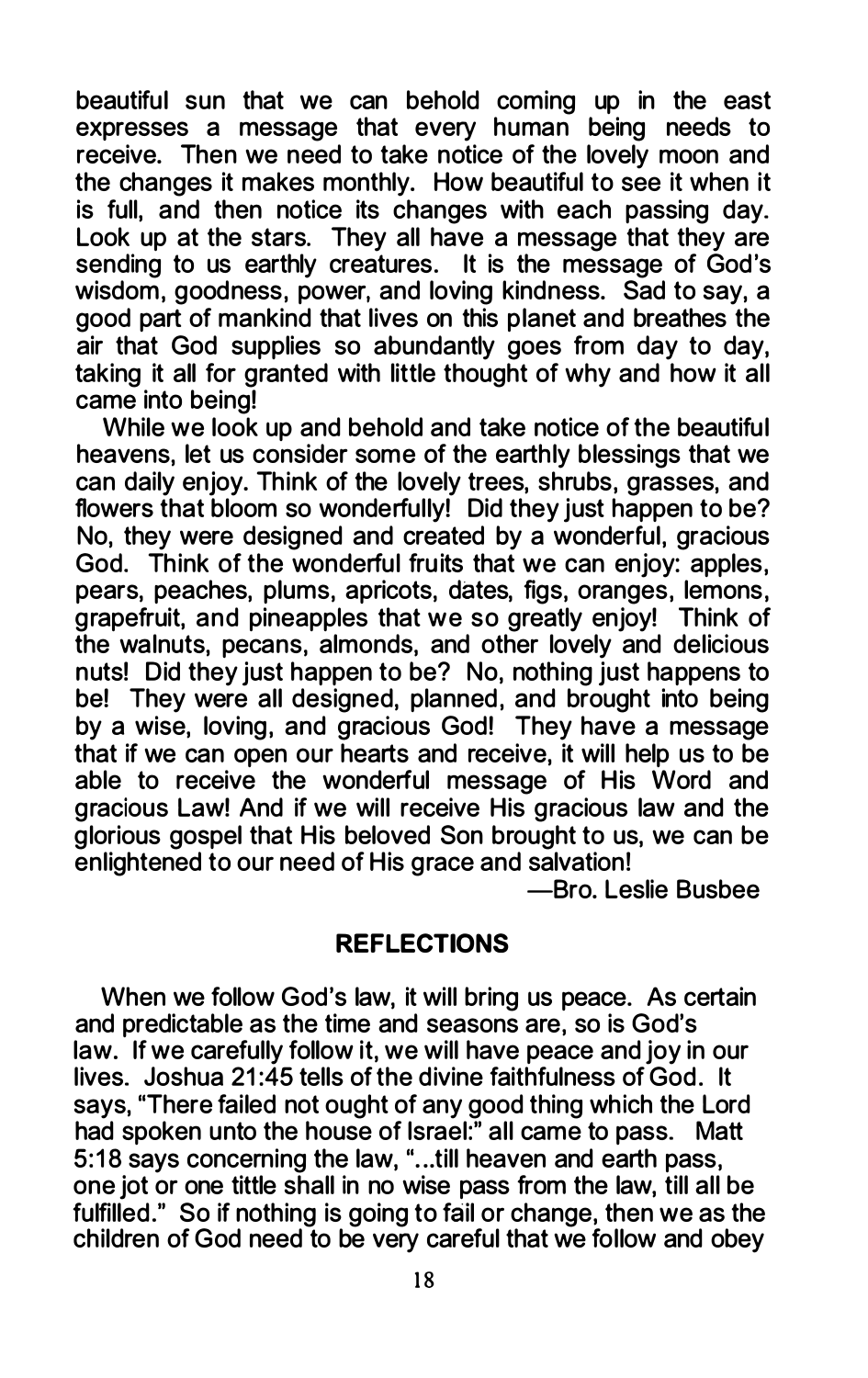his word. In order to follow his will, we must read and study the Word. We must have the Holy Spirit in our lives to be able to understand the law with our hearts. Take time to get acquainted with the spirit of his word so you will understand it and be able to live it and reap its rich and blessed rewards. I'm encouraged by our memory verse, "Blessed are they that keep his testimonies, and that seek him with the whole heart." Psalms 119:2

-Bro. James Bell

# **NOVEMBER 2, 2014**

#### THE MARRIAGE HYMN OF CHRIST AND THE CHURCH

Psalm 45:1 My heart is indicting a good matter: I speak of the things which I have made touching the king: my tongue is the pen of a ready writer,

2 Thou art fairer than the children of men: grace is poured into thy lips: therefore God hath blessed thee for ever.

3 Gird thy sword upon thy thigh, O most mighty, with thy glory and thy majesty.

4 And in thy majesty ride prosperously because of truth and meekness and righteousness; and thy right hand shall teach thee terrible things.

5 Thine arrows are sharp in the heart of the king's enemies; whereby the people fall under thee.

6 Thy throne, 0 God, is for ever and ever: the sceptre of thy kingdom is a right sceptre

7 Thou lovest righteousness, and hatest wickedness: therefore God, thy God, hath anointed thee with the oil of gladness above thy fellows.

8 All thy garments smell of myrrh, and aloes, and cassia, out of the ivory palaces, whereby they have made thee glad.

10 Hearken, O daughter, and consider, and incline thine ear; forget also thine own people, and thy father's house;

11 So shall the king greatly desire thy beauty: for he is thy Lord; and worship thou him.

13 The king's daughter is all glorious within: her clothing is of wrought gold.

14 She shall be brought unto the king in raiment of needlework: the virgins her companions that follow her shall be brought unto thee.

15 With gladness and rejoicing shall they be brought: they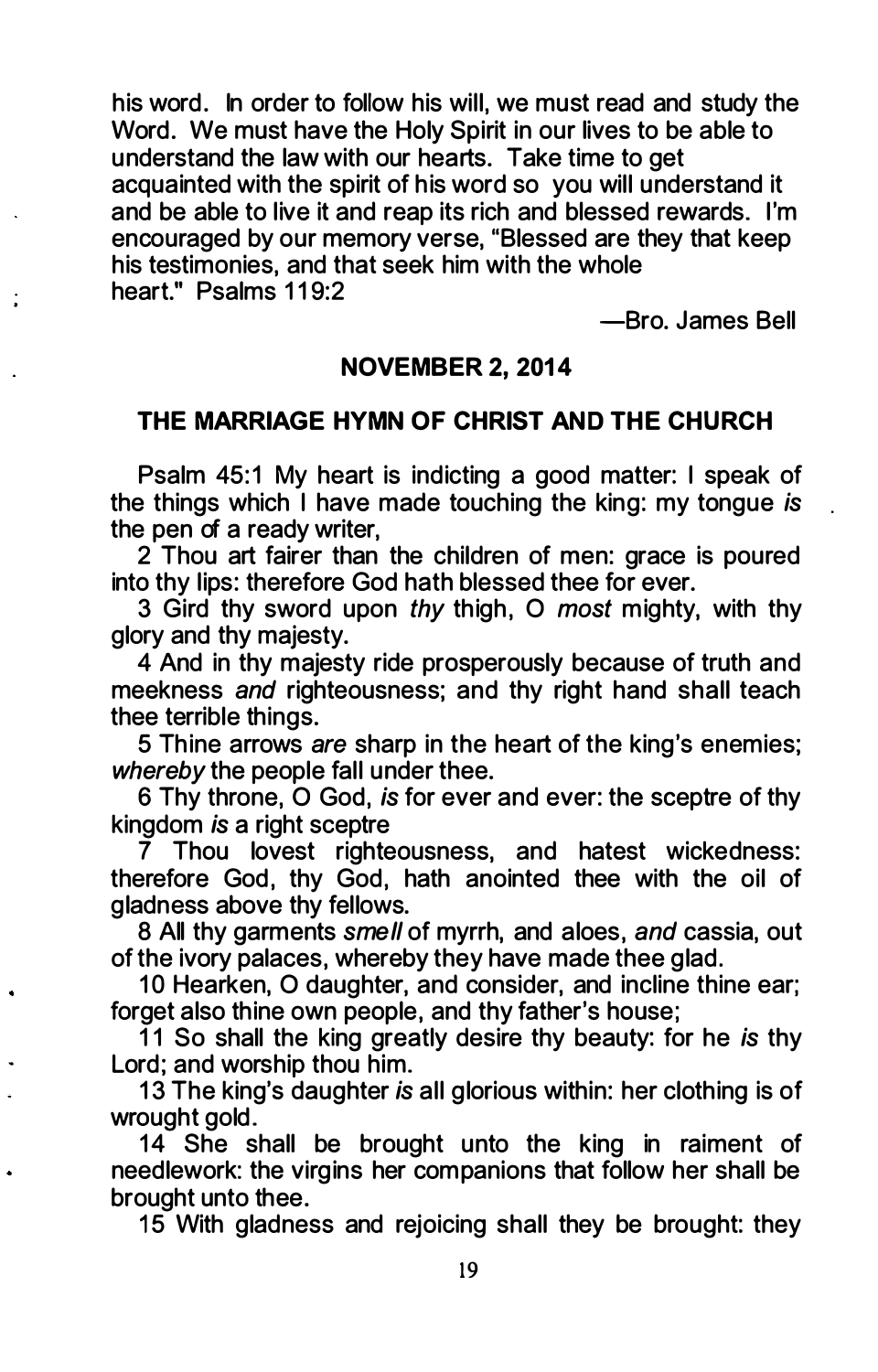shall enter into the king's palace.

16 Instead of thy fathers shall be thy children, whom thou mayest make princes in all the earth.

17 I will make thy name to be remembered in all generations: therefore shall the people praise thee for ever and ever.

MEMORY VERSE: But unto the Son he saith, Thy throne, 0 God, is for ever and ever: a sceptre of righteousness is the sceptre of thy kingdom. Thou hast loved righteousness, and hated iniquity; therefore God, even thy God, hath anointed thee with the oil of gladness above thy fellows. Hebrews 1:8, 9

CENTRAL THOUGHT: God has given unto His Son, Jesus Christ, eternal power and grace to overcome and prosper above this sin-cursed world and to be the Eternal Bridegroom to all who will believe, obey, and faithfully follow Him.

#### WORD DEFINITIONS

Psalm 45:1, "indicting": Overflowing with inspiration. "a good matter": A wonderful subject. "things touching the king": My works to the king. "ready": Inspired.

Ver.2. "fairer than the children of men": More holy and faithful than all mankind. That was what Jesus Christ was before God. "grace is poured into thy lips": Your words are full of wisdom and grace.

Ver. 3. "thy sword": Christ's sword is the Word of God. Hebrews 4:12

Ver. 4, "majesty": Magnificent splendor and power. "ride prosperously": Greatly succeed. "terrible things": Solemn and serious words of truth.

Ver. 5, "Thine arrows": Thy true and holy and powerful Word. "the people fall": The souls of men are subject.

Ver. 6, "Thy throne, O God": Hebrews 1:8 declares that this is spoken to Jesus, the Son of God.

Ver. 7, "above thy fellows": More than all other humanity.

Ver. 8, "ivory palaces": Spacious rooms of protection and peace.

Ver. 10, "forget thine own people": Put Christ above all else.

Ver. 13, "all glorious within": Adorned with inward beauty of the heart. "wrought gold": True gold of eternal spiritual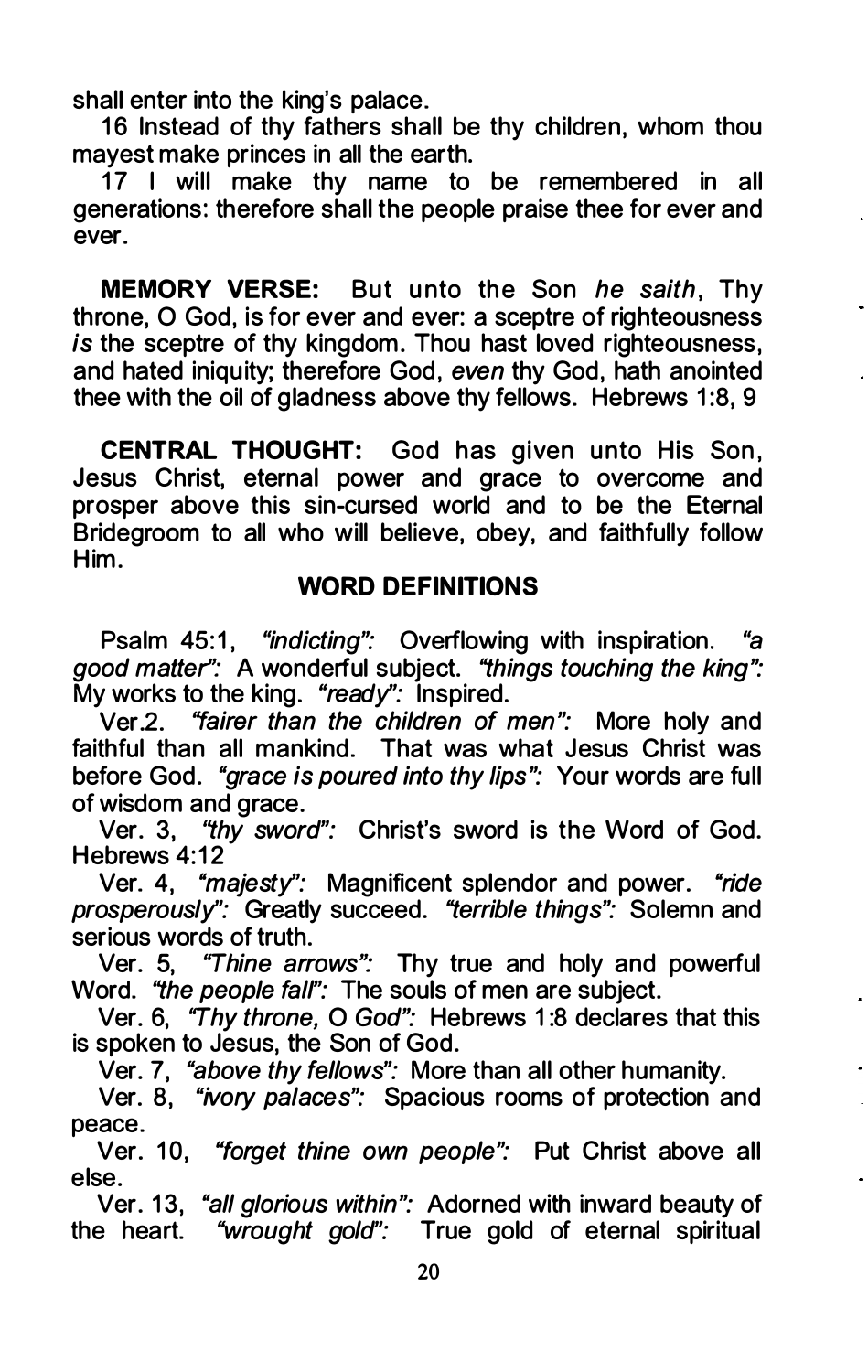essence in the inner man.

ŧ

Ver. 15, "into the king's palace": Into the eternal home of glory.

Ver. 16, "princes in all the earth": Sons of God of all nations.

#### LESSON BACKGROUND

Nothing is stated about who the author is of this beautiful inspiring psalm in our lesson today, but we are certain that God arranged for it to be in the Holy Scriptures to bless and inspire our hearts. The very fact that it is quoted some in the New Testament helps to give us assurance that it can really be applied to our Lord Jesus Christ and His spiritual union with His bride, the holy saints of the New Testament Church of God.

The writer was very inspired with good and wholesome declarations concerning the king, who we know very well to be our Lord Jesus Christ, whom the scriptures declare to be the King of kings and Lord of lords. I Timothy 6:15 and Revelation 19:16. What the writer says in this psalm can easily be applied to the kingship of our blessed Lord and Saviour. He is fairer than the children of men, the fairest of the fair. His beauty is not that of vain outward beauty, even as Isaiah 53:2 says, "He hath no form nor comeliness; and when we shall see him, there is no beauty that we should desire him." The beauty of Christ is that inward beauty of pure love, unwavering faith, and faithful obedience to the will of God. Grace was poured into His lips, and the teachings and doctrines Christ spoke were the true keys to happiness and eternal success. He had a sword that He wielded as a mighty Captain of our salvation, but it was not a vain earthly weapon, but rather a strong and unfailing doctrine that helps His saints to overcome the world. In His majesty, Christ rode prosperously by three things: truth, meekness, and righteousness. I take notice how that meekness is sandwiched in between truth and righteousnessl Oh, how true that was of Jesusl He was firm for truth and steadfast in righteousness, but it was all accompanied by His meek and quiet spirit, the kind of spirit that He wants us to have also. His arrows are sharp and their piercing of great love causes us to fall under Himl His throne that His Father gave Him is eternal. And God has anointed Him with the oil of gladness far above all others.

What a wonderful blessing that we can all enjoy of being a part of His holy Bride! We can all be all glorious within, decked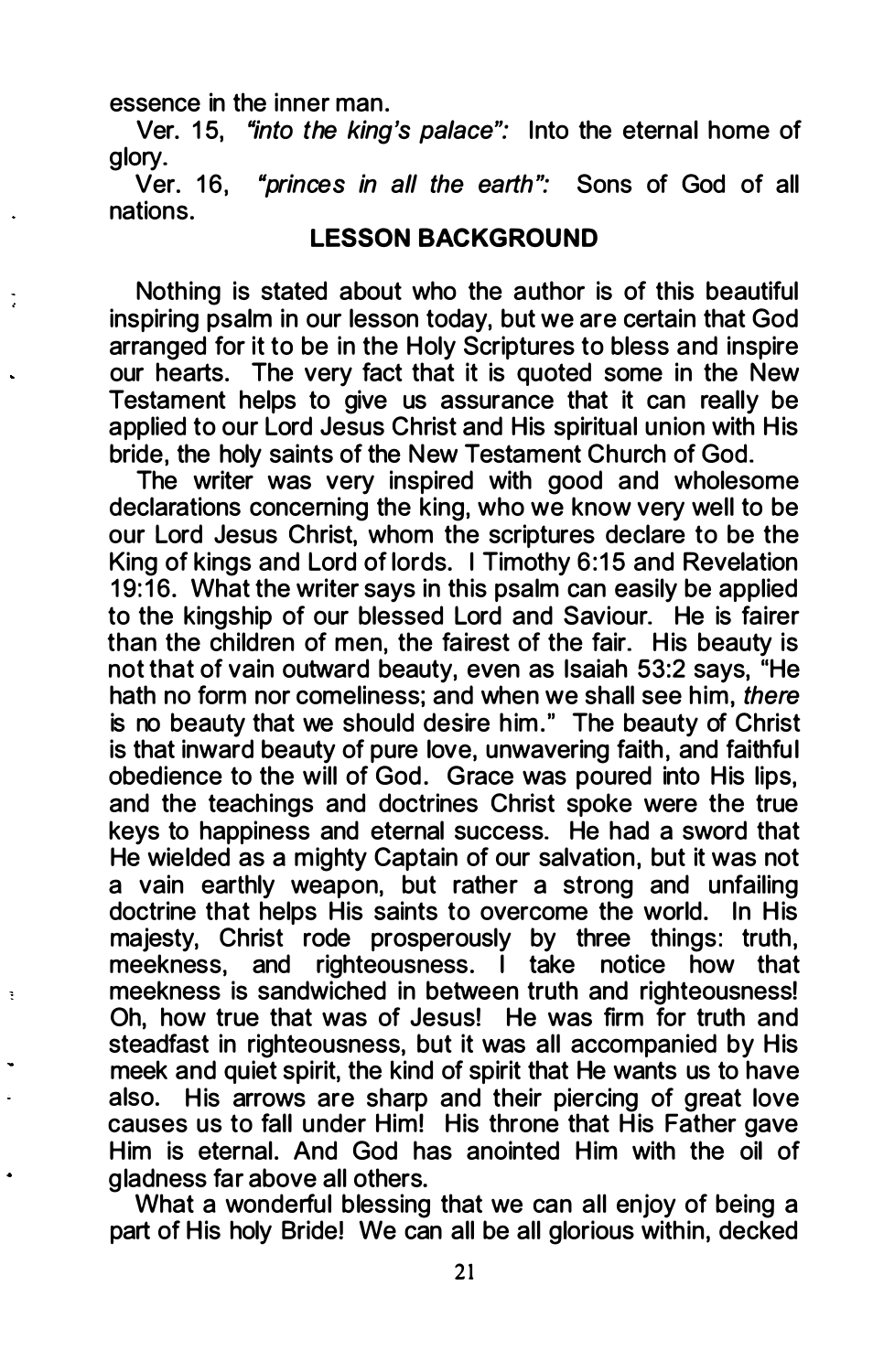with the pure gold of holiness and perfect purity. We can have fellowship and communion with Him now; and on that blessed eternal day to come, we will live and reign with Him for ever and ever!

-Bro. Leslie Busbee

#### QUESTIONS:

1. Who is the king this Psalm is speaking of so ardently and is so lovely?

2. In what way is Christ a Soldier and what is the sword He is girded with?

3. What are the arrows that are sharp in the heart of His enemies?

4. What is the everlasting throne that Christ sits on today?

5. Who is the King's daughter and how is she all glorious within?

6. What and where is the great palace we will share with Him forever?

# COMMENTS AND APPLICATION

What a wonderful truth we have portrayed in this lesson before us! The writer in Hebrews 1 :8, 9 expressively declares that it is the Son that God is speaking unto. He came into this world as the son of a virgin and grew up to be the Saviour of all who will believe and follow Him faithfully. He submitted to the horrible death of Calvary's cross as an atonement for our sins and transgressions. But He did not stay dead but came forth a conqueror of death, hell, and the grave! He was with His beloved disciples for about forty days and then passed from their eager sight into the Heavens to sit at the right hand of His Father to intercede on our behalf. How wonderful that He can be revealed to the hearts of mankind by the precious Holy Spirit that He has sent down from His throne in the heavens!

His throne is far above any earthly realm of power. His cone is eternal in the Heavens. Let foolish sinful man throne is eternal in the Heavens. contend for earthly wealth and power and kingship! How vain it all is going to be proven to be! One day He will come in power and great glory with the great heavenly host and bring this world to His judgment seat! All who have trusted, followed, and faithfully obeyed Him will be accepted of Him and taken to the New Heaven and New Earth to live and enjoy His presence for eternity! Let us diligently follow Him and be a partaker of His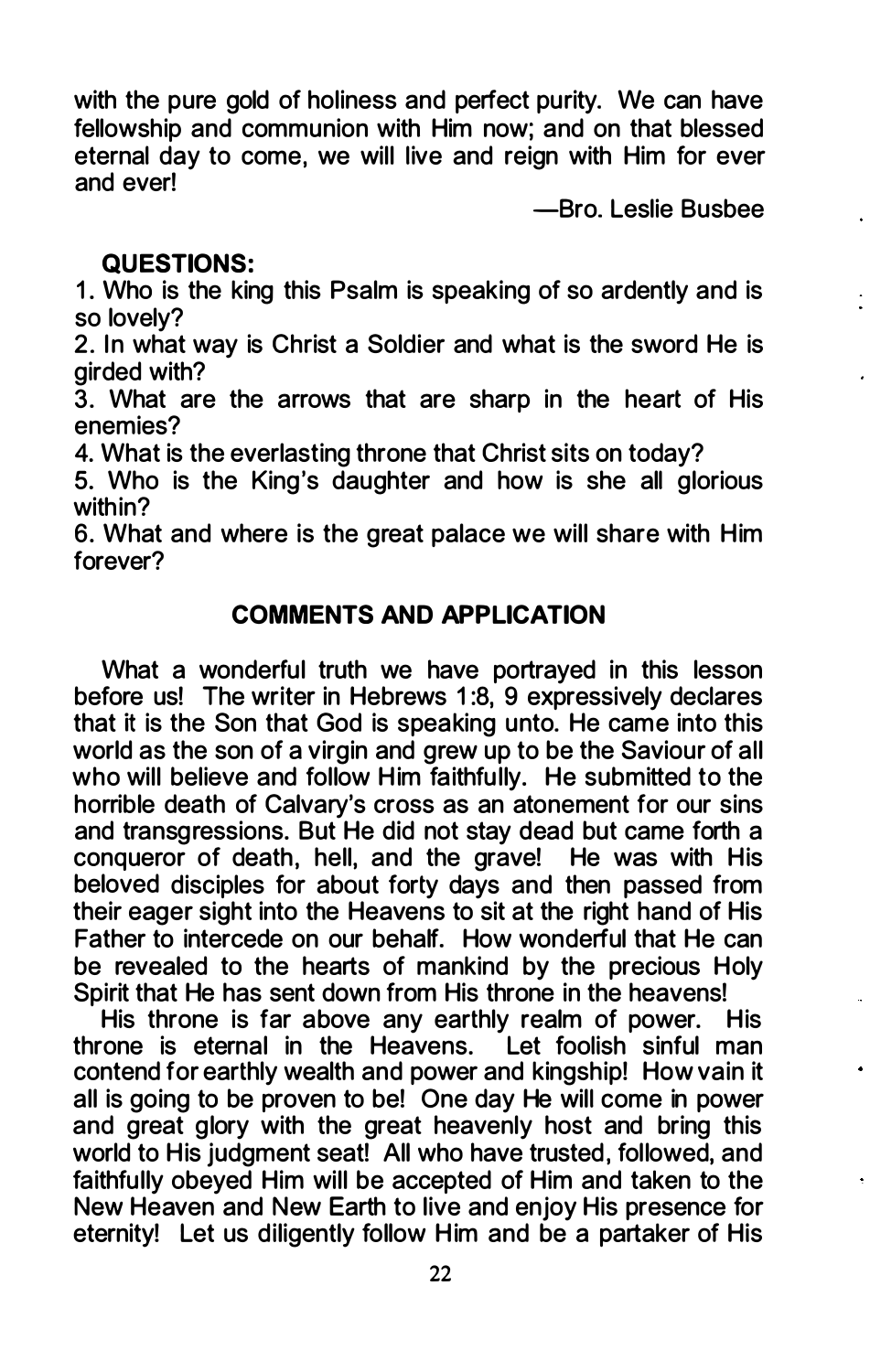sufferings with the blessed hope of being united with Him in that happy world above! It will be worth all that we have to suffer and endure to be accepted of Him in that day! May the Lord encourage and strengthen us to be faithful all the way! -Bro. Leslie Busbee

# REFLECTIONS

#### The Marriage Hymn of Christ and the Church

Hark! the sound of holy voices, chanting at the crystal sea, Alleluia! Alleluia! Alleluia! Lord, to Thee.

Multitudes, which none can number, like the stars in glory stand,

Clothed in white apparel holding, palms of victory in their hand.

They have come from tribulation, they have washed their robes in Blood.

Washed them in the Blood of Jesus; tried they were, and firm they stood;

Mocked, imprisoned, stoned, tormented, sawn asunder, slain with sword.

They have conquered death and satan by the might of Christ the Lord.

Marching with Thy Cross, their Banner, they have triumphed following

Thee, the Captain of Salvation, Thee, their Saviour and their King;

Gladly, Lord, with Thee they suffered, gladly, Lord with Thee they died;

And by death, to Life Immortal, they were born, and glorified.

Now they reign in Heavenly glory, now they walk in golden light,

**x** 

Now they drink, as from a river, holy bliss and infinite; Love and peace they taste for ever, and all truth and knowledge see

In the beatific vision of the Blessed Trinity.

God of God, the One-begotten, Light of Light, Emmanuel! In Whose Body joined together, all the Saints forever dwell,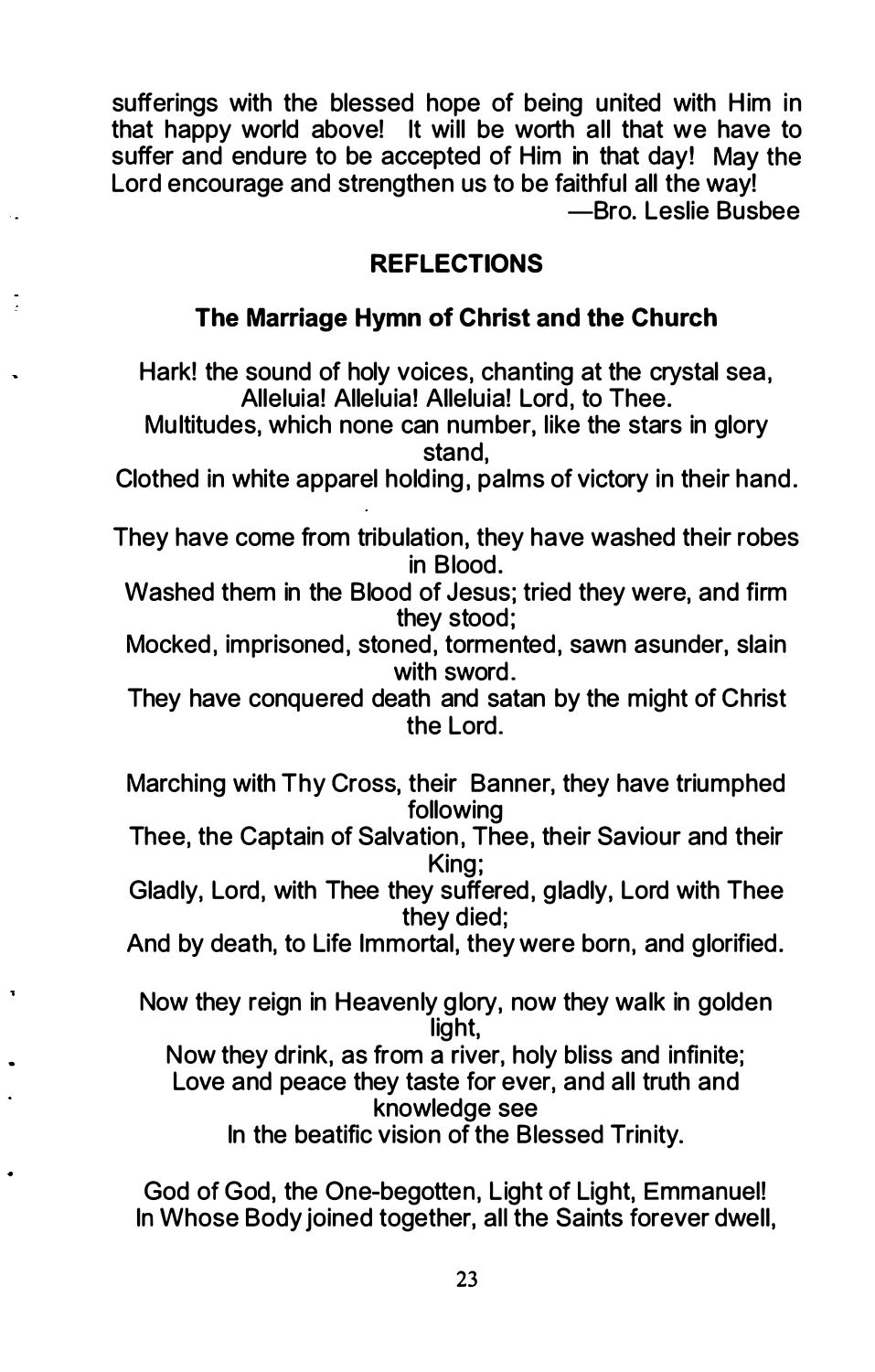Pour upon us of Thy fullness, that we may forevermore God the Father, God the Son, and God the Holy Ghost, adore. -Christopher Wordsworth, 1862

#### NOVEMBER 9, 201 4

#### SINGING FOR JOY AND PRAISE UNTO GOD

Psalm 13:6 I will sing unto the LORD, because he hath dealt bountifully with me.

Psalm 27:4 One thing have I desired of the LORD, that will I seek after; that I may dwell in the house of the LORD all the days of my life, to behold the beauty of the LORD, and to enquire in his temple.

5 For in the time of trouble he shall hide me in his pavilion: in the secret of his tabernacle shall he hide me; he shall set me up upon a rock.

6 And now shall mine head be lifted up above mine enemies round about me: therefore will I offer in his tabernacle sacrifices of joy; I will sing, yea, I will sing praises unto the LORD.

Psalm 28:6 Blessed be the LORD, because he hath heard the voice of my supplications.

7 The LORD is my strength and my shield; my heart trusted in him, and I am helped: therefore my heart greatly rejoiceth; and with my song will I praise him.

Psalm 40:1 I waited patiently for the LORD; and he inclined unto me, and heard my cry.

2 He brought me up also out of an horrible pit, out of the miry clay, and set my feet upon a rock, and established my goings.

3 And hath put a new song in my mouth, even praise unto our God: many shall see it, and fear, and shall trust in the LORD.

Psalm 69:30 I will praise the name of God with a song, and will magnify him with thanksgiving.

Psalm 98:1 0 sing unto the LORD a new song; for he hath done marvelous things: his right hand, and his holy arm, hath gotten him the victory.

2 The LORD hath made known his salvation: his righteousness hath he openly shewed in the sight of the heathen..

Psalm 100:1 Make a joyful noise unto the LORD, all ye lands.

2 Serve the LORD with gladness: come before his presence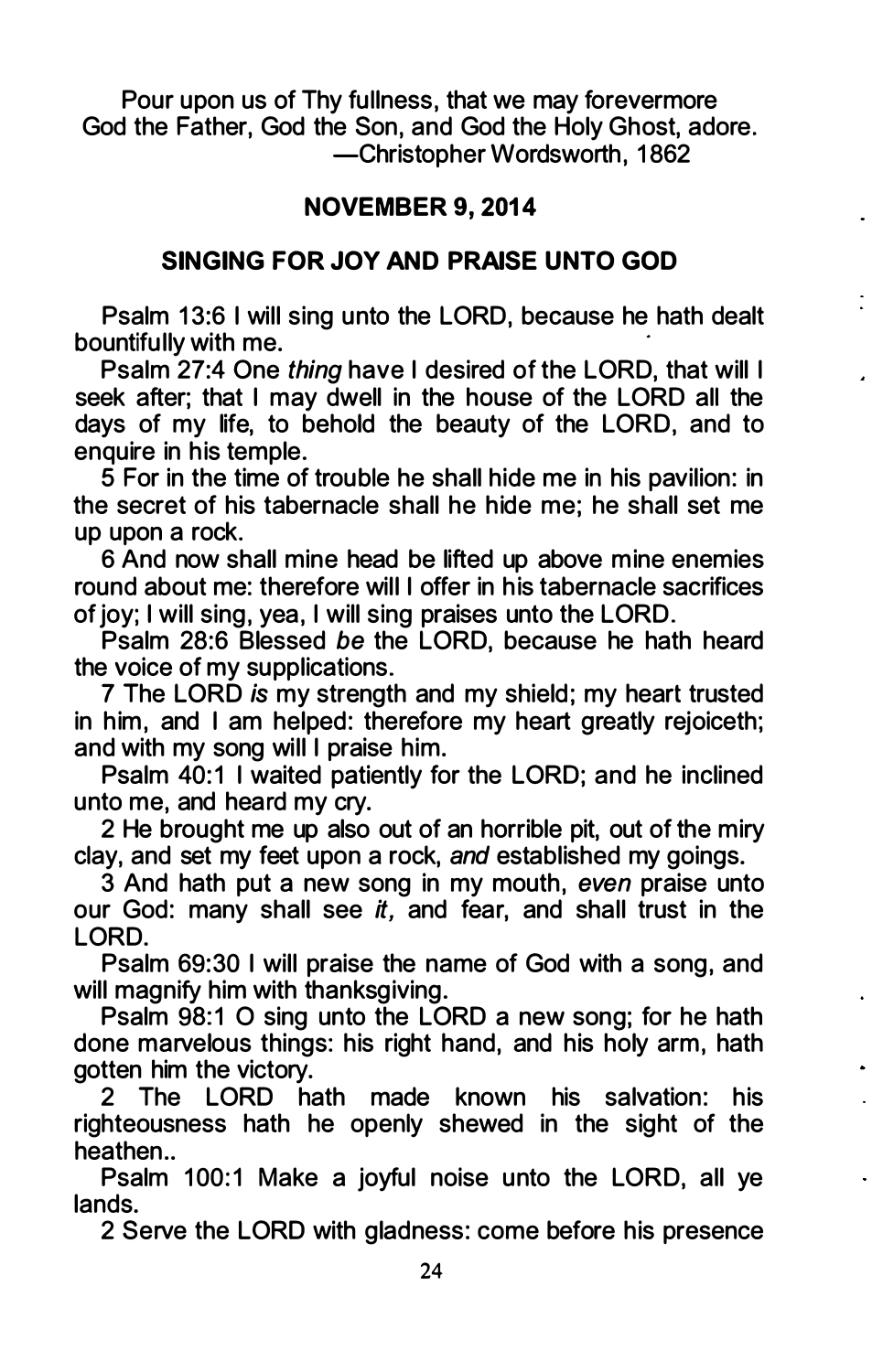with singing.

Psalm 101:1 I will sing of mercy and judgment: unto thee, 0 LORD, will I sing.

Isaiah 30:29 Ye shall have a song, as in the night when a holy solemnity is kept; and gladness of heart, as when one goeth with a pipe to come into the mountain of the LORD, to the mighty One of Israel.

Ephesians 5:18 And be not drunk with wine, wherein is excess; but be filled with the Spirit;

19 Speaking to yourselves in psalms and hymns and spirituial songs, singing and making melody in your heart to the Lord.

MEMORY VERSE: Let the word of Christ dwell in you richly in all wisdom; teaching and admonishing one another in psalms and hymns and spiritual songs, singing with grace in your hearts to the Lord. Colossians 3:16

**CENTRAL THOUGHT:** The joy and gladness in the heart of a child of God who has been born of the Spirit of God and is being led by the Spirit in all things is so sweetly expressed and enjoyed by singing the wonderful hymns and spiritual songs about our Heavenly Father and His Holy Son, our Lord and Saviour Jesus Christ.

# WORD DEFINITIONS

Psalm 13:6, "dealt bountifully": Richly rewarded.

Psalm 27:4, "beauty of the LORD": The pleasant delight of Jehovah. "enquire in his temple": Inspect eagerly and earnestly consider all His Word and Counsel.

Ver. 5, "secret of his tabernacle": The hidden and joyful life of being in fellowship with God.

Psalm 28:6, *"supplications":* Earnest prayers.

Psalm 40:1, *"waited patiently":* Waiting, I waited, and did not give up. "inclined": Reached out to me.

Ver. 2, "horrible pit": Deep destruction of sin. "miry clay": defiling mud of worldliness and pride. "established my goings": Directed my steps.

Ver. 3. "a new song": A sweet, fresh, and enjoyable praise in the heart.

Psalm 69:30, "magnify": Enlarge and count as great and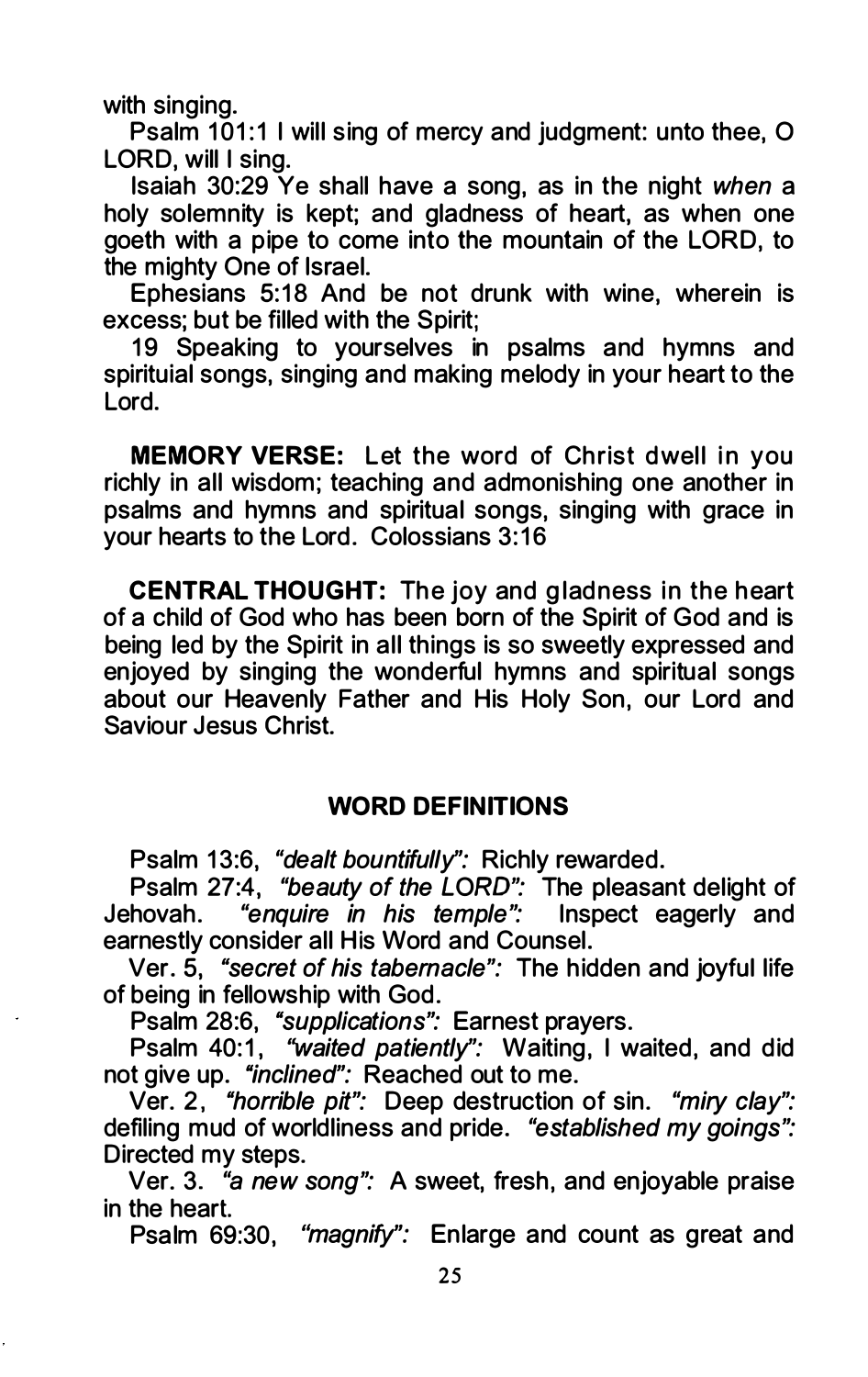wonderful.

Psalm 98:1, "gotten him the victory": Obtained through Christ salvation over sin and eternal death.

Ver. 2, "openly shewed": Clearly revealed and made known.

Isaiah 30:29, "holy solemnity": Feast of blessings of being sanctified in Christ. *"goeth with a pipe":* Comes with a flute or musical instrument. For us in the New Testament this is spiritual music from the heart.

Colossians 3:16, "admonishing": To put in mind; to gently caution and reprove. "spiritual songs": Messages in songs that portray and express the spiritual blessings that we can experience in the Christian life. "singing with grace": Singing in the loving favor of the Lord.

#### LESSON BACKGROUND

Our lesson today is concerning the wonderful and edifying activity of singing. It seems that mankind has become aware of the blessing and value of tones of music and how they have learned to put words with music and to sing them. Genesis 4:21 speaks of a man whose name was Jubal and how he was the father of all such as handle the harp and the organ. We have very little knowledge of all that developed through the ages, but this tells us that there was a sense and feeling in the heart and mind about music and expressing one's heart in singing and making melody.

We have chosen several scriptures from the Psalms that make us to know that some found great joy to express their worship before God with singing. It is known of David from

I Samuel 16 that he was a player on the harp and played well for King Saul who was troubled with an evil spirit. It was this very David who wrote several of the Psalms we have referred to in our lesson about singing to the LORD. Now we know that through the many years man has been able to develop skill in singing and making music. Now it has progressed that in our day we have many wonderful, inspiring, and beautiful songs that are a blessing to the soul to sing. Personally, I can testify that the many spiritual songs and hymns that we have learned through the years have been, and are still, a wonderful blessing for our soul's benefit. We have chosen for our text several expressions from the Psalms about the joy and blessing of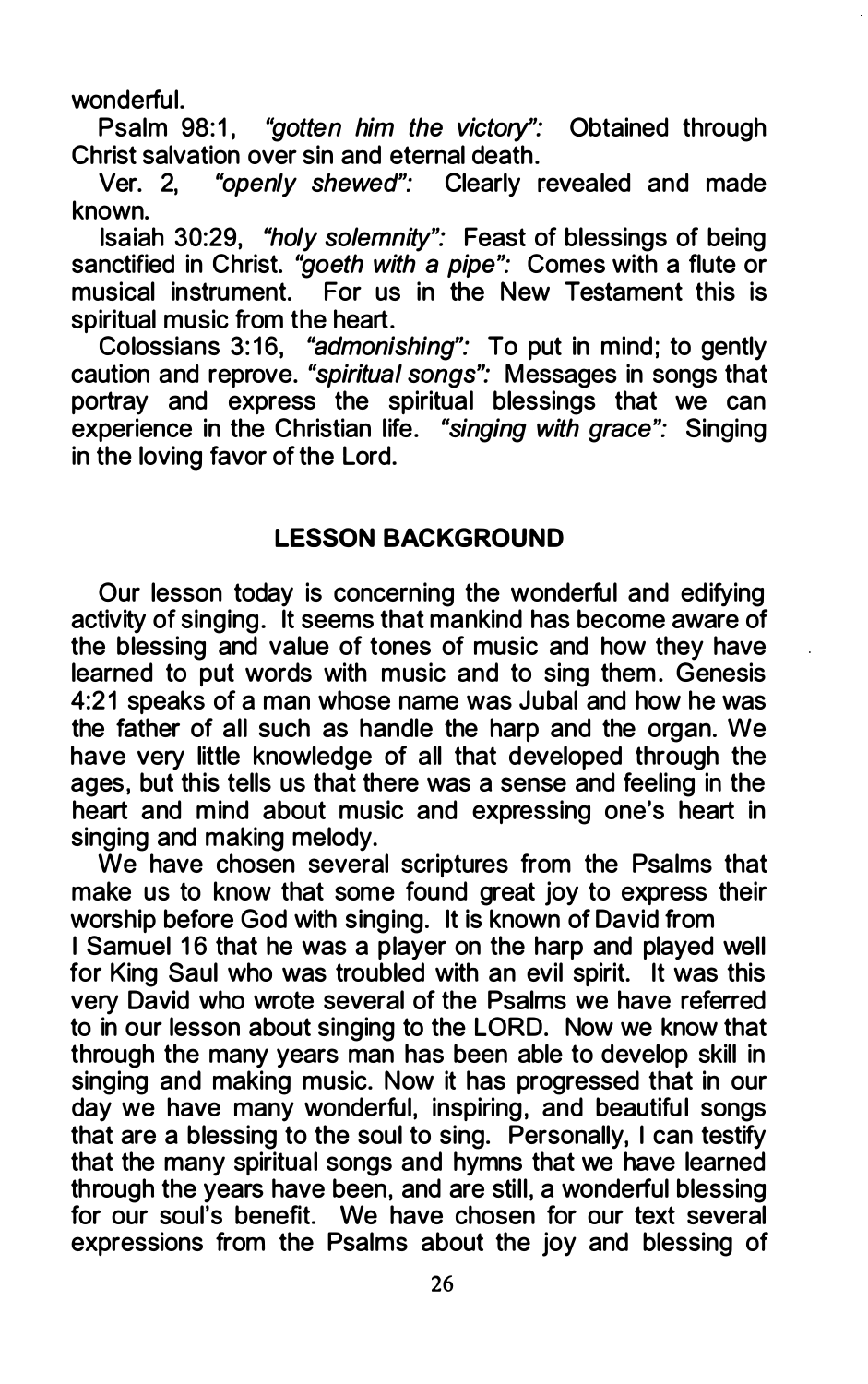singing unto the LORD, as our first scripture from Psalm 13:6 brings out. Just as David discovered and enjoyed singing as he expressed in these various Psalms, even so can we today experience a great joy and uplift in spirit by singing psalms, hymns, and spiritual songs in our homes and in our public worship services. We cherish in our memory the many wonderful times we have had in the worship services at our home chapel and in the many camp meetings, revivals, and assembly meetings through the years. It is a great blessing that we have enjoyed and are still enjoying as we meet from time to time in our home congregations and in the larger assemblies where people come from afar to worship the Lord. Let us not slacken our activity of singing the psalms, hymns, and spiritual songs that are mentioned in our lesson today!

-Bro. Leslie Busbee

# QUESTIONS:

1. What causes a person to have a desire to sing unto the LORD?

2. What did David want to do when God had lifted him up above his enemies?

3. What is the "new song" that is put into the mouth of a sincere child of God?

4. What does singing a spiritual song from the heart do for a person?

5. What are some of the spiritual songs that you have been richly blessed by?

# COMMENTS AND APPLICATION

What a great blessing and benefit for the inner man is found in the singing of the many beautiful and inspiring hymns and spiritual songs through the years of one's life! How good it is to sing and lift up one's heart in praise and worship to our dear Heavenly Father and to our blessed Lord and Saviour who intercedes for us at the right Hand of God! I can remember how I used to sing the worldly love songs before I was made a new creature in Christ. In fact, that was one of the main things that I had to really purpose to give up when I turned to the Lord and gave my heart to Him! But I am so glad that I made that decision, for the sweet Holy Spirit has so richly blessed and inspired my heart through all these many years and is still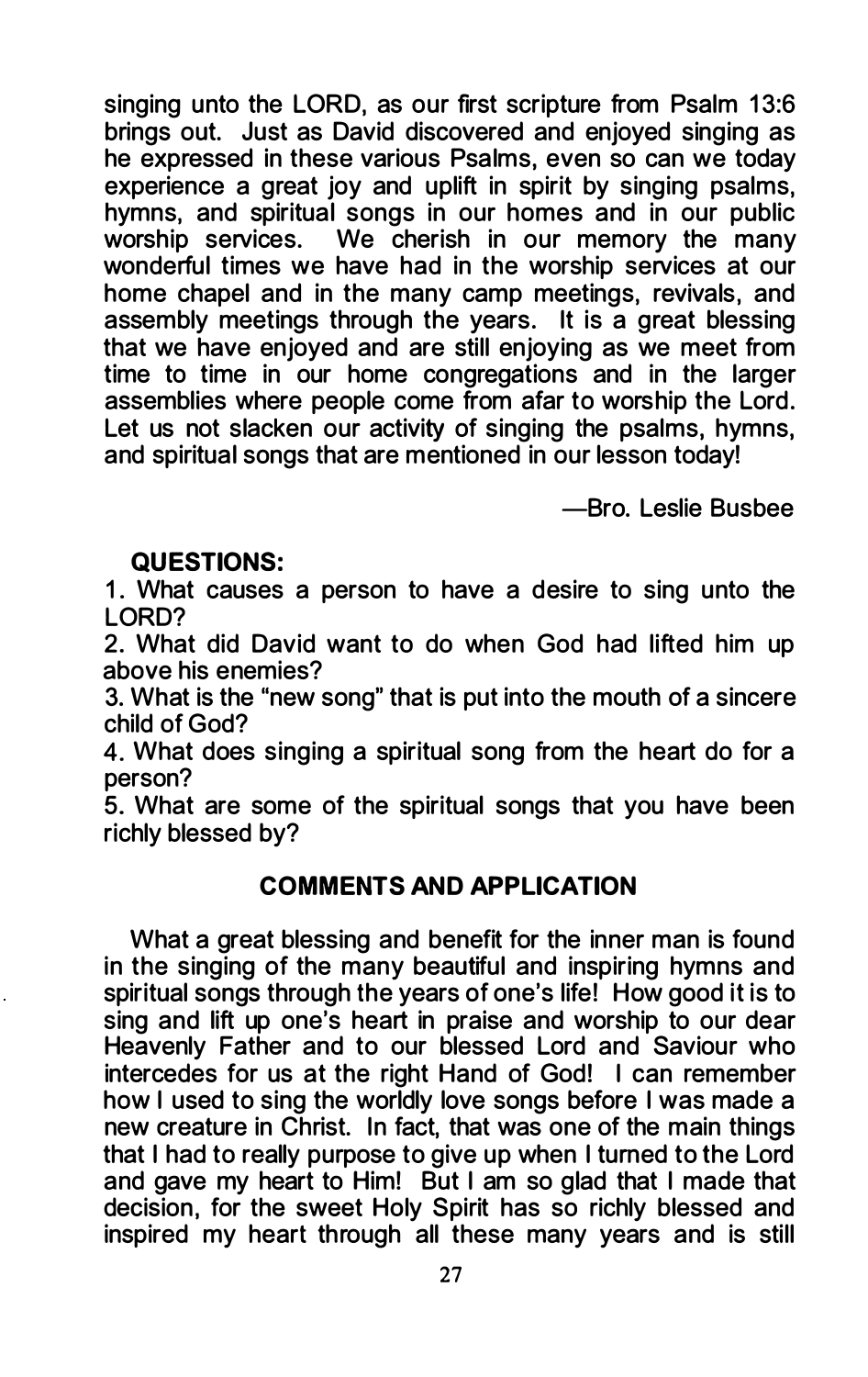pouring out His blessings as we sing in the services at our chapel, here in our home, and everywhere else we go. Thank God for all the spiritual songs!

-Bro. Leslie Busbee

#### **REFLECTIONS**

Spiritual songs contain the Lord's word, revelation, and will and are the source of great encouragement and strength for the people of God. I remember as a young Christian working in a cabinet shop part time while attending school, the workers persuaded the boss to let them have worldly music in the shop while they worked, which put me in a difficult place spiritually. At one time, I had sung and enjoyed many of those songs. The phrases, music, and beat would play in my mind as I attempted to resist them; I would feel contaminated. The Lord, during that time, gave me a song, and I began to sing it to myself while working while the other music was playing. I sang it over and over. The melody and words helped to keep me focused on good while tuning the other out; and it worked.

We don't have to wait until victory comes to sing. In II Chron. 20:21:22, "...he appointed singers unto the Lord, and that should praise the beauty of holiness, as they went out before the army, and to say, Praise the Lord; for his mercy endureth forever. And when they began to sing and to praise, the Lord set ambushments against..." After Paul and Silas were beaten with many stripes and put into prison, the Word says at midnight they prayed and sang praises unto God and suddenly there was a great earthquake. Spiritual songs strengthen our faith and our spirit and God works. Some of my favorite hymns in the Evening Light Songs hymnal are No. 106, "I Know;" No. 223, "Im Going On;" and No. 130, "Press the Battle On." I believe it is nearly impossible to sing these songs and not find courage to go on for the Lord. There is a message in every song. Let it sink down into your mind, heart, and spirit. If you think the singing of Monark is great—and it is-wait until we join the heavenly chorus and mingle our voices with ages past around the Great White Throne!

-Bro. Bob Wilson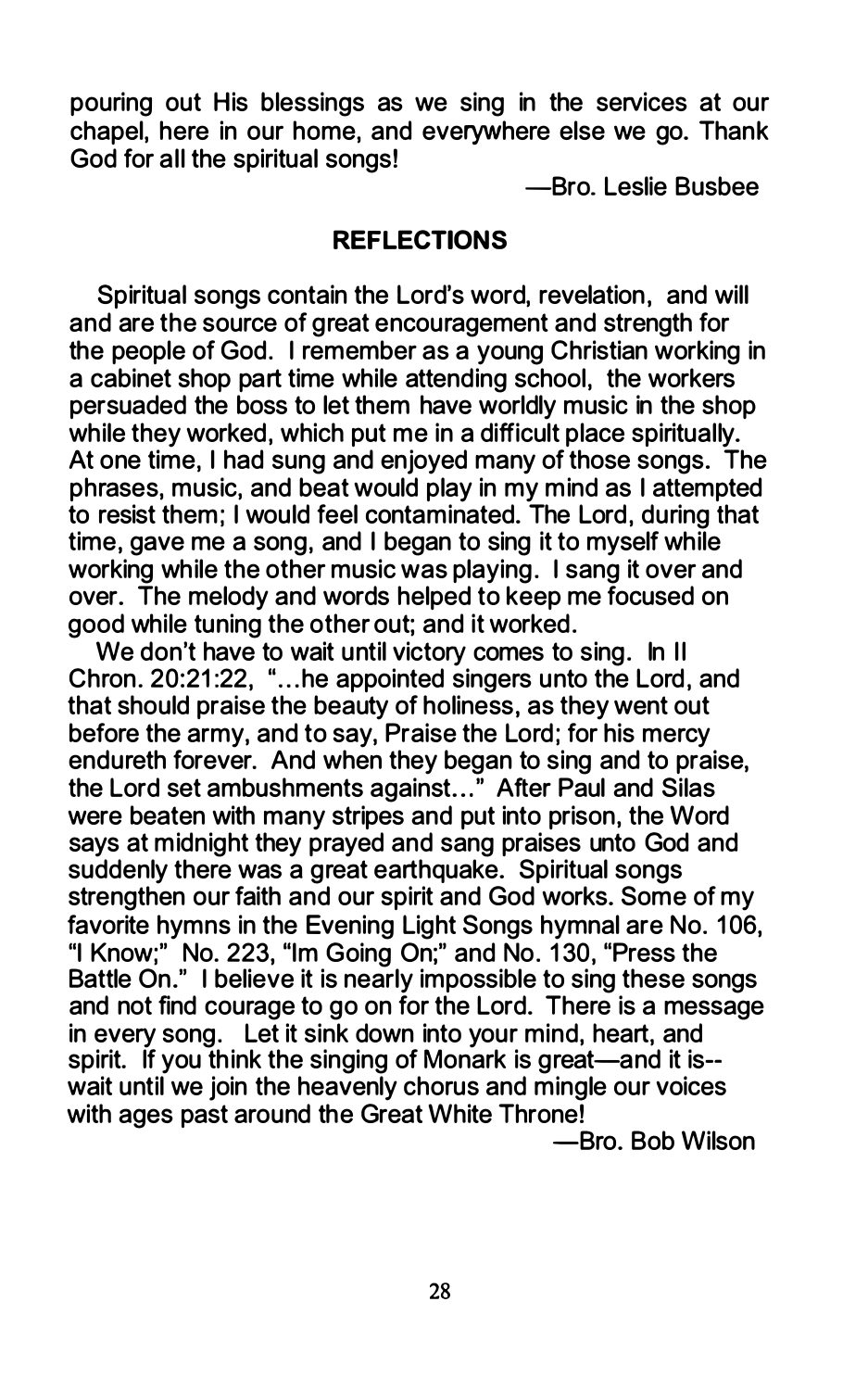# EARTHLY VANITY COMPARED TO HOPE OF THE **RIGHTEOUS**

Psalm 49:1 Hear this, all ye people; give ear, all ye inhabitants of the world:

2 Both low and high, rich and poor, together. .

3 My mouth shall speak of wisdom; and the meditation of my heart shall be of understanding.

 $4$  I will incline mine ear to a parable: I will open my dark saying upon the harp.

5 Wherefore should I fear in the days of evil, when the iniquity of my heels shall compass me about?

6 They that trust in their wealth, and boast themselves in the multitude of their riches;

7 None of them can by any means redeem his brother, nor give to God a ransom for him:

8 {For the redemption of their soul is precious, and it ceaseth for ever:)

9 That he should still live for ever, and not see corruption.

10 For he seeth that wise men die, likewise the fool and the brutish person perish, and leave their wealth to others.

11 Their inward thought is, that their houses shall continue for ever, and their dwelling places to all generations; they call their lands after their own names.

12 Nevertheless man being in honour abideth not: he is like the beasts that perish.

13 This their way is their folly: yet their posterity approve their sayings. Selah.

14 Like sheep they are laid in the grave; death shall feed on them; and the upright shall have dominion over them in the morning; and their beauty shall consume in the grave from their dwelling.

15 But God will redeem my soul from the power of the grave: for he shall receive me. Selah.

16 Be not thou afraid when one is made rich, when the glory of his house is increased;

17 For when he dieth he shall carry nothing away: his glory shall not descend after him.

18 Though while he lived he blessed his soul: and men will praise thee, when thou doest well to thyself.

19 He shall go to the generation of his fathers; they shall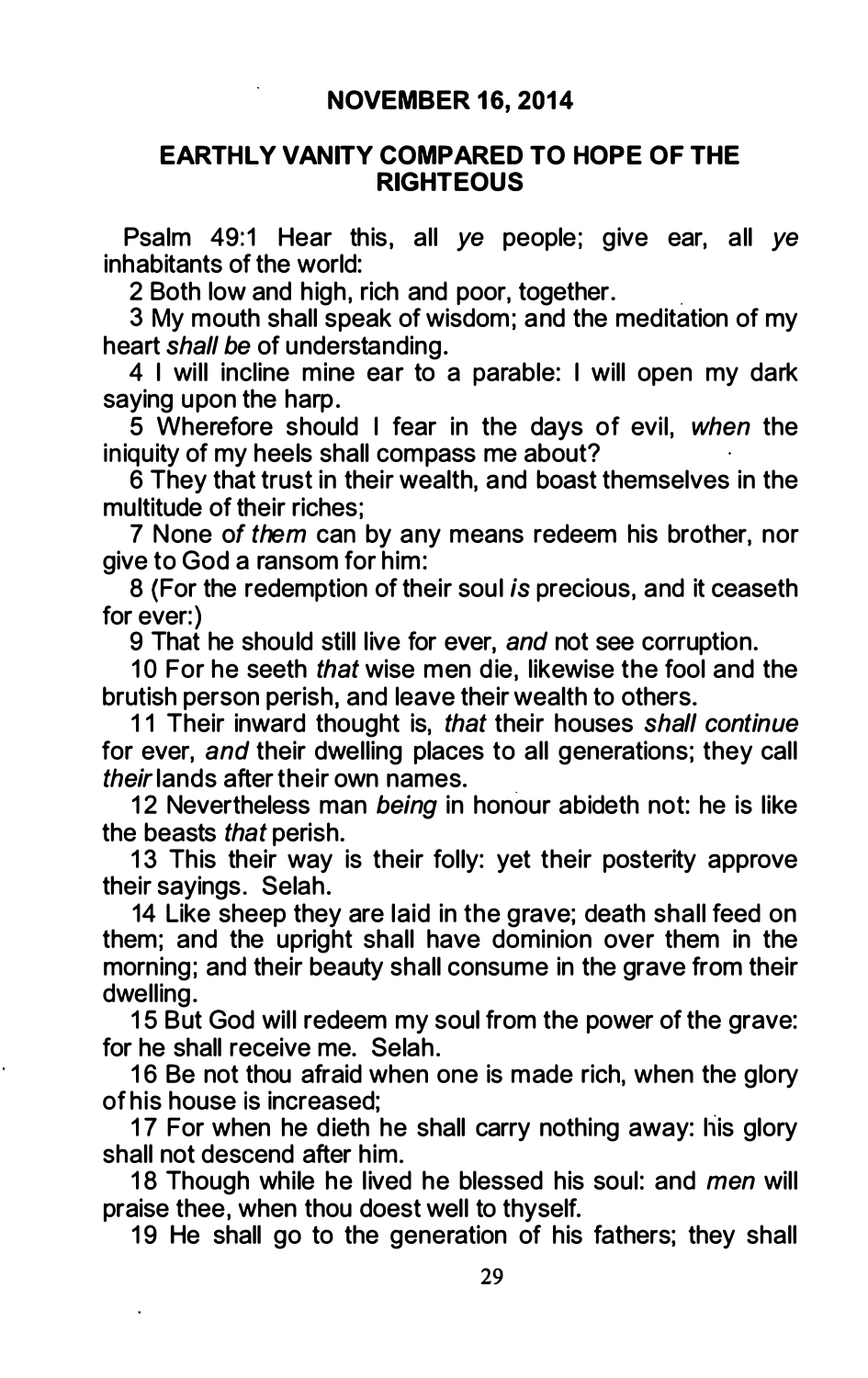never see light.

20 Man that is in honour, and understandeth not, is like the beasts that perish.

MEMORY VERSE: But God will redeem my soul from the power of the grave: for he shall receive me. Selah. Psalm 49:15

CENTRAL THOUGHT: This earthly life with all of its wealth and possessions is but temporary, and poor mortal man will take none of it with him when death takes him away. We need to tend to matters concerning the salvation of our eternitybound soul and live to please God so that He will receive us and give us a place in His eternal Heavens.

# WORD DEFINITIONS

Psalm 49:4, "parable": A wise saying with an important meaning. "dark saying": Words difficult to understand.

Ver. 5, "iniquity of my heels": The perversity of those who oppose me. "compass me about": Surround and oppose me.

Ver. 8, "the redemption of their soul is precious": To save their eternity bound soul is the most valuable thing they can accomplish. "it ceaseth forever": When this mortal life comes to an end their chance for being eternally saved is gone, never more to be.

Ver. 10, "he seeth": Man realizes that life will soon be gone.

Ver. 13, "their way is their folly": The vain course they are choosing is foolish. "their posterity approve": Their followers are pleased by what they say.

Ver. 14. "death shall feed on them": Death and the grave have control over them. "the upright shall have dominion over them in the morning": The righteous and faithful to God shall be shown as the triumphant ones in the resurrection day.

Ver. 15, "But God will redeem my soul from the power of the grave": Regardless of my sorrows and mortal end God will bring me up to live forever. "he shall receive me": He will accept me and take me to His embrace.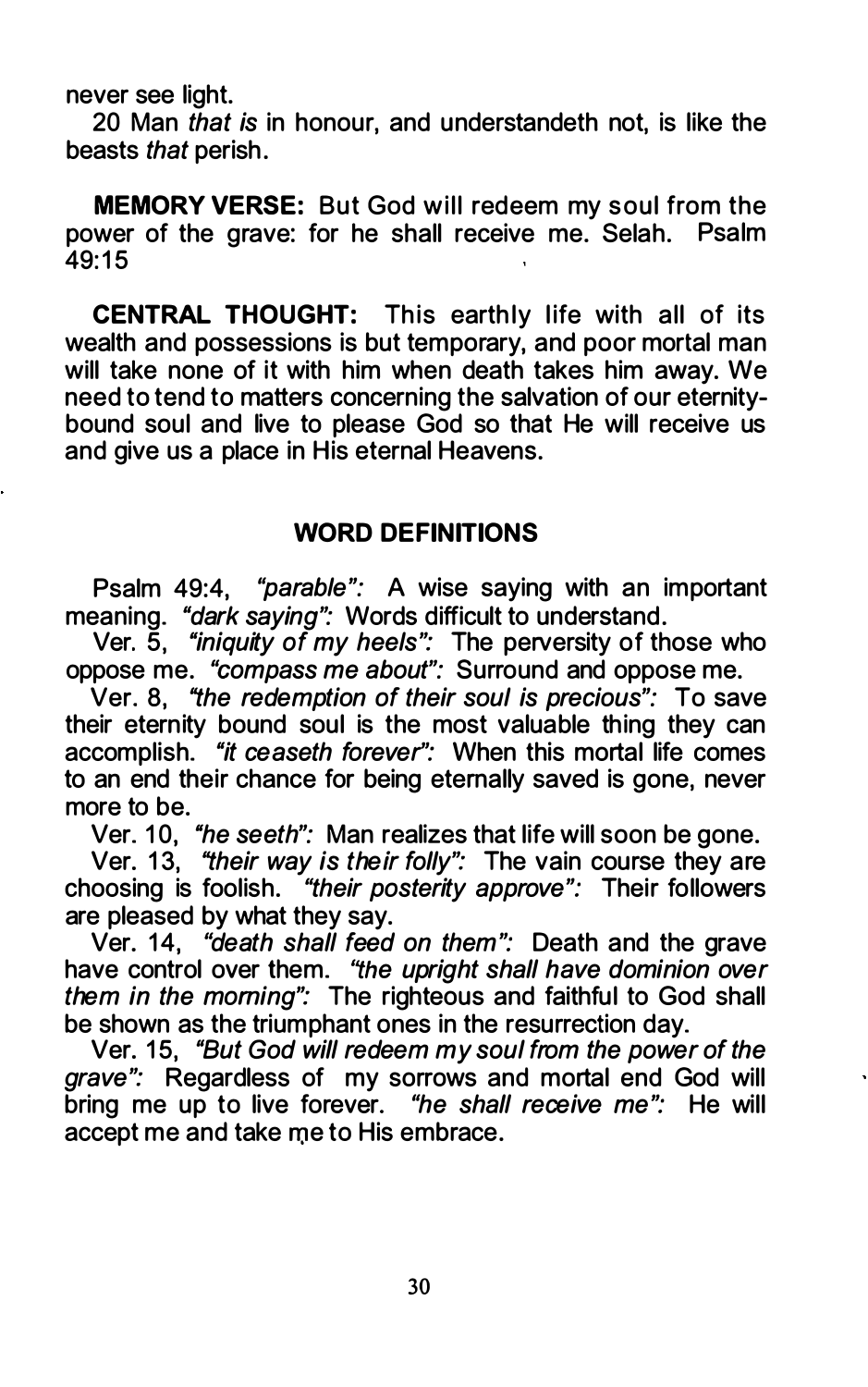What a wonderful lesson is revealed in this Psalm! It is not made known just who the author was, but aiong with the many other scriptures in the Old and New Testament, we are confident that it is unfailingly true. What the writer states concerning the vanity of wealth and material riches is surely true and needs to be earnestly regarded by every human<br>being. They that trust in their earthly wealth and boast They that trust in their earthly wealth and boast themselves in the multitude of their riches are doing so to their eternal destruction and damnation. People cannot help their fellow man to find the redemption of their precious souls when they are so carried away and submerged in the love for riches and wealth. Our Lord Jesus Christ spoke of this in His ministry. In Luke 12, Jesus answered a man like this who asked him to speak to his brother about sharing the inheritance with him: 'Take heed, and beware of covetousness: for a man's life consisteth not in the abundance of the things which he possesseth." And the apostle Paul also stated in I Timothy 6:9 that "... they that will be rich fall into temptation and a snare, and into many foolish and hurtful lusts, which drown men in destruction and perdition."

How we as mortals need to give heed and take seriously the truth found in the Holy Scriptures about this. It is brought out so clearly. It means so much for a person to take their stand for the gospel of our Lord Jesus Christ and what He stood for. Examine the account of our Saviour's life and teachings and you can see that this material wealth of earth had very little beckoning to Him! He was right along with the author of this 49<sup>th</sup> Psalm! This was why Jesus did not seek to escape death that was laid on Him by the darkened and ignorant men of His day. He was faithful and steadfast in His persuasion that God would redeem His soul from the power of the grave and receive Him unto life, eternal life. And this deep and unwavering position of heart, soul, and mind is for us to take hold of and maintain throughout the fleeting years of this life. We must not yield to the spirit of the world around us in its mad lust for wealth and financial gain.

-Bro. Leslie Busbee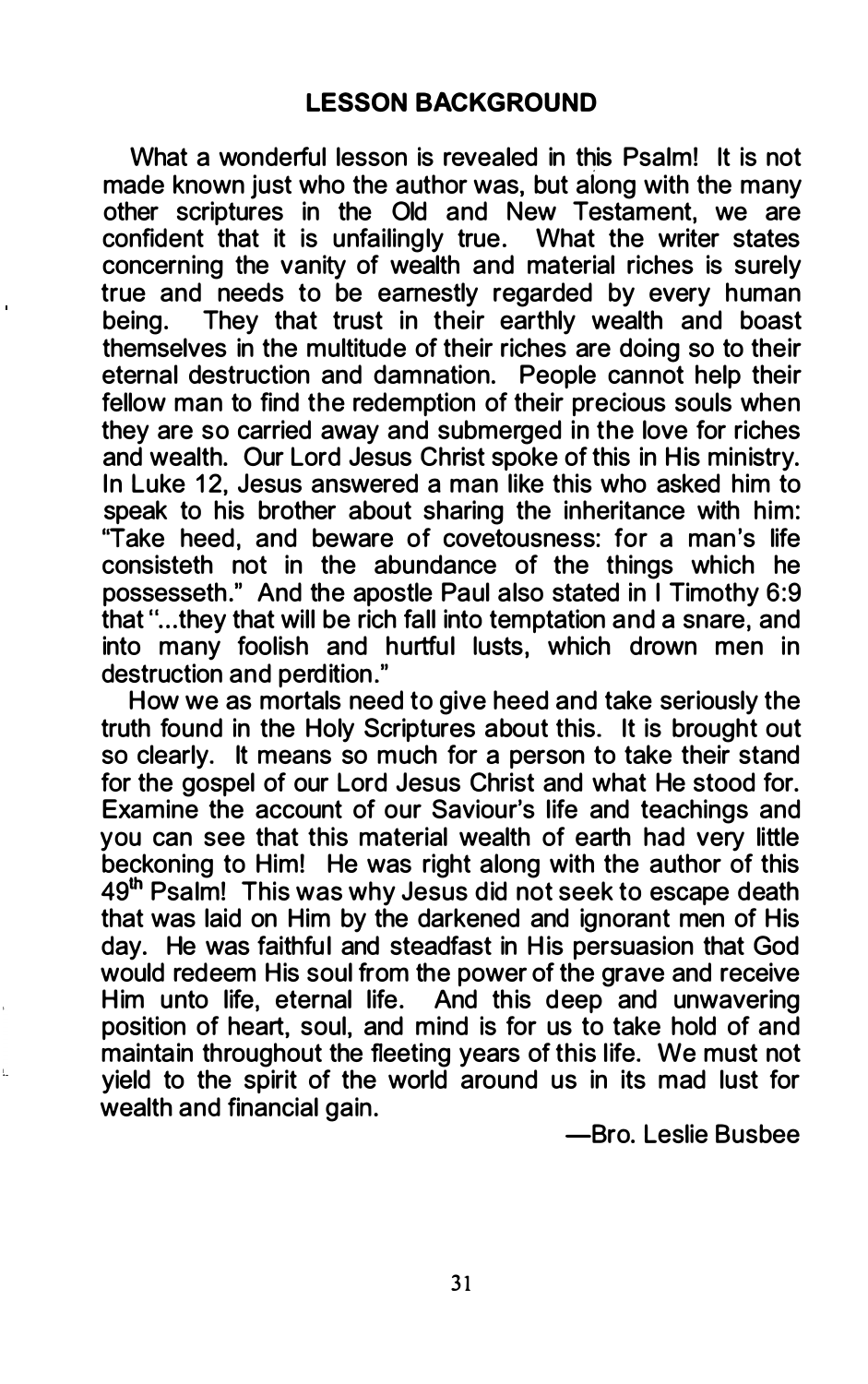# QUESTIONS:

1. Why are earthly wealth and financial gain such strong temptations to a person?

2. What is so much more important and valuable to strive for than earthly riches?

3. What must we do in order to obtain a hold on everlasting riches?

4, What are these eternal riches that we should be striving and living for?

5. What will be the end for those who strive for and hold to earthly wealth?

# COMMENTS AND APPLICATION

God made man with the power of choice and decision. He forces no one to go His way. It is up to one's power and strength of character and good knowledge and understanding to make the right decision. The world and all of its riches and honor are before us. We meet it daily as we grow up and go out and face society. I can look back in my life and remember how the world and its pleasures and lusts beckoned and attracted me. I can also remember the influence of the fear and goodness of God that were put before me by my mother, my Sunday School teachers, and the preaching of the gospel by the ministers of God. There was strong appeal from the world<br>and the attractions of the flesh! But there was also that and the attractions of the flesh! gracious attraction and beckoning allurement of the grace of God and the salvation that Jesus Christ was offering.

How glad and thankful I am today that I came to the point where I made my decision to give up my desires and the attractions of the world and surrender my life completely to God and His great offer of salvation and hope! God has blessed my life with spiritual blessings and riches of His grace and light of understanding and guidance for my soul! He has also blessed my life with financial and earthly blessings and benefits. It is as Jesus said in Matthew 6:33, "Seek ye first the kingdom of God, and his righteousness; and all these things shall be added unto you"! I can testify and gratefully declare that I have found this to be wonderfully and graciously true! God has blessed me with His grace and salvation and also taken care of all else! -Bro. Leslie Busbee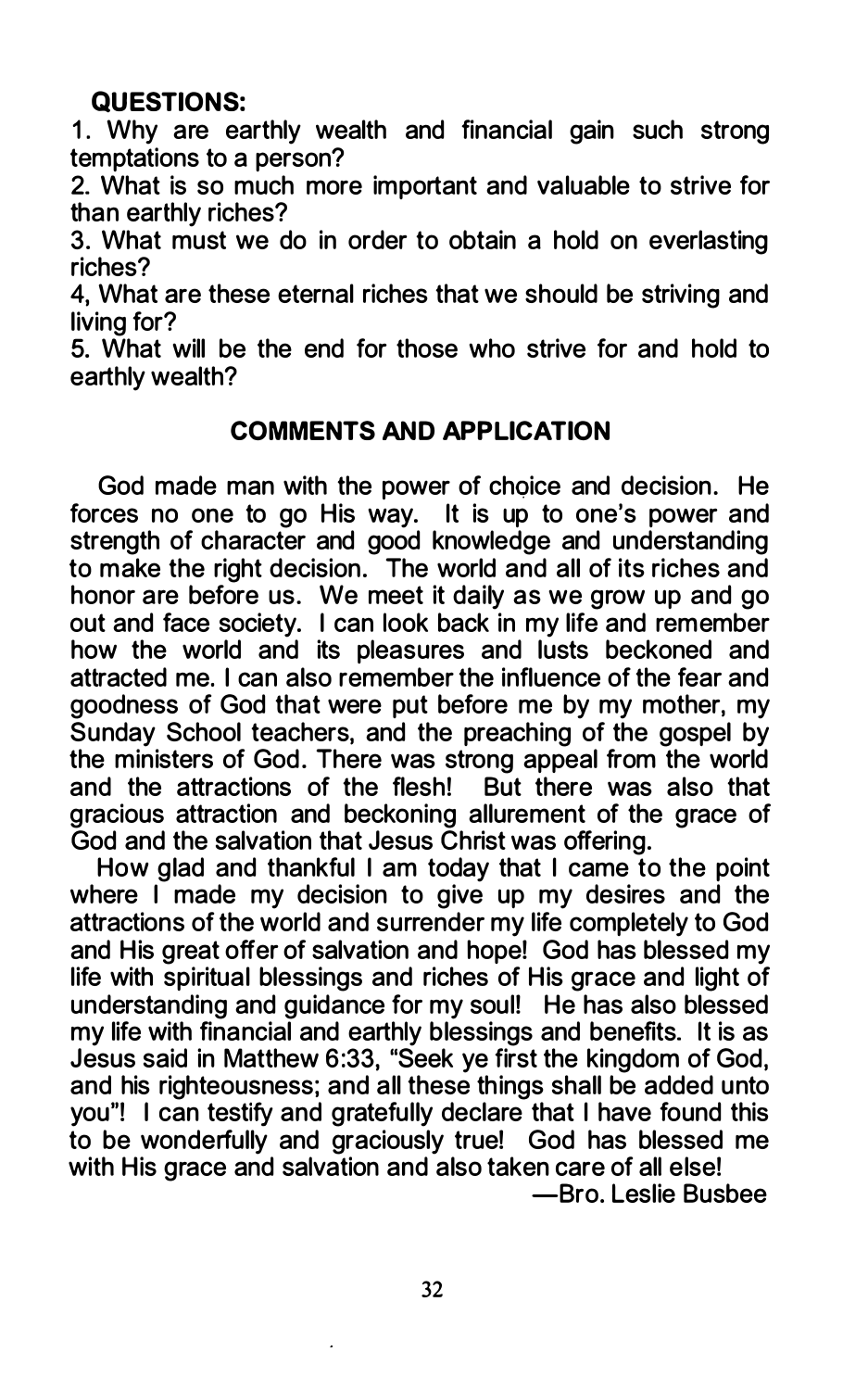A very wealthy aged woman was hospitalized for a minor surgery. She was in good health, and no one expected anything but success from the surgery. Indeed, all body conditions were good, and she was put into her own room for recovery. But a mistake was made in the paperwork, and the room she was put into was for rehab. Early the next day, the physical therapist came into her room and began exercising her, assuming her orders were for physical therapy. The internal incision burst, and in hours she became very sick as her body filled with its own waste. In another tragic turn of events, conflicts between family members resulted in her being prematurely taken off of all life support. Then, unexpectedly to all, she was gone--this loving mother, grandmother, and greatgrandmother. The video presentation at the funeral spoke of the high-society, pampered life she had lived. But her money was of no use in the day of her death. It stayed behind. With bare soul she stands before God at the judgment.

How many times has this scenario been repeated) With access to the finest and best of doctors, with great hopes in man's ability and wisdom and the money to procure it, still, hearts are now aching and tears are flowing as death made its decree. You and I, knowing these things are true, may we not be deceived by the false security that wealth promises! Our only hope is in the everlasting God.

-Sis Angela Gellenbeck

# NOVEMBER 23, 2014

# ADMIRING GOD'S WONDERFUL CREATION

Psalm 104:1 Bless the LORD, O my soul. O LORD my God, thou art very great; thou art clothed with honour and majesty.

2 Who coverest thyself with light as with a garment: who stretchest out the heavens like a curtain:

4 Who maketh his angels spirits; his ministers a flaming fire:

5 Who laid the foundations of the earth, that it should not be removed for ever.

6 Thou coveredst it with the deep as with a garment: the waters stood above the mountains.

7 At thy rebuke they fled; at the voice of thy thunder they hasted away.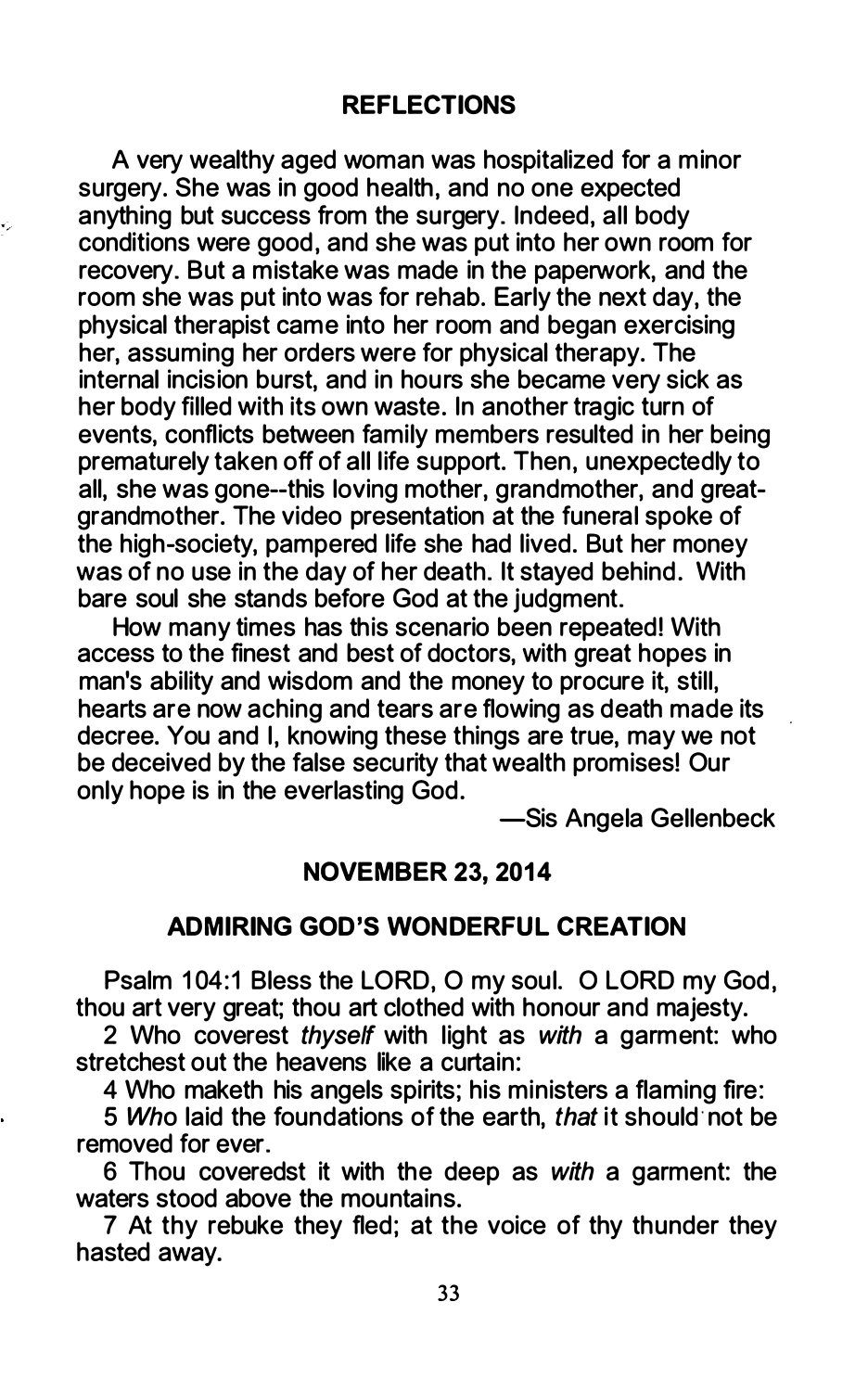8 They go up by the mountains; they go down by the valleys unto the place which thou hast founded for them.

9 Thou hast set a bound that they may not pass over; that they turn not again to cover the earth.

10 He sendeth the springs into the valleys, which run among the hills.

13 He watereth the hills from his chambers: the earth is satisfied with the fruit of thy works.

14 He causeth the grass to grow for the cattle, and herb for the service of man: that he may bring forth food out of the earth.

19 He appointed the moon for seasons: the sun knoweth his going down.

20 Thou makest darkness, and it is night: wherein all the beasts of the forest do creep forth.

22 The sun ariseth, they gather themselves together, and lay them down in their dens.

23 Man goeth forth unto his work and to his labour until the evening.

24 0 LORD, how manifold are thy works! in wisdom hast thou made them all: the earth is full of thy riches.

25 So is this great and wide sea, wherein are things creeping innumerable, both small and great beasts.

27 These wait all upon thee: that thou mavest give them their meat in due season.

28 That thou givest them they gather: thou openest thine hand, they are filled with good.

31 The glory of the LORD shall endure for ever: the LORD shall rejoice in his works.

33 I will sing unto the LORD as long as I live: I will sing praise to my God while I have my being.

34 My meditation of him shall be sweet: I will be glad in the LORD.

35 Let the sinners be consumed out of the earth, and let the wicked be no more. Bless thou the LORD, 0 my soul. Praise ye the LORD.

MEMORY VERSE: O LORD, how manifold are thy works! in wisdom hast thou made them all: the earth is full of thy riches. Psalm 104:24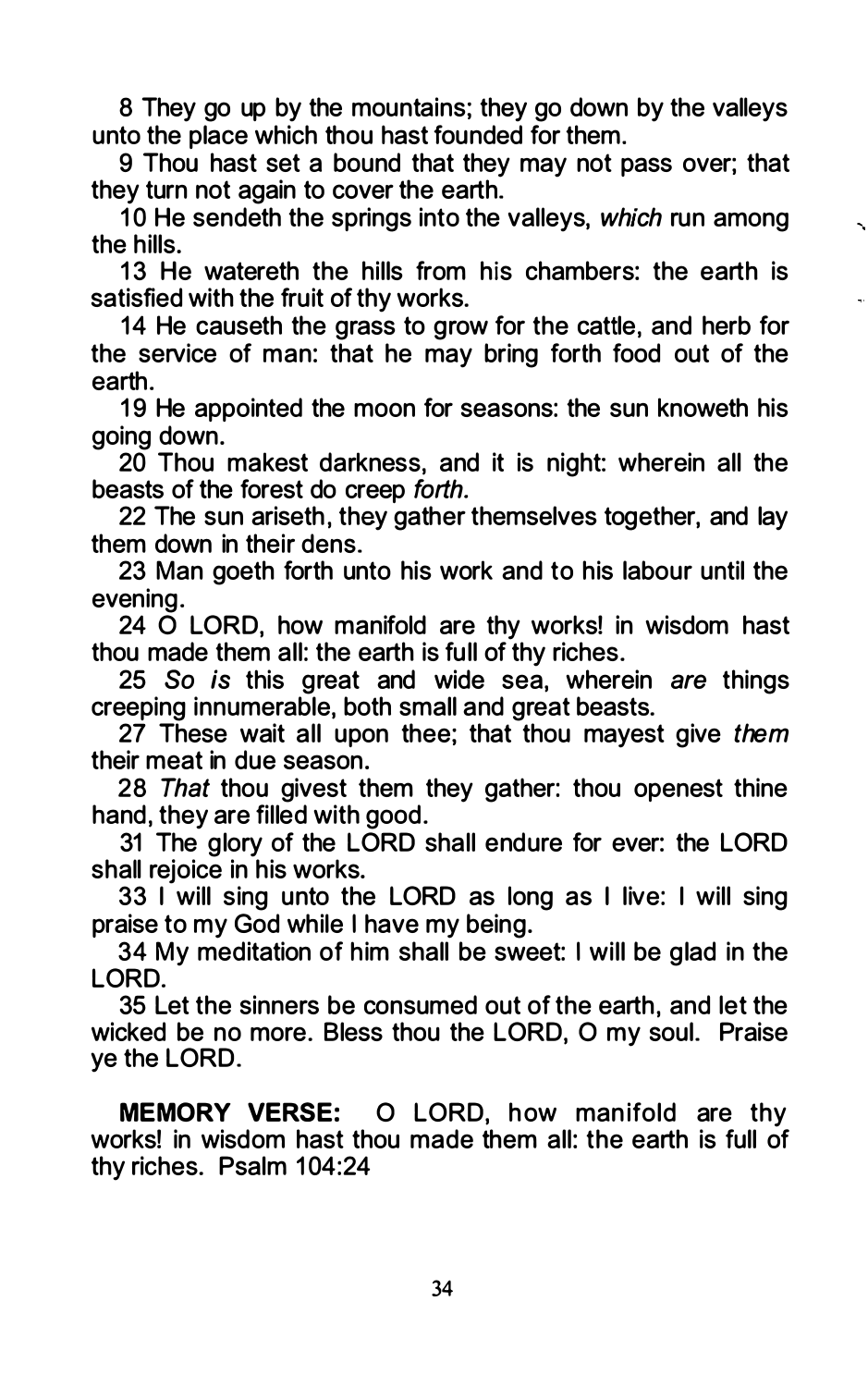CENTRAL THOUGHT: The goodness and wonderful wisdom of our gracious God and Creator is clearly and wonderfully seen in all things that He has created.

#### WORD DEFINITIONS

Psalm 104:1, "honour and majesty": Magnificent grandeur and beauty.<br>Ver. 4.

"spirits": Spiritual and eternal beings. "ministers": Faithful messengers and servants who proclaim His Word.

Ver. 5, "not be removed": Be unchanging and permanent. "for ever": Until God orders a change of existence.

Ver. 6, "coveredst": Water was over everything.

Ver. 7, *"they fled":* At God's command the covering of water was turned back.

Ver. 8, "They go up by the mountains": The Hebrew says, ''The mountains go up". "they go down by the valleys": The Hebrew says, "The valleys go down".

Ver. 13, "watereth the hills from his chambers": He sends the rain from heaven above.

Ver. 14, "herb": Various kinds of trees and plants. "service": benefit and blessing.

Ver. 19. "moon for seasons": The moon marks the passing of months.

Ver. 24, "manifold": So very many various and numerous. "in wisdom": So wisely and wonderfully. "riches": Marvelous possessions. "The earth is the LORD's, and the fullness thereof; the world, and they that dwell therein." Psa. 24:1

Ver. 27, "wait all": All depends on God's provision.

Ver. 34, "meditation": Thoughts and admiring wonder.

#### LESSON BACKGROUND

Whoever the writer was who wrote this wonderful 104<sup>th</sup> Psalm was doing that which we all should also do. We need to open our eyes and look intently and behold the beautiful and wonderful heavens and earth that God created. It is a sad thing, however, that the majority of humanity goes their daily way all absorbed in the lusts and desires of the flesh with very little if any thought about the God who created and brought forth the world and all things therein. If we will be persuaded in our hearts and minds concerning the true source of all this earth and the heavens above, the Spirit of Almighty God can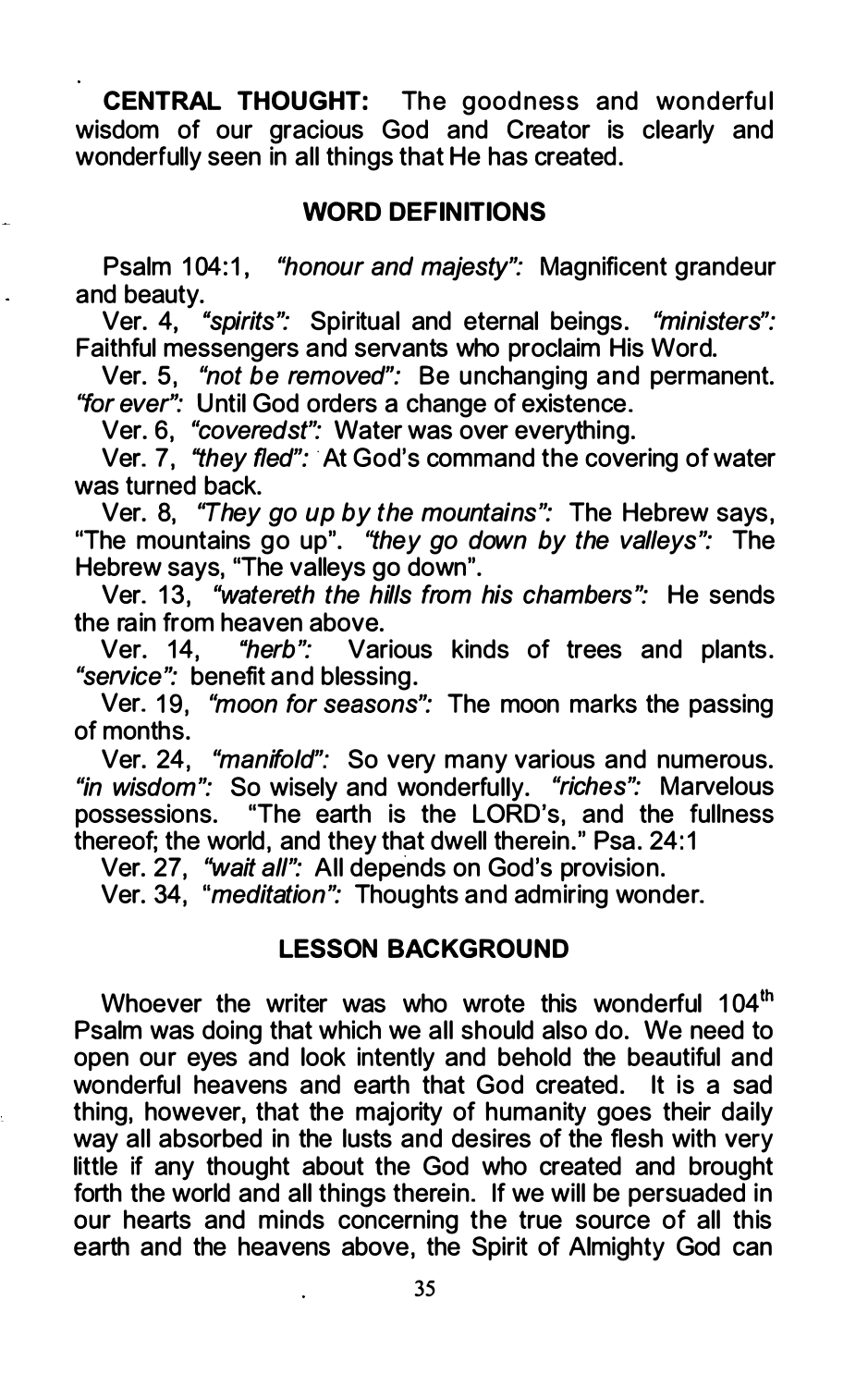and will work in our hearts and minds in a wonderful way. We will share and agree with the opening statement of our lesson: "Bless the LORD, 0 my soul. 0 LORD my God, thou art very greatl" This is expressed in the song: "0 LORD my God, when I in awesome wonder consider all the worlds Thy hands have made! I see the stars, I hear the rolling thunder: Thy power throughout the universe displayed! Then sings my soul, my Saviour, God, to Thee: How Great Thou Art!" The writer begins as Genesis 1 does with God as the Creator and beginning of light and the heavens, the waters, clouds, and the wind! Then He mentions how God made the angels as spiritual beings and pointed out His ministers as being inflamed with fire, which is the fire of the Holy Spirit. The writer in Hebrews 1:7 quotes from Ver.4 in our lesson. How good and needful it was for God to create the angelic beings to be attentive to the earth and its inhabitants. And then, think of how He speaks of His ministers a flaming fire! This points to the ministers of the Gospel of Christ endued with the power of the Holy Spirit!

Take a good survey of the other wonderful parts of God's creation! After speaking of the ocean waters being put in proper position, the writer speaks of the springs sent into the valleys. What a blessing these springs are! We have one about 45 miles north and west of us where we go and take jugs and get a great amount of clear, pure, and wonderful water! Then he speaks of the various creatures, the grasses, the fowls, and the many different animals. We did not mention everything in our lesson, but it is a blessing to study for one's self in deep meditation and honor to our great and mighty Creator!

-Bro. Leslie Busbee

#### QUESTIONS:

1 . Why did God create such a marvelous heaven and earth for us to dwell in?

2. What all did He want to portray before our sight in creating all these wonders?

3. Why are so many people unaware and with little thought about it all?

4. What blessings can one experience by beholding and considering these things?

5. Why will sinners be consumed out of the earth and the wicked be no more?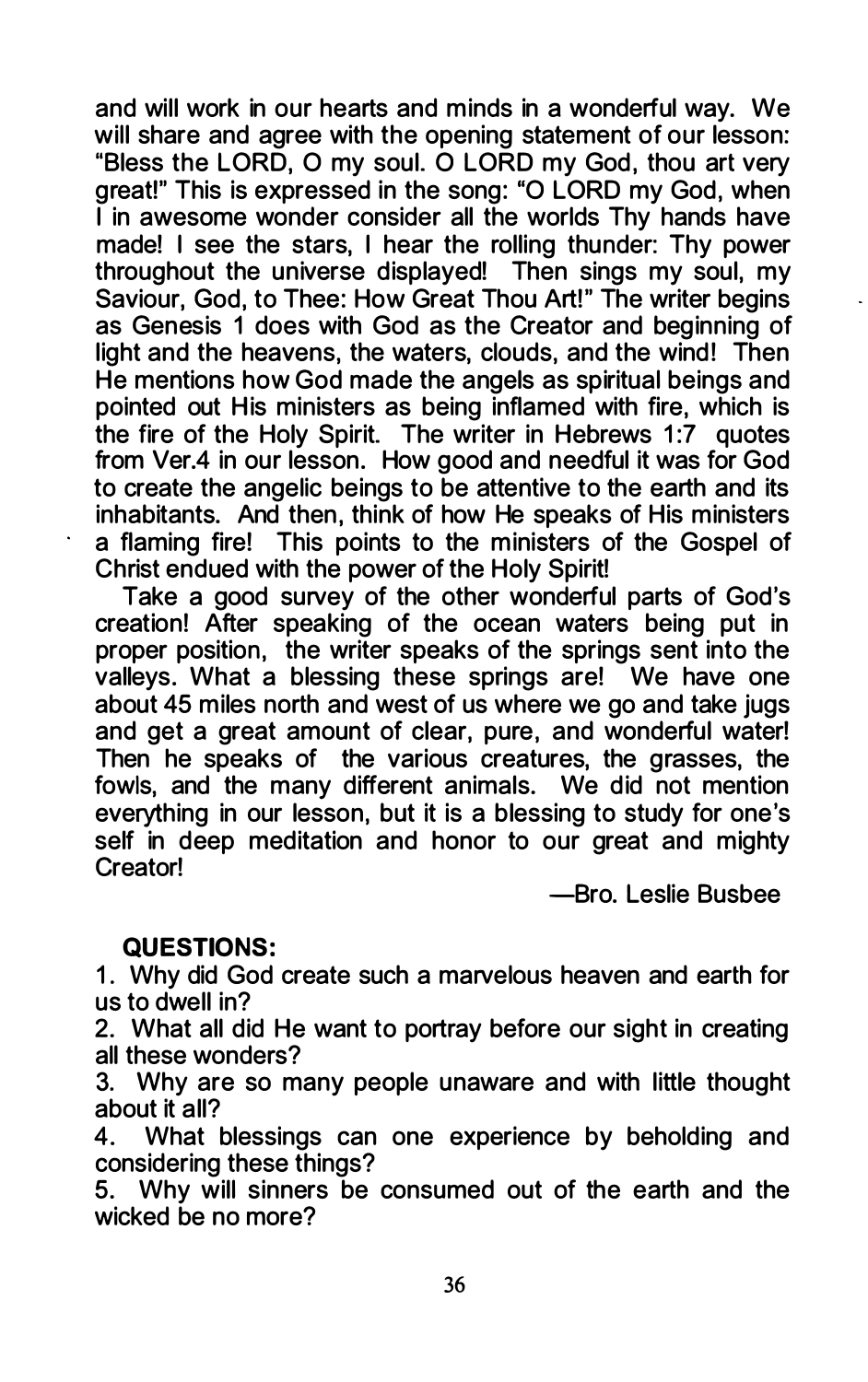# COMMENTS AND APPLICATION

Here is a wonderful song:

Oh, Lord, my God, when I in awesome wonder Consider all the worlds Thy hands have made: I see the stars, I hear the rolling thunder; Thy power throughout the universe displayed!

#### CHORUS;

Then sings my soul, my Saviour God to Thee: How great Thou art; how great Thou art! Then sings my soul, my Saviour God to Thee: How great Thou art, how great Thou art!

When through the woods and forest glades I wander. And hear the birds sing sweetly in the trees; When I look down from lofty mountain grandeur. And hear the brook, and feel the gentle breeze:

And when I think that God, His Son not sparing Sent Him to die, I scarce can take it in: That on the cross my burden gladly bearing, He bled and died to take away my sin!

When Christ shall come with shouts of acclamation, And take me home, what joy shall fill my heart! Then I shall bow in humble adoration, And there proclaim, My God, How Great Thou Art!

-By Carl Boberg Translated by Stuart K. Hine

It is a wonderful blessing in the heart and life of a person to be sweetly and earnestly persuaded that God is real and all that the Bible testifies of Him is true. And then it is so blessed to know that what the Bible speaks about His Son Jesus Christ is true also. This sincere and devout faith that we can have will help sustain us in the toils and cares and burdens of this mortal life. It gives a hope of future happiness and treasures in the world to come. May the Lord inspire us all by His Holy Spirit to hold fast to our confidence and be faithful to the end!

-Bro. Leslie Busbee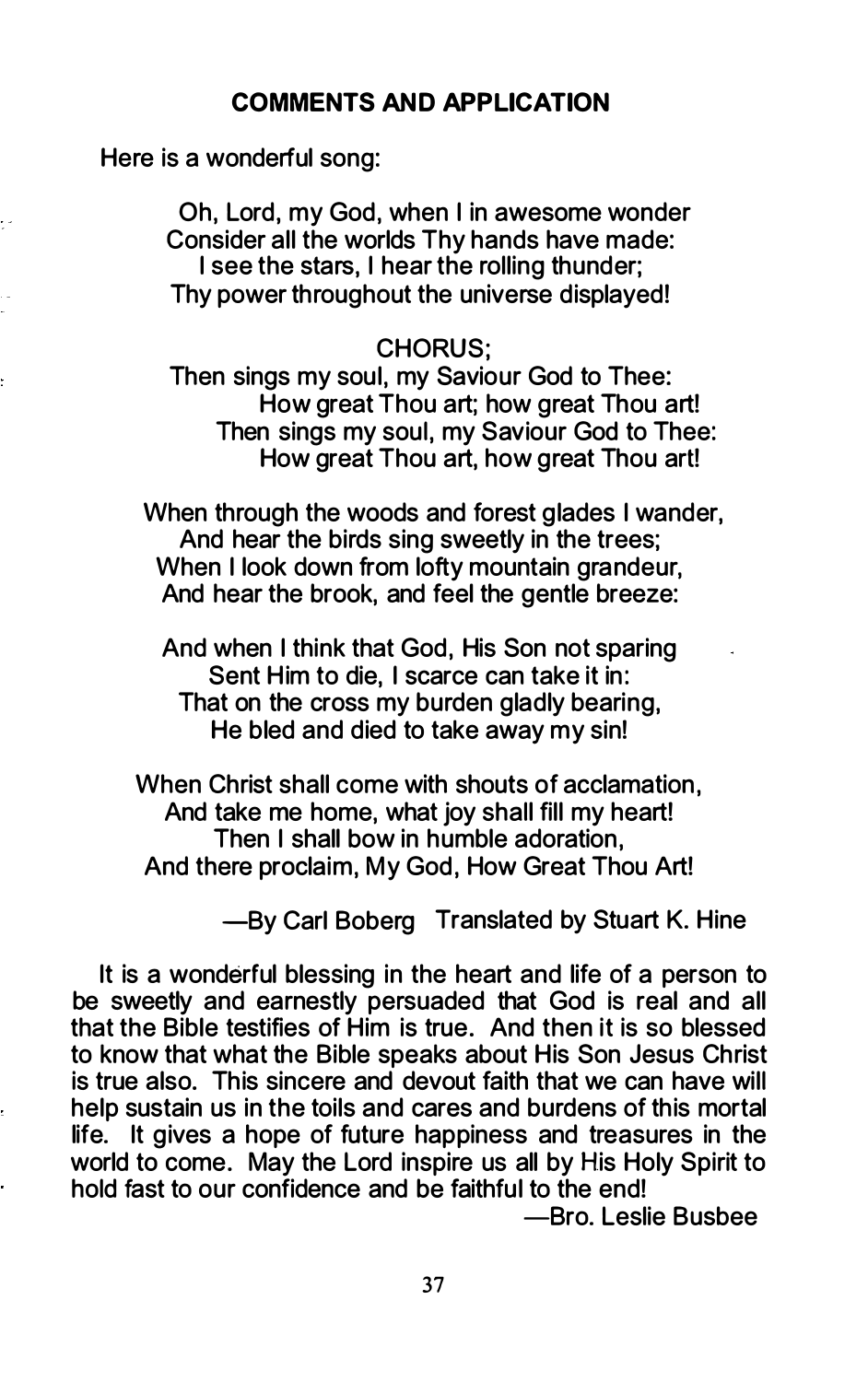I'm a great admirer of God's creation above and below the surface of the earth. Most everyone is awestruck with the Grand Canyon. I love to see it when the sun is rising and the colors are changing and the birds and squirrels are moving about. Words fail to describe the greatness of this God-made wonder. Many of you agree; but how many of you have seen Copper Canyon in Chihuahua, Mexico? It's another 'grand' canyon most of you haven't seen nor can relate to its beauty. What about Niagara Fall's thundering waters flowing millions of gallons every minute? Now let's go underwater and view the beauties there. I've been in some crystal-clear water where the world down there is unbelievably beautiful. In the oceans, the colors of fish are so vibrantly yellow, orange, blue, green, etc. To the human ear, it seems almost silent; but special sound devices have found that there is much traffic noise, especially from the great whales that can be heard by their kind for miles underwater!

Let's look at the talented birds that fly. One bird in particular, the rather small artie tern, has webbed feet, a white body, and a black cap of feathers on its head. Scientists once thought this bird could fly nearly 5 thousand miles in its migration but later, after placing GEO locaters on several of these birds, they found instead that they go from pole to pole, over 12,400 miles! I have had homing pigeons, and one that flew from Morehead, Kentucky to Springfield, Missouri--roughly 650 miles. God's creation is truly amazing. Let us remember each and every day when we rise what a great, awesome, and amazing God is our Father and Lord.

-Bro. James Bell

# NOVEMBER 30, 2014

# VANITY OF WICKED PROSPERITY

Psalm 73:1 Truly God is good to Israel, even to such as are of a clean heart.

2 But as for me, my feet were almost gone; my steps had well nigh slipped.

3 For I was envious at the foolish, when I saw the prosperity of the wicked.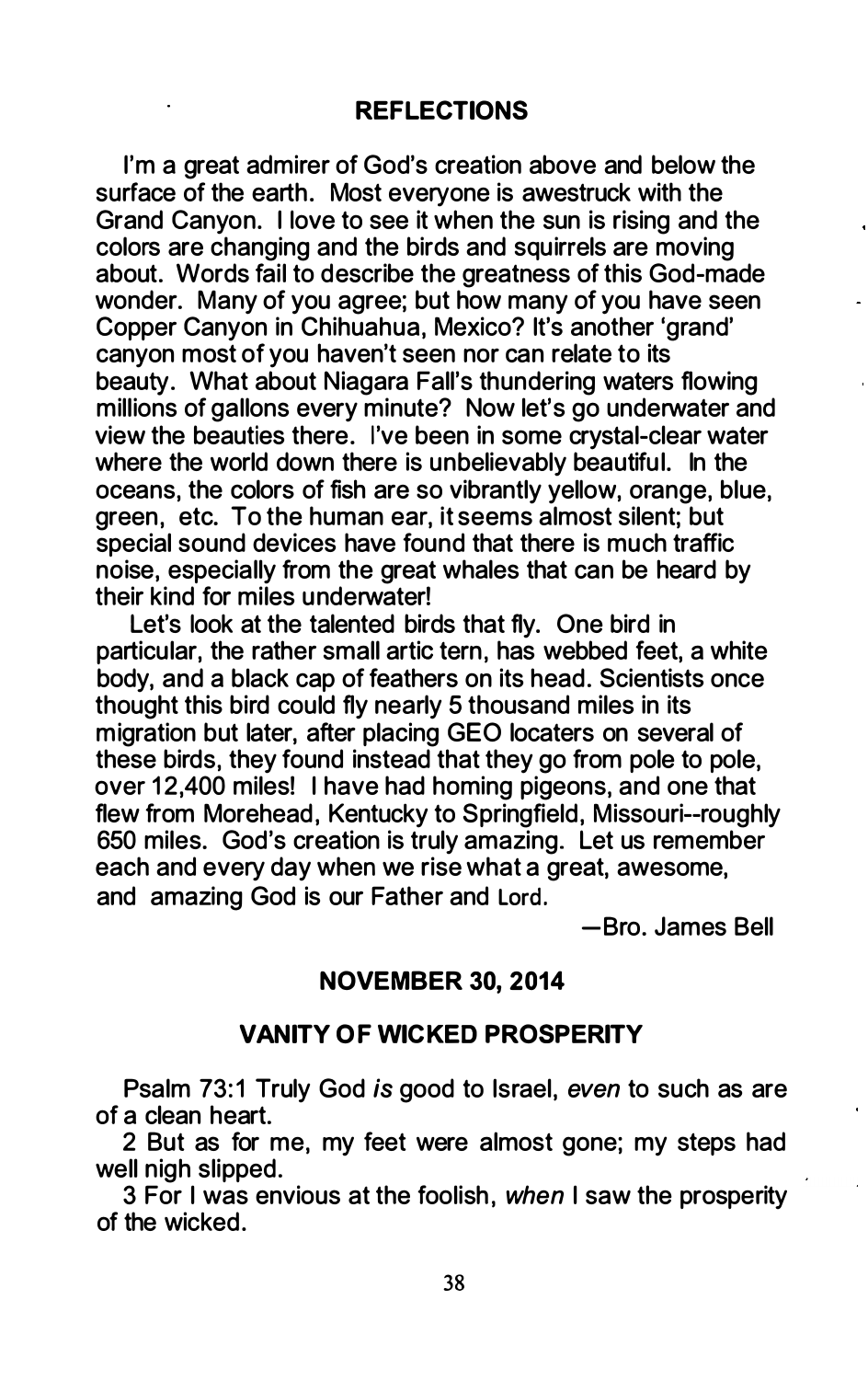5 They are not in trouble as other men; neither are they plagued like other men.

7 Their eyes stand out with fatness: they have more than heart could wish.

9 They set their mouth against the heavens, and their tongue walketh through the earth.

10 Therefore his people return hither: and waters of a full cup are wrung out to them.

11 And they say, How doth God know? and is there knowledge in the most High?

12 Behold, these are the ungodly, who prosper in the world; they increase in riches.

13 Verily I have cleansed my heart in vain, and washed my hands in innocency.

14 For all the day long have I been plagued, and chastened every morning.

16 When I thought to know this, it was too painful for me;

17 Until I went into the sanctuary of God; then understood I their end.

18 Surely thou didst set them in slippery places: thou castedst them down to destruction.

19 How are they *brought* into desolation, as in a moment! they are utterly consumed with terrors.

20 As a dream, when one awaketh; so, 0 Lord, when thou awakest, thou shalt despise their image.

23 Nevertheless I am continually with thee: thou hast holden me by thy right hand.

24 Thou shalt guide me with thy counsel, and afterward receive me to glory.

25 Whom have I in heaven but thee? and there is none upon earth that I desire beside thee.

26 My flesh and my heart faileth: but God is the strength of my heart, and my portion for ever. ·

27 For, lo, they that are far from thee shall perish: thou hast destroyed all them that go a-whoring from thee.

28 But it is good for me to draw near to God: I have put my trust in the Lord God, that I may declare all thy works.

MEMORY VERSE: Thou shalt guide me with thy counsel, and afterward receive me to glory. My flesh and my heart faileth: but God is the strength of my heart, and my portion for ever. Psalm 73: 24, 26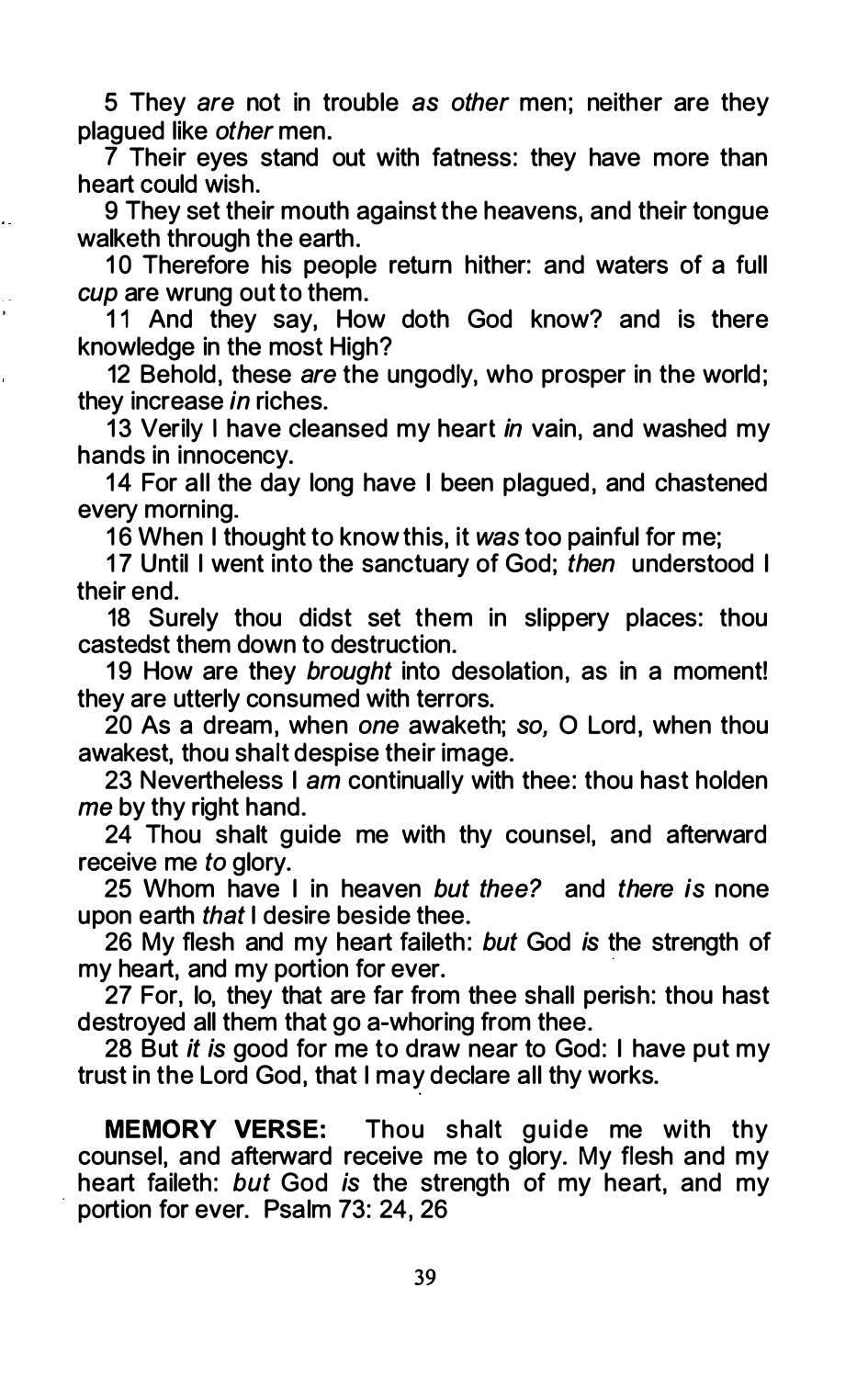**CENTRAL THOUGHT:** We must not be troubled and marvel about how the ungodly prosper and have so much ease and earthly success while we who are seeking to please and follow the LORD and His holy way have so much sorrow and fiery trials and difficulties. We must remember that their ease and worldly fatness will end in death and eternal doom, and our treasures are in eternal glory as we continue to be guided by God's counsel.

# WORD DEFINITIONS

Psalm 73:2, "were almost gone": Almost stumbled.

Ver. 3, "envious at the foolish": Jealous of the proud. "prosperity": Peace and success.

Ver. 5, "plagued": Affected or bothered.<br>Ver. 7. "stand out with fatness": I

"stand out with fatness": Look out with selfconfidence.

Ver. 9, "set their mouth against the heavens": Disregard and speak against God.

Ver. 10, "his people return hither": God's people come back to face their troubles. "waters of a full cup": Full of sorrow and pain.

Ver. 16, "too painful for me": Greatly troublesome in my eyes.

Ver. 17, "went into the sanctuary": Went into the house of God in earnest prayer.

Ver. 18, "slippery": Smooth and deceptive.

Ver. 23, "continually with thee": With God and under His care all the time.

Ver. 26, "faileth": May waste away. "my portion for ever": My sure possession for all eternity.

Ver. 27, "go a-whoring from thee": Go after false gods such as money and worldly prosperity.

# LESSON BACKGROUND

The heading on this 73<sup>rd</sup> Psalm says, "A Psalm of Asaph": Adam Clarke says, "It is likely that this Asaph was the composer of it; that he lived under the Babylonish captivity; and that he composed this psalm to console the Israelites under bondage, who were greatly tried to find themselves in such outward distress and misery, while a people much more wicked and corrupt than they were in great prosperity and held them in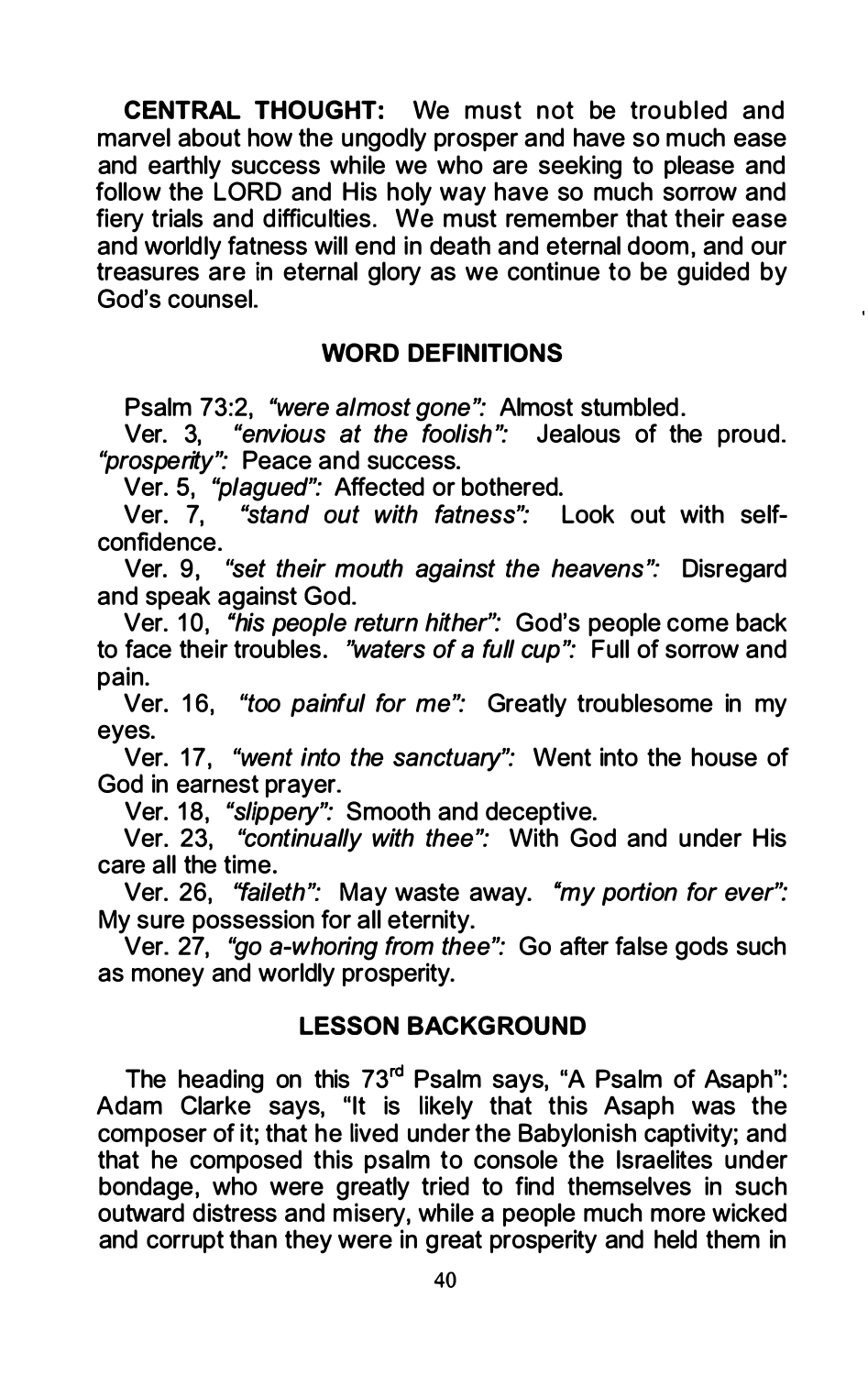bondage." It is probably true in the case of many of God's people down through the years during their mortal sojourn of this life.

The writer, realizing that God is truly good to Israel and to such as are of a clean heart, could not help having the feelings he expressed at seeing the prosperity of the wicked and foolish about him. He was endeavoring to serve God and hold fast to his faith but could not help but be affected while he beheld how the ungodly were doing so well in their lives. Verse 10 seems to be speaking of God's people returning to their lot with the full cup of sorrow and trouble being wrung out to them. And verse 11 indicates their troubled minds, and asking, "How does God know, and "... is there knowledge in the most High?" In other words, "Doesn't God see what is going on?" Then in verses 12 -1 5 the writer speaks of his condition of trouble, wondering if he had cleansed his heart in vain because of being plagued all the day long and chastened every morning! And when he tried to figure it all out, it was just too painful for him.

But then, when he went into the sanctuary of God and sought His counsel in earnest prayer, the Lord opened up his understanding and helped him to see it all in the true light. And so it still is today. We may face many distressing and baffling situations. But let us be faithful to live close to God in prayer and earnest study of His Word. It will help us to overcome all confusion and disturbances of surrounding situations. Verses 23 to the end of the psalm sum it all up wisely and encouragingly. In the midst of all the disheartening things around us, we can be held by God's right hand, be guided with His counsel, and in the end be received into that eternal home above!

-Bro. Leslie Busbee

# QUESTIONS:

1. What caused the author of this psalm to be envious at the foolish?

2. While the people of the world around us prosper in their sins, what really is ahead for them?

3. How must we face our troubles and hard trials of life?

4. Do we have the blessed privilege of going into the sanctuary of God?

5. What then can be our outlook and attitude toward life and its sorrows?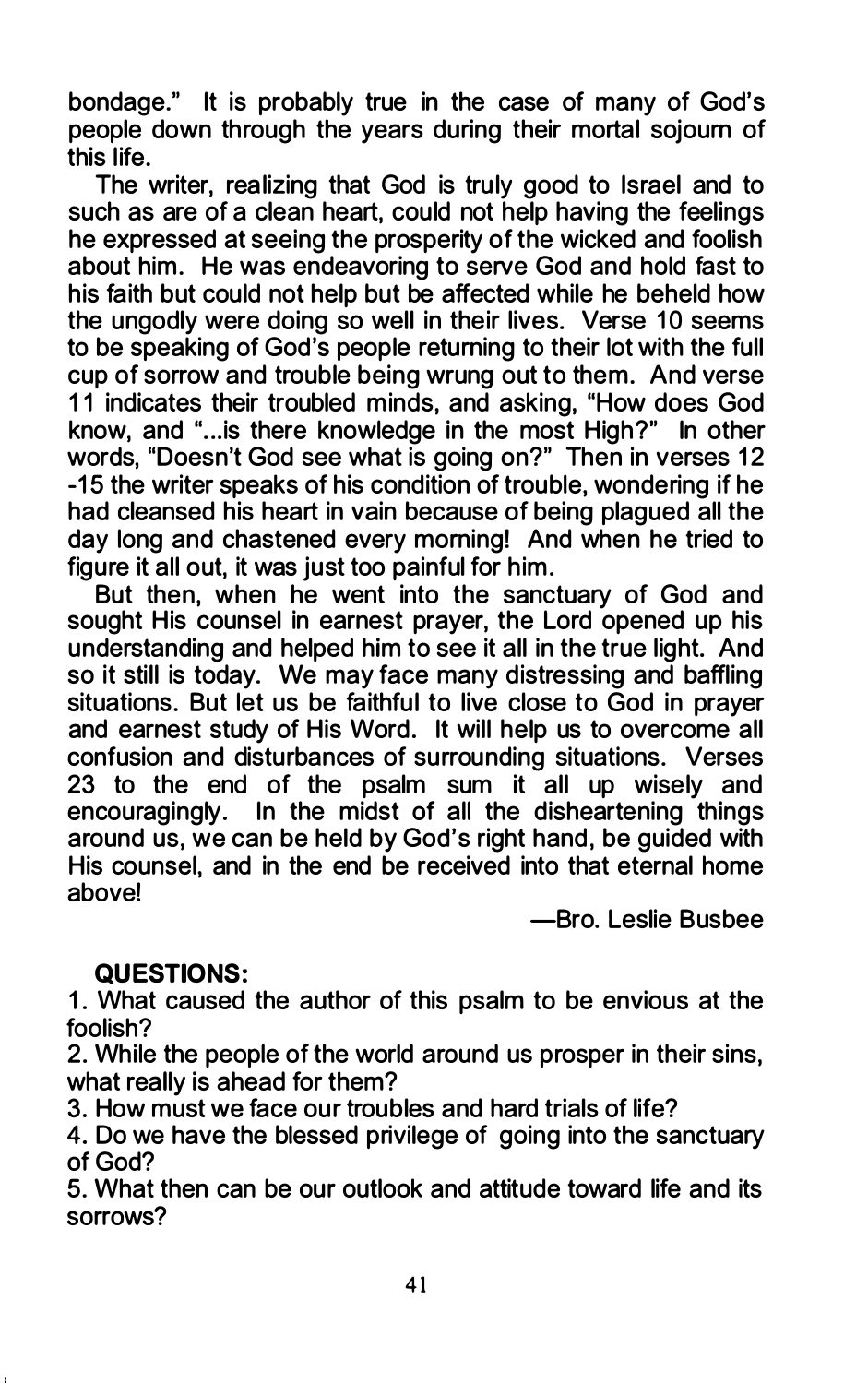# COMMENTS AND APPLICATION

Here is a song that has cheered and comforted my heart through the years. The author is said to be W. B. Stevens:

# **FARTHER AI ONG**

Tempted and tried we're oft made to wonder Why it should be thus all the day long. While there are others living about us. Never molested, though in the wrong.

CHORUS:

Farther along we'll know all about it, Farther along we'll understand why: Cheer up, my brother, live in the sunshine, We'll understand it all by and by.

When death has come and taken our loved ones, It leaves our home so lonely and drear; Then do we wonder why others prosper. Living so wicked year after year.

Faithful til death, said our loving Master, A few more days to labor and wait; Toils of the road will then seem as nothing As we sweep thru the beautiful gate.

When we see Jesus coming in glory, When He comes from His home in the sky; Then we shall meet Him in that bright mansion; We'll understand it all by and by.

I well remember being at the graveside service for dear Sister Shirley Allen, a young 20-year-old precious saint who died in August of 1956. Her mother requested that we sing this song Farther Along. It was such a comfort to us. Dear Brother David Madden helped us with the song. Sister Shirley's parents, Bro. Murphy and Sister Natalie Allen were so brokenhearted at the passing of their precious daughter. It was a comfort to them for us to sing that song. Then I remember about 8 years later how dear Brother David Madden was taken in death from sickness he got from being in Africa on a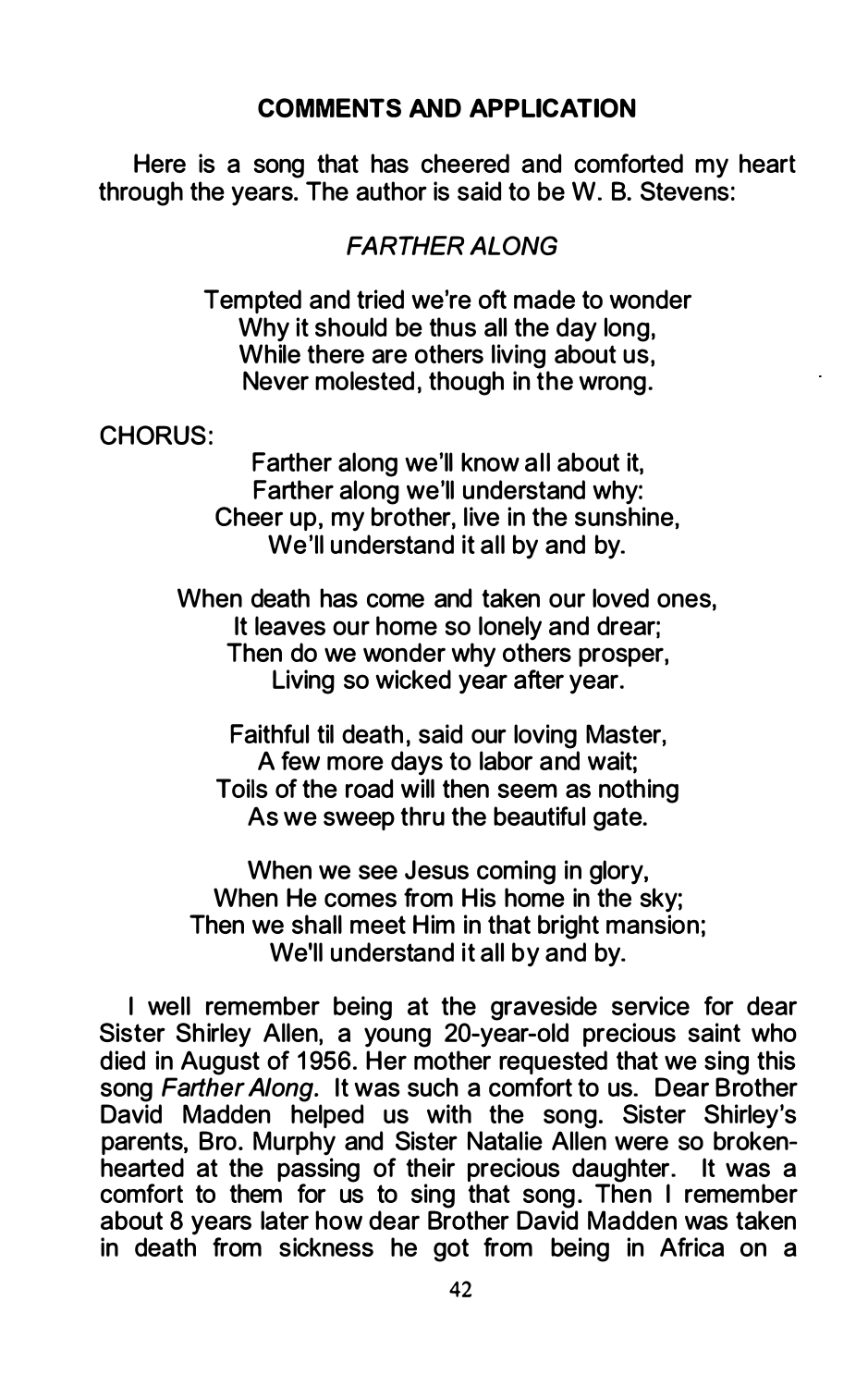missionary trip for the Lord. Precious memoriesl -Bro. Leslie Busbee

# **REFLECTIONS**

In the first verse of the chapter, King David extolled the goodness of God. Yet because his confidence was at such a low ebb, in the verses following he was almost in despair because of the so-called prosperity of the wicked. Notice how David's thinking veered from the solid truth of God's goodness into descriptions of his perceptions of the success of the wicked. Isn't it so human that in our despairing moments our minds can "run" with all sorts of thoughts contrary to the truth of a matter? We may build up thoughts in our mind that really have no valid foundation of truth because we view a situation through our extremely limited understanding or emotional state. As soon as the psalmist was able to get his eyes back on the Lord (which he accomplished by going into the sanctuary of God), his focus and understanding then returned to solid truths. May we fix our eyes and wandering minds on Jesus and thank Him for the events of life that help us refocus on Him. It is only as we do this that our perceptions of life stay grounded in truth.

-Sister Julie Elwell

# DECEMBER 7, 2014

# BLESSINGS IN THE HOUSE OF GOD

Psalm 84:1 How amiable are thy tabernacles, 0 LORD of hosts!

2 My soul longeth, yea, even fainteth for the courts of the LORD: my heart and my flesh crieth out for the living God.

3 Yea, the sparrow hath found an house, and the swallow a nest for herself, where she may lay her young, even thine altars, 0 LORD of hosts, my King, and my God.

4 Blessed are they that dwell in thy house: they will be still praising thee. Selah.

5 Blessed is the man whose strength is in thee; in whose heart are the ways of them.

6 Who passing through the valley of Baca make it a well; the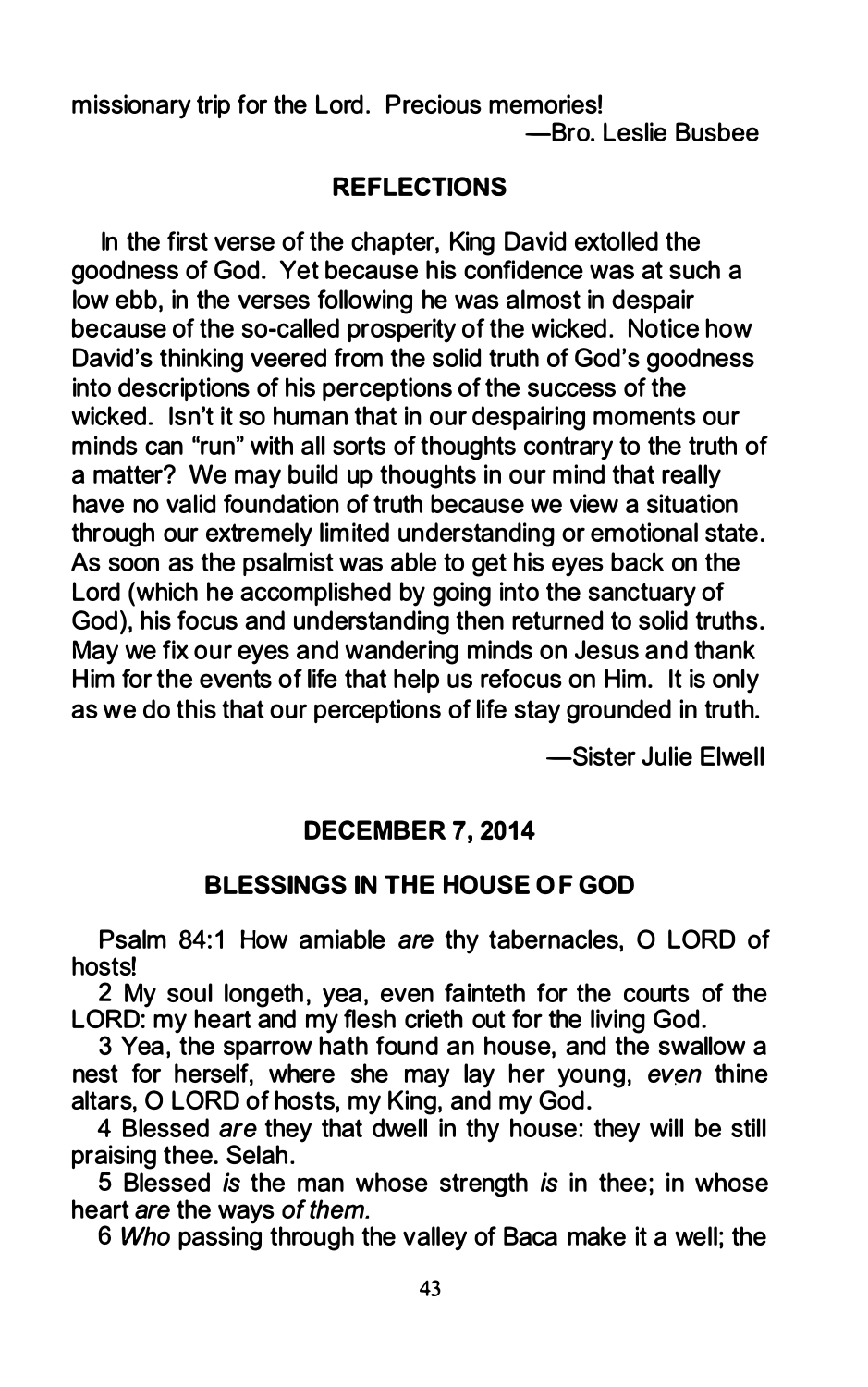rain also filleth the pools.

7 They go from strength to strength, every one of them in Zion appeareth before God.

8 0 LORD God of hosts, hear my prayer: give ear, 0 God of Jacob. Selah.

9 Behold, 0 God our shield, and look upon the face of thine anointed.

10 For a day in thy courts is better than a thousand. I had rather be a doorkeeper in the house of my God, than to dwell in the tents of wickedness.

11 For the LORD God is a sun and shield: the LORD will give grace and glory: no good thing will he withhold from them that walk uprightly.

12 0 LORD of hosts, blessed is the man that trusteth in thee.

Psalm 27:4 One thing have I desired of the LORD, that will I seek after; that I may dwell in the house of the LORD all the days of my life, to behold the beauty of the LORD, and to enquire in his temple.

5 For in the time of trouble he shall hide me in his pavilion: in the secret of his tabernacle shall he hide me; he shall set me up upon a rock.

6 And now shall mine head be lifted up above mine enemies round about me: therefore will I offer in his tabernacle sacrifices of joy; I will sing, yea, I will sing praises unto the LORD.

MEMORY VERSE: Behold, O God our shield, and look upon the face of thine anointed. For a day in thy courts is better than a thousand. I had rather be a doorkeeper in the house of my God, than to dwell in the tents of wickedness. Psalm 84: 9,  $10<sup>1</sup>$ 

**CENTRAL THOUGHT:** To be saved in the House of God and delivered from the power of sin and death is the sweetest, greatest, and most wonderful blessing and benefit a person can have in this life. It is a far, far more valuable treasure and experience one can have than the vain and fleeting things of this present, evil, and soon-to-perish world.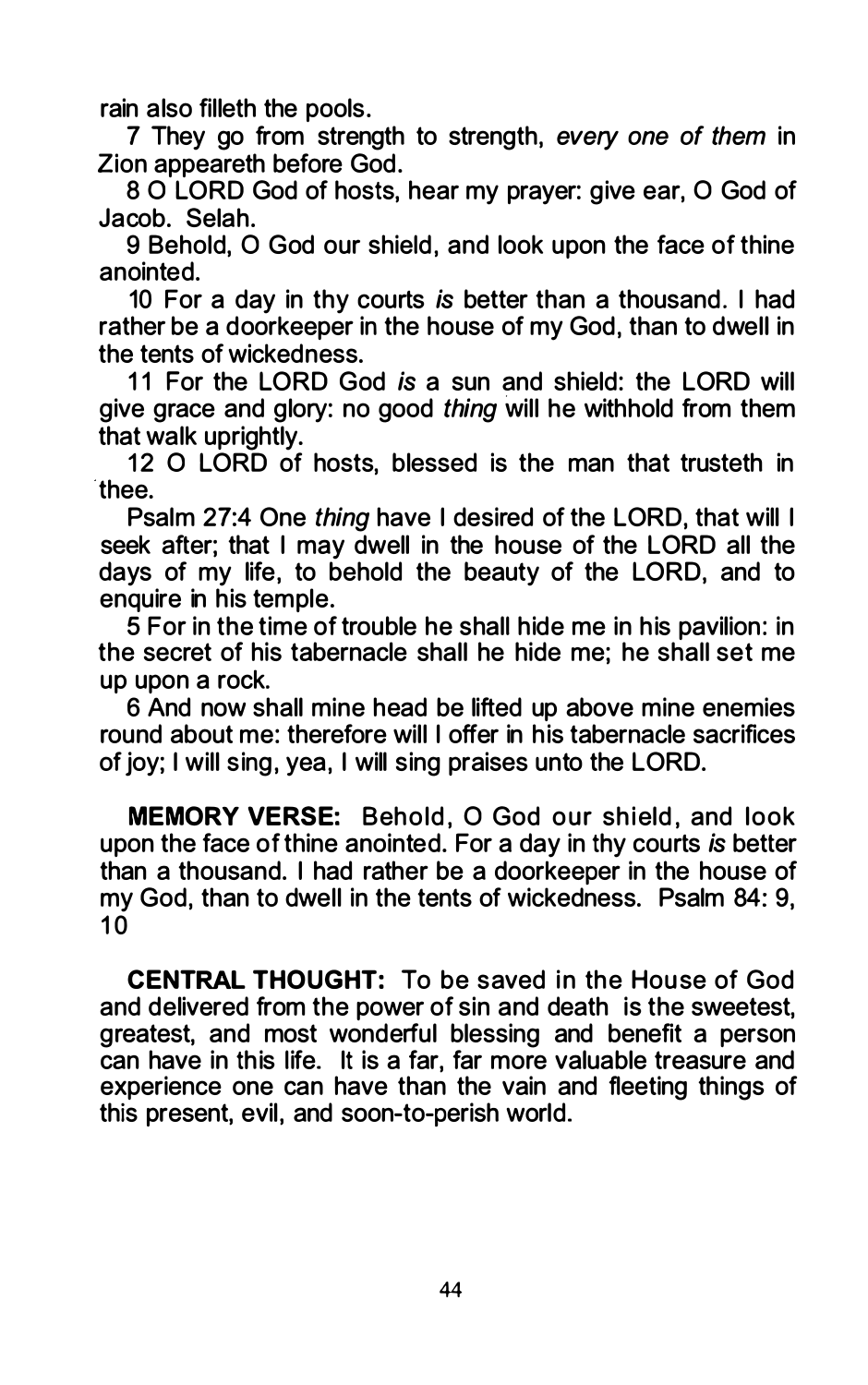Psa. 84:1, *"amiable":* Lovely, pleasant, and enjoyable. *"thy* tabernacles": God's dwellings in the hearts of His people.

Ver. 2, *"fainteth":* Feels sad and weary. *"courts": Pl*ace of God's presence. *"my heart and my flesh"*: My inner man and my outer man. "crieth out for": Shouts for joy to.

Ver. 3, ''thine altars": God's places of worship.

Ver. 4, ''Blessed": An exclamation: "How happy!" "still praising thee": Continually without end.

Verses 5 and 6, 'valley of Baca": Valley of weeping. The Septuagint Greek translation renders these two verses like this: ''Blessed is the man whose help is of thee, 0 Lord; in his heart he has purposed to go up the valley of weeping, to the place where he (God) has appointed, for there the Law-giver will grant blessings."

Ver. 7, "from strength to strength": From one victory to the next victory.

Ver. 8, "LORD God of hosts": God of great armies.

Ver. 9, "thine anointed": Thy child endued with the Holy Spirit.

Ver. 10, "better than a thousand": More valuable and enjoyable than a thousand days in sin. "doorkeeper": The Hebrew meaning is "one who stands at the threshold (or just inside)". The Greek Septuagint says "an abject", which means the lowest position. It is better to be in the lowest position in God's house than to be high up in the prison-house of sin!

Ver. 11, "a sun and shield": God is bright as the sun, and a protector from all harm. "grace and glory": Grace and help for troubled times: and rewards of joy and happiness for all eternity!

Psalm 27:4, "the beauty of the LORD": The delight of God's blessed presence. "enquire in his temple": Inspect, study about, and consider all about God and His ways.

Ver. 5, "secret of his tabernacle": The hidden secrecy and protection of God's House.

Ver. 6, "mine head be lifted up above mine enemies": Will be able to overcome and triumph over all the power of the enemy.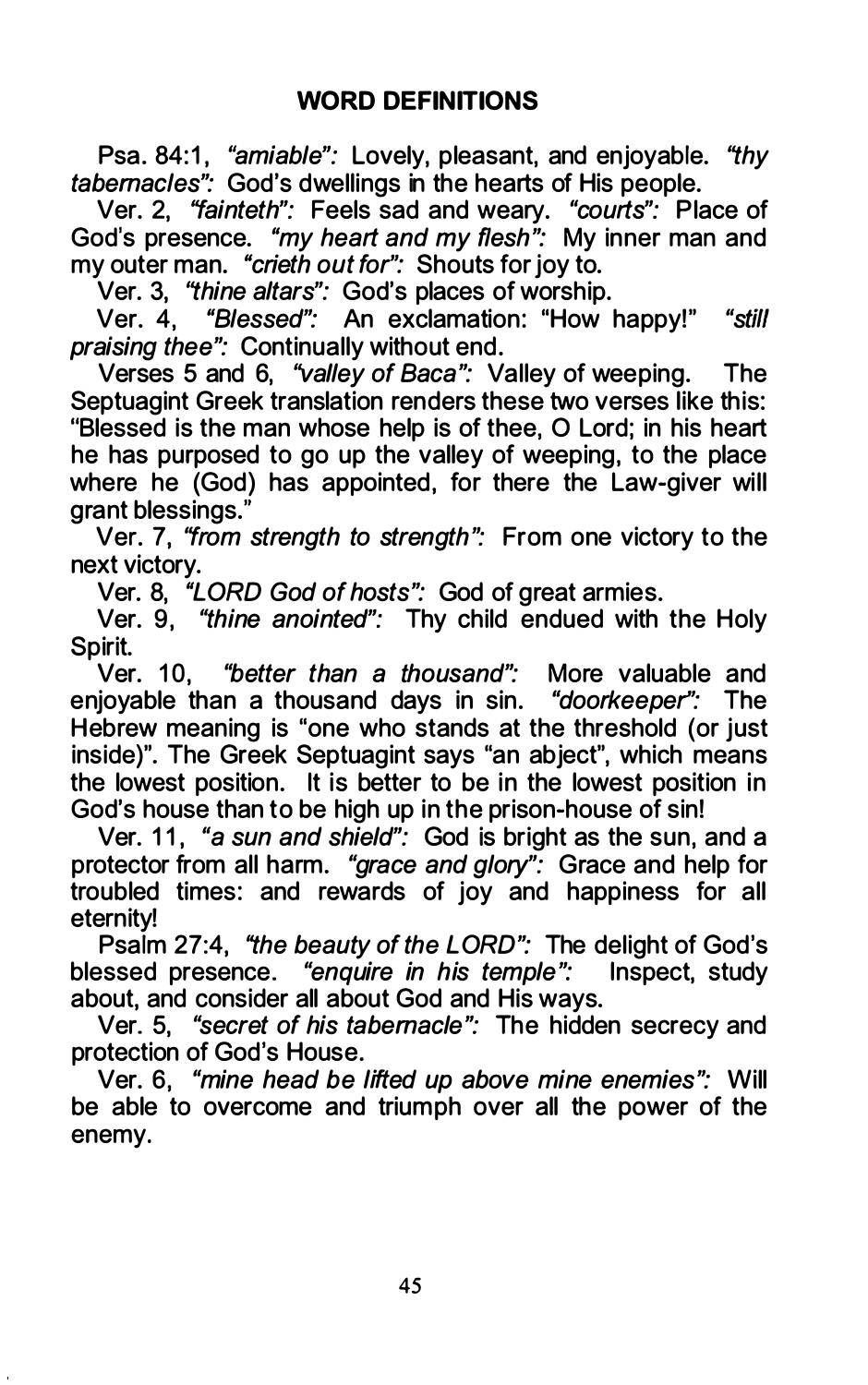The heading of this  $84<sup>th</sup>$  Psalm says it was for the sons of Korah, who were porters and keepers of the doors of the temple of God and also singers in the temple worship. The temple worship in the Old Testament was no small matter. It was a wonderful experience to be a part of the worship of Almighty God. So this psalm we have in our lesson today is a wonderful expression of the joy and blessings that were experienced in those days of long ago and a like joyful expression of what we can enjoy in the spiritual worship we can have in Christ and the Holy Spirit that He has made available to us!

Just as the soul of the writer of this psalm longed and cried out for joy in the worship of God, even so we today can experience the blessing of the Holy Spirit inspiring, comforting, uplifting, and revealing His grace and truth to our souls. We can testify how lovely and inspiring to our hearts is the worship of God in our homes and in the times of public worship with other fellow saints.

When I read verse 3 in our lesson about how the sparrow and swallow had found a place for a nest in the temple, I remember a day years ago when I was in a camp meeting at Green Pastures in Oklahoma. I had gone out early that morning to the tabernacle for prayer and study. As I was sitting reading in my Bible I happened to look up and saw the nest of a sparrow positioned on a ledge in the upper part of the tabernacle. I happened to be reading in this psalm at the moment I looked up and saw the nest. Oh, what a blessing and inspiration that was that I have remembered ever since! It illustrated how the House of God can be such a blessing to our needs of life and faith. It is a shelter and a protection from the storms of life. It surely is a blessing, as our Lesson brings out, to be in the worship of our heavenly Father!

Along with this 84<sup>th</sup> Psalm we have included part of the precious 27<sup>th</sup> Psalm. In this psalm is expressed the joyful blessing of dwelling in God's house, a joy we can experience today in the New Testament worship of our gracious creator. How sweet is the language of the Psalmist concerning his desire to dwell in the house of God all the days of his life, to behold the beauty of the LORD and to study and learn in His temple. Why? It is because in the time of trouble he will have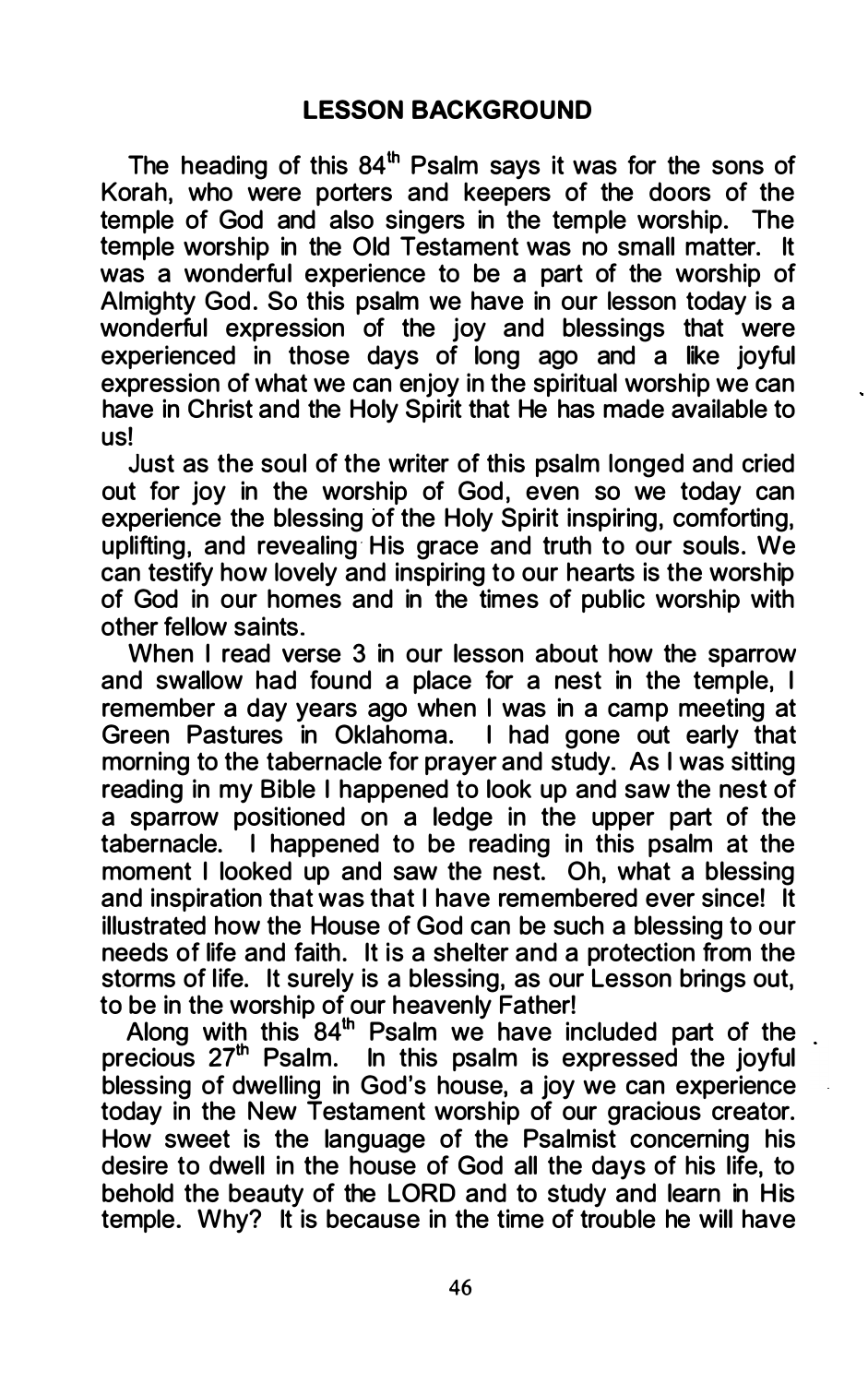protection and care, being hid away with Christ in God. And by this means he will be lifted up above all the enemies about him and he can and will sing praises unto the LORD. So can it be with all of us today!

-Bro. Leslie Busbee

# QUESTIONS:

1. How can we today live and be in God's House?

2. What are the blessings and benefits we can enjoy in God's House?

3. What can His strength in us help us to do in the valley of weeping?

4. Why are we better off being in God's House than in the tents of wickedness?

5. What are the things we can be blessed with in the House of the LORD?

# COMMENTS AND APPLICATION

I am so glad and happy in these upper years of age that I made my decision nearly 58 years ago to give up the world and my hopes and desires and to be saved and live for Jesus the rest of my life! The LORD has been my refuge, strength, and blessed hope so wonderfully. It has been so enjoyable and blessed to be in God's house all these many years! He has guided me through the decisions and cares and toils we have met all along the way. It surely pays to fervently desire the Lord, seek after Him, and dwell in His House all the days of one's earthly life!

-Bro. Leslie Busbee

# REFLECTIONS

Exodus 20:8-11: "Remember the sabbath day, to keep it holy. Six days shalt thou labour, and do all thy work: But the seventh day is the sabbath of the Lord thy God: in it thou shalt not do any work, thou, nor thy son, nor thy daughter, thy manservant, nor thy maidservant, nor thy cattle, nor thy stranger that is within thy gates: For in six days the LORD made heaven and earth, the sea, and all that in them is, and rested the seventh day: wherefore the Lord blessed the sabbath day and hallowed it." The Lord, being the sovereign of all, saw fit to set aside a day for man because He knew we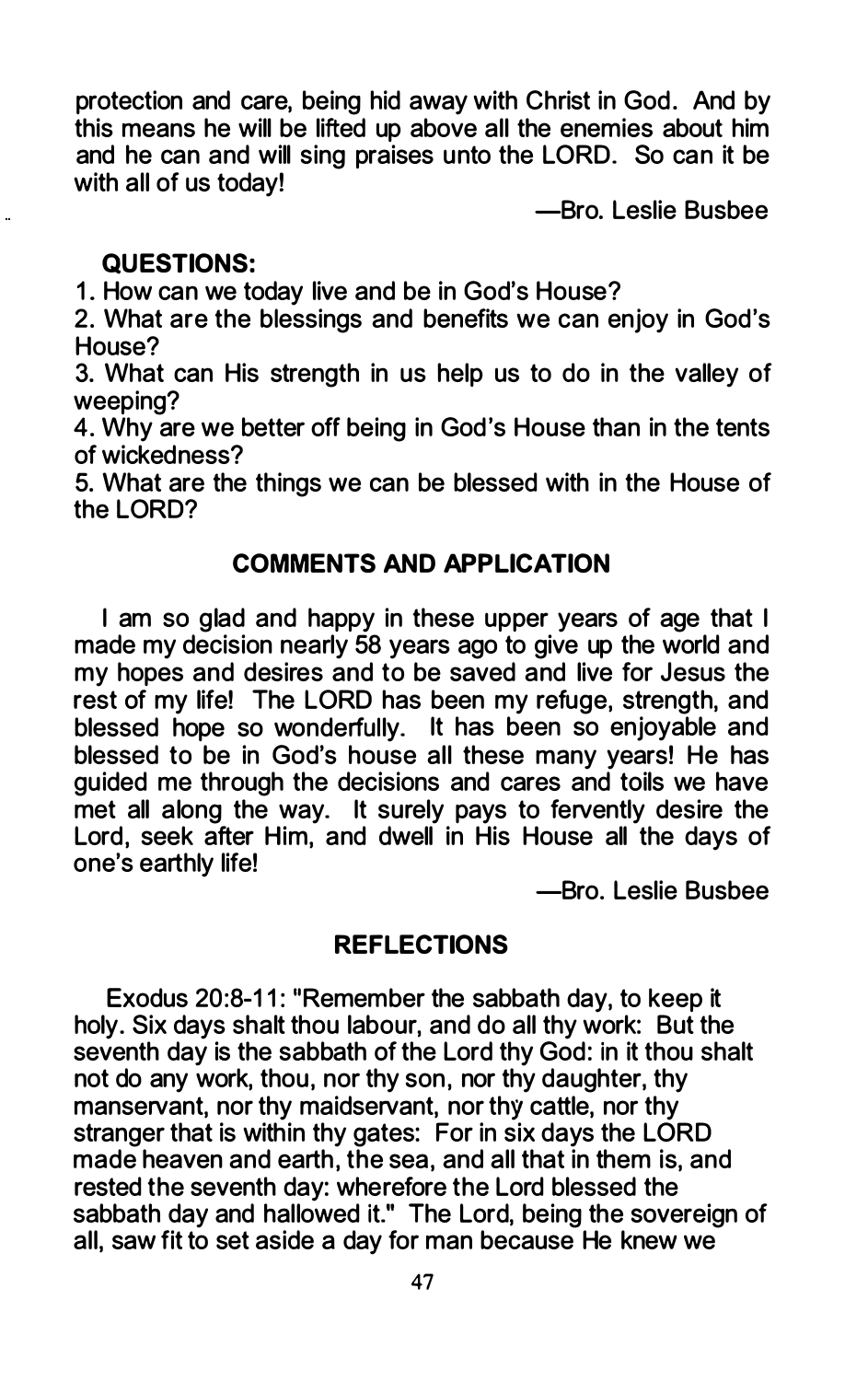would need a haven to rest from the world and its influences; a day of departing from cares of life and daily routine to obtain a fresh dose of inspiration to carry us through the other days of the week.

It was not too very long ago that businesses and restaurants were closed on Sunday in observance and respect of this holy day. If anything was to be purchased or transacted, it had to be done on the other days of the week. Society, in general, has drawn away from this practice, and Sunday is now desecrated to be like any other day of the week. There does not seem to be any reverence given to this day as it is used as a 'catch up' day to get ready for the work week or relax from a hectic schedule.

Paul gave this admonition to the Hebrews to forsake not the assembling of yourselves together as ye see the day approaching. (Heb. 10:25). As we indeed see the day of his return approaching, let us each one put forth a positive effort to worship at the house of the Lord and focus our thoughts and mind toward Him, to inquire in his temple, to search our hearts, to enter into the singing and prayer, to edify one another, to praise the One who gave everything for us. It is good for our spiritual, emotional, mental and physical well-being.

-LaDawna Adams

#### DECEMBER 14, 2014

#### FORGIVENESS AND MERCY TO THE SINNER

Psalm 32:1 Blessed is he whose transgression is forgiven, whose sin is covered.

2 Blessed is the man unto whom the LORD imputeth not iniquity, and in whose spirit there is no quile.

3 When I kept silence, my bones waxed old through my roaring all the day long.

4 For day and night thy hand was heavy upon me: my moisture is turned into the drought of summer. Selah.

5 I acknowledged my sin unto thee, and mine iniquity have I not hid. I said, I will confess my transgressions unto the LORD; and thou forgavest the iniquity of my sin. Selah.

6 For this shall every one that is godly pray unto thee in a time when thou mayest be found: surely in the floods of great waters they shall not come nigh unto him.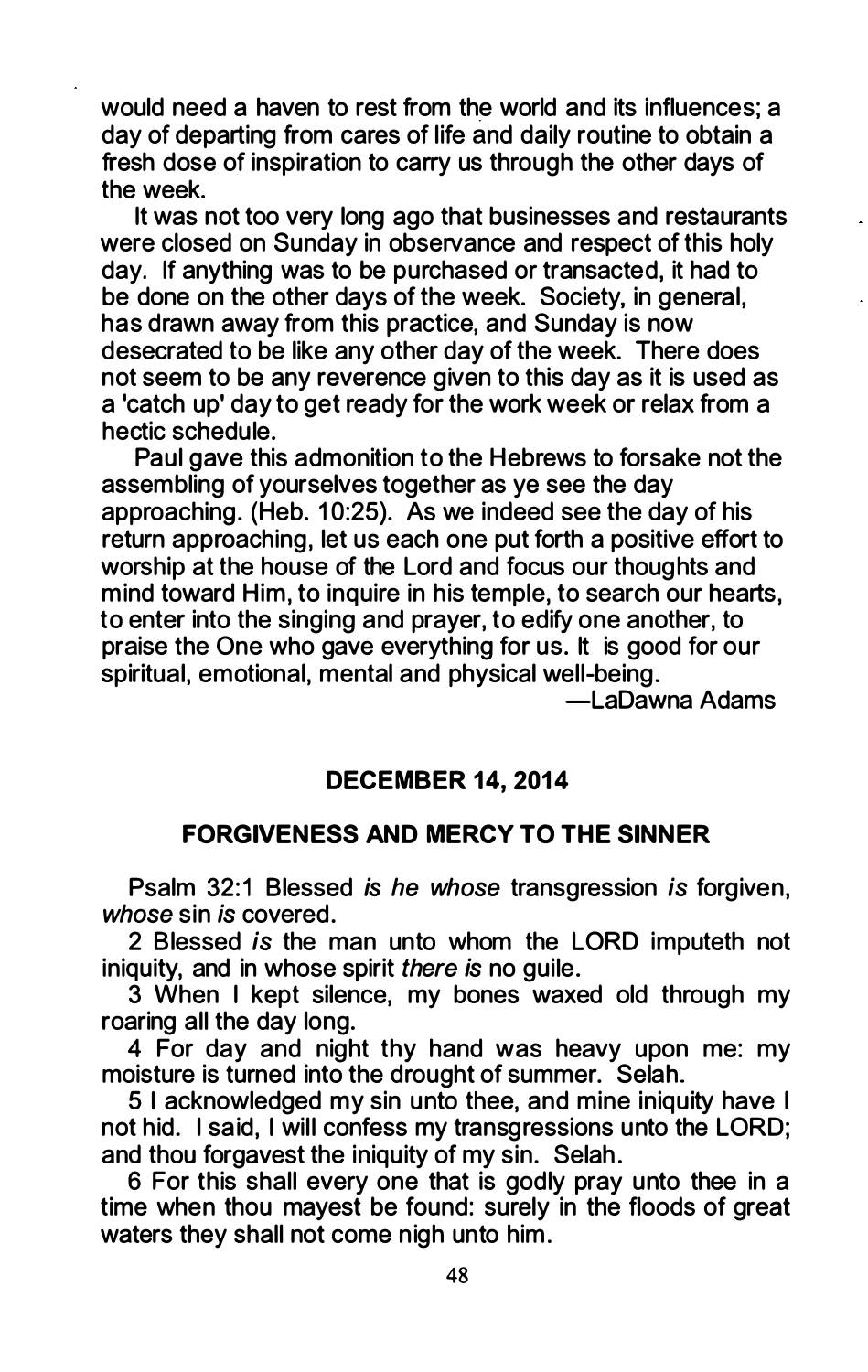7 Thou art my hiding place; thou shalt preserve me from trouble; thou shalt compass me about with songs of deliverance. Selah.

8 I will instruct thee and teach thee in the way which thou shalt go: I will guide thee with mine eye.

9 Be ye not as the horse, or as the mule, which have no understanding: whose mouth must be held in with bit and bridle, lest they come near unto thee.

10 Many sorrows shall be to the wicked: but he that trusteth in the LORD, mercy shall compass him about.

11 Be glad in the LORD, and rejoice, ye righteous: and shout for joy, all ye that are upright in heart.

Romans 4:4 Now to him that worketh is the reward not reckoned of grace, but of debt.

5 But to him that worketh not, but believeth on him that justifieth the ungodly, his faith is counted for righteousness.

6 Even as David also describeth the blessedness of the man, unto whom God imputeth righteousness without works,

7 Saying, Blessed are they whose iniquities are forgiven, and whose sins are covered.

8 Blessed is the man to whom the Lord will not impute sin.

MEMORY VERSE: Blessed is he whose transgression is forgiven, whose sin is covered. Blessed is the man unto whom the LORD imputeth not iniquity, and in whose spirit there is no quile. Psalm 32:1.2

CENTRAL THOUGHT: The goodness, love, and mercy of Almighty God grants to all mankind forgiveness and pardon for sins and transgressions committed contrary to His holy law and commandments. It is through the blood that Jesus shed for us that we can have God's forgiveness. "All we like sheep have gone astray; we have turned every one to his own way; and the LORD hath laid on him the iniquity of us all." Isaiah 53:6

# WORD DEFINITIONS

Psalm 32:1, 2, "Blessed": An exclamation: "How happy!" "covered": Hidden by the blood of Jesus.

Ver. 2, "imputeth not": Will not charge nor hold against. "no guile": No deceit.

Ver. 3, "kept silence": Would not openly confess my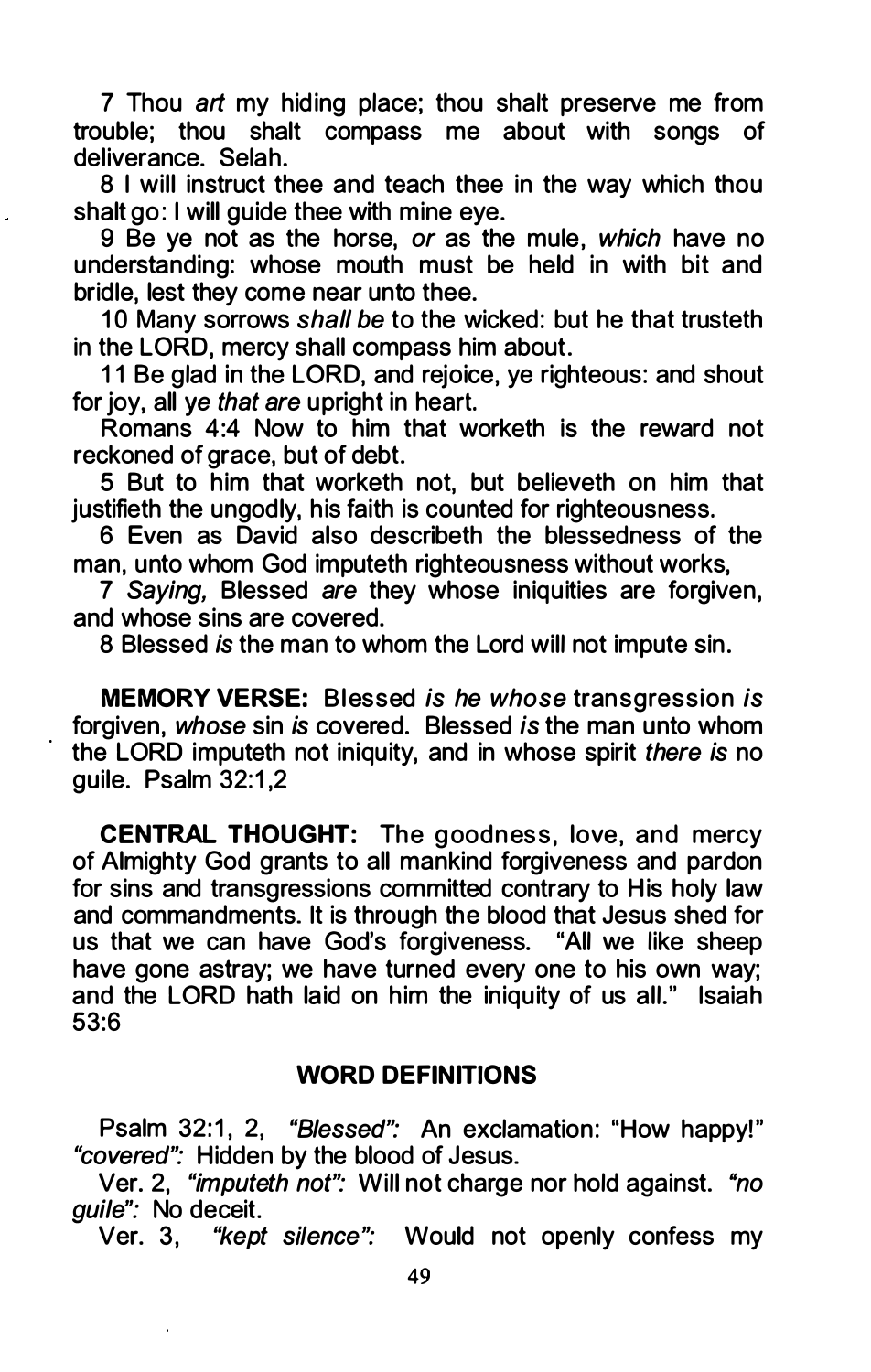condition or need. "my bones waxed old": My stiff attitude grew weak. "my roaring": My howling complaints.

Ver. 4, "thy hand was heavy": God's Spirit was dealing<br>mightily. "my moisture": My self will and stubbornness. "my moisture": My self will and stubbornness. "turned into drought": dried up.

Ver. 5, �'acknowledged": Confessed with godly sorrow.

Ver. 6, "For this shall every one that is godly pray": For this mercy and forgiveness shall everyone who truly fears God pray earnestly.

Ver. 7, "compass me": Surround, inspire, and lift me up. "with songs of deliverance": With joyful songs of mercy and forgiveness.

Ver. 8, "guide thee with mine eye": Guide and direct thee with my knowledge and wisdom.

Ver. 10, "compass him about": Sweetly embrace him.

Romans 4:4, "worketh": Labors for hire. "reward": Pay. "not reckoned": Not counted to be given. "of grace": Of sheer kindness.

Ver. 5, "worketh not": Does not seek to earn forgiveness by keeping the law. �'believeth": Counts as true and worthy of trust. "his faith": His personal faith and trust in God's forgiveness.

# LESSON BACKGROUND

What a wonderful truth is portrayed in our lesson today! It is a truth and joyful tidings we must never forget. To have our sins forgiven freely in love and mercy through the merits of our Lord Jesus Christ and His shed blood releases us from the awful guilt, condemnation, and fearful looking for of judgment and eternal damnation. It is one of the great messages of the Bible. We find it brought out through the Old Testament scriptures portraved in the heroes of faith such as Abel, Enoch, Noah, Abraham, and many others. These men, as is declared in the 11<sup>th</sup> chapter of Hebrews, lived and walked by faith. This was long before God gave His holy law and commandments through Moses. God established the way of faith before He gave His law. Had He given the law first, before He showed the way of faith there would be no mercy or way to obtain forgiveness. But He established faith and gave us examples · and a pattern of how to have faith before He gave the law. This faith and confidence in God's love, goodness, and mercy help and enable us to overcome guilt, condemnation, and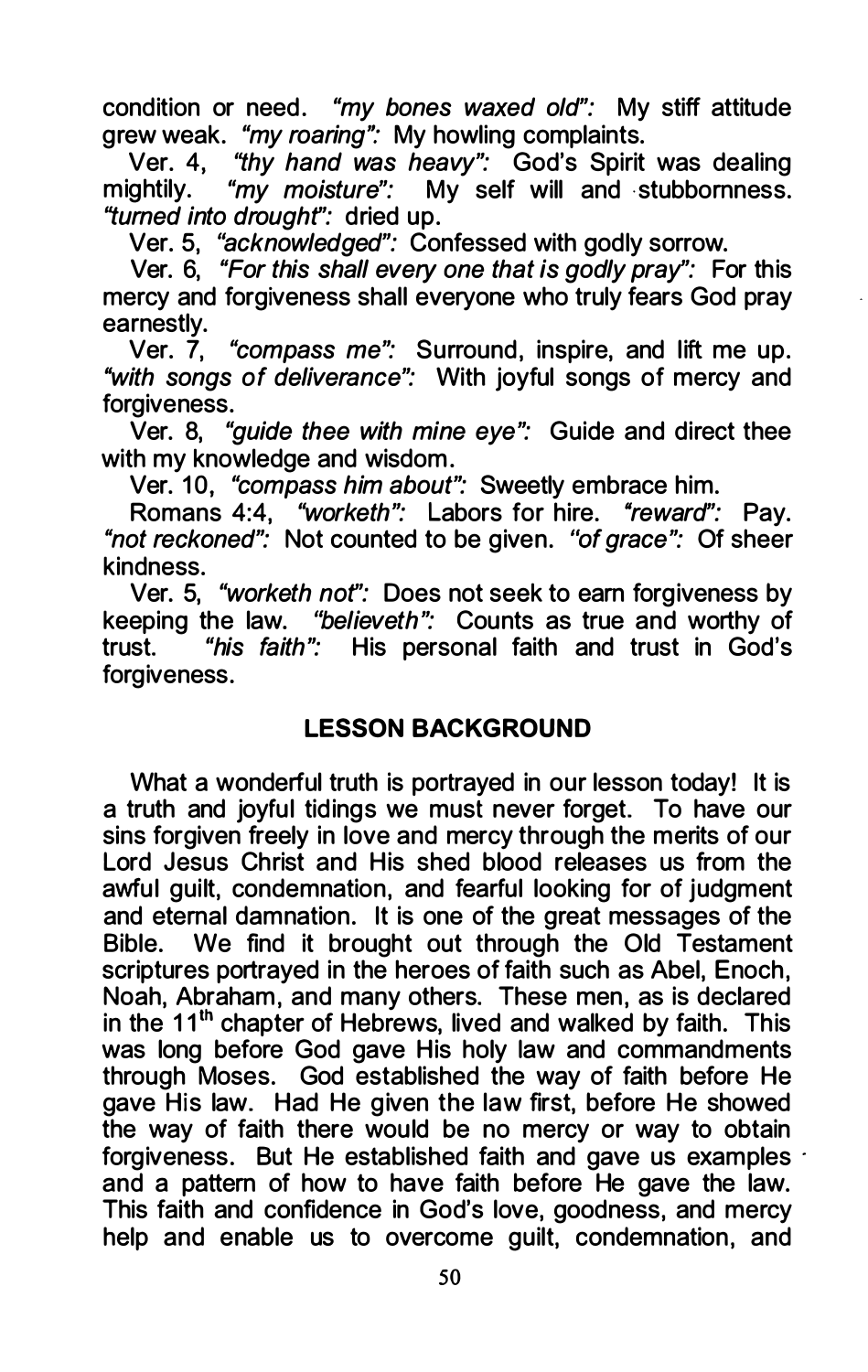despair. We can have forgiveness and the inspiration and strength of His Holy Spirit to help us overcome the power and dominion of sin.

Let us notice the sweet expressions of confidence and assurance of God's forgiveness in our lesson. Sinful bondage brings woe and sorrow and paints a picture of despair. But being assured of God's mercy and forgiveness brings hope and confidence of victory and deliverance. We must assume a godly attitude concerning our sins. We must seek and earnestly pray and acknowledge our sins. We can find forgiveness and obtain fellowship with God through His grace and forgiveness brought about through our Lord Jesus Christ. He is our hiding place, and He will preserve us from trouble. He will instruct and teach us in the way we should live and guide us with His spiritual eye of understanding. As Ephesians 1 :17 and 18 declares, "'God ... may give unto you the spirit of wisdom and revelation in the knowledge of him; the eyes of your understanding being enlightened, that ye may know what is the hope of his calling and what the riches of the glory of His inheritance in the saints." Praise the Lordi!

-Bro. Leslie Busbee

# QUESTIONS:

1. What effect does sin and transgression have upon the heart of a person?

2. What must we do to obtain the forgiveness from God for our sins?

3. What will our God be to us and for us when we obtain His forgiveness?

4. What can we enjoy when we trust in the Lord and live uprightly?

5. What price was paid on our behalf for us to be forgiven of our sins?

# COMMENTS AND APPLICATION

How blessed and happy is the heart of a person who repents with godly sorrow for his sinful ways and thoughts and desires and comes earnestly to the Heavenly Father in the name of Jesus Christ to obtain peace and forgiveness! It is a wonderful experience that every person needs to seek earnestly for. The Holy Spirit deals with a person and helps him to be aware of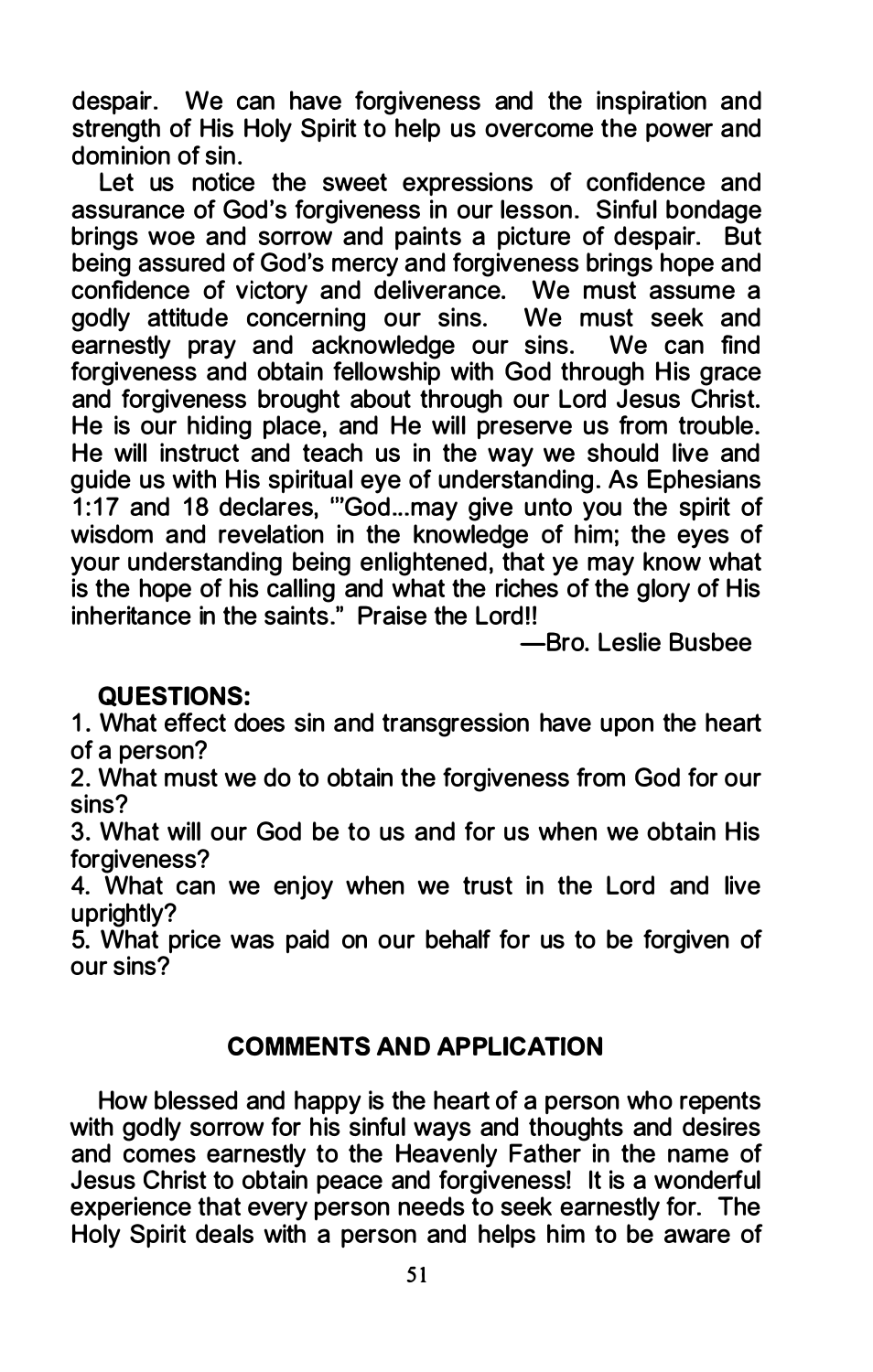his sinful state before God. The thought of eternal damnation and the fires of hell need to be in one's understanding. How sad that people can live and go their own selfish sinful way with little or no realization of this terrible state! It is the mercy of God to convince an individual of his lost and undone condition. The gospel of the grace of God that was brought to us through the suffering, death, resurrection, and ascension of our Lord Jesus Christ to the right Hand of God makes this truth fully known for our assurance. We need not doubt His forgiveness. We need to truly repent and straighten up our ways and thoughts for His forgiveness to really be effective. Isaiah 55:7 says, "Let the wicked forsake his way, and the unrighteous man his thoughts: and let him return unto the LORD, and he will have mercy upon him; and to our God, for He will abundantly pardon!" Yes, to be forgiven of our sins and find a refuge and help from the gracious Heavenly Father is a great and wonderful treasure and blessing we can have in this life. -Bro. Leslie Busbee

#### REFLECTIONS

One of the greatest pictures of love and forgiveness is portrayed in the Lord's parable of the Prodigal Son. The younger son took his inheritance and went into a far country, wasting his substance with harlots and riotous living. If it were a matter of only losing monetary substance, it wouldn't have been so pitiful; but when we embark on a road that leads away from God, we also lose the great values of purity, integrity, honesty and morality. "And when he had spent all, there arose a mighty famine in that land; and he began to be in want." There will always come an end, sooner or later, to worldly pleasures and sin. The party will end. The scriptures teach that the wages of sin is death. The mighty famine is God's mercy. The Lord is faithful to every soul. Sometimes He brings trouble, difficulties, and affliction, all for the purpose of helping us to recognize our need of Him. The scripture states, "Before I was afflicted I went astray: but now have I kept thy word." I am confident of the Lord's faithfulness to work with every soul.

The road that leads home may seem long; but know that for every step we take, the Lord is taking one toward us. "Draw nigh to God and He will draw nigh to you." The Lord, through this parable, is endeavoring to reveal the heart of God. The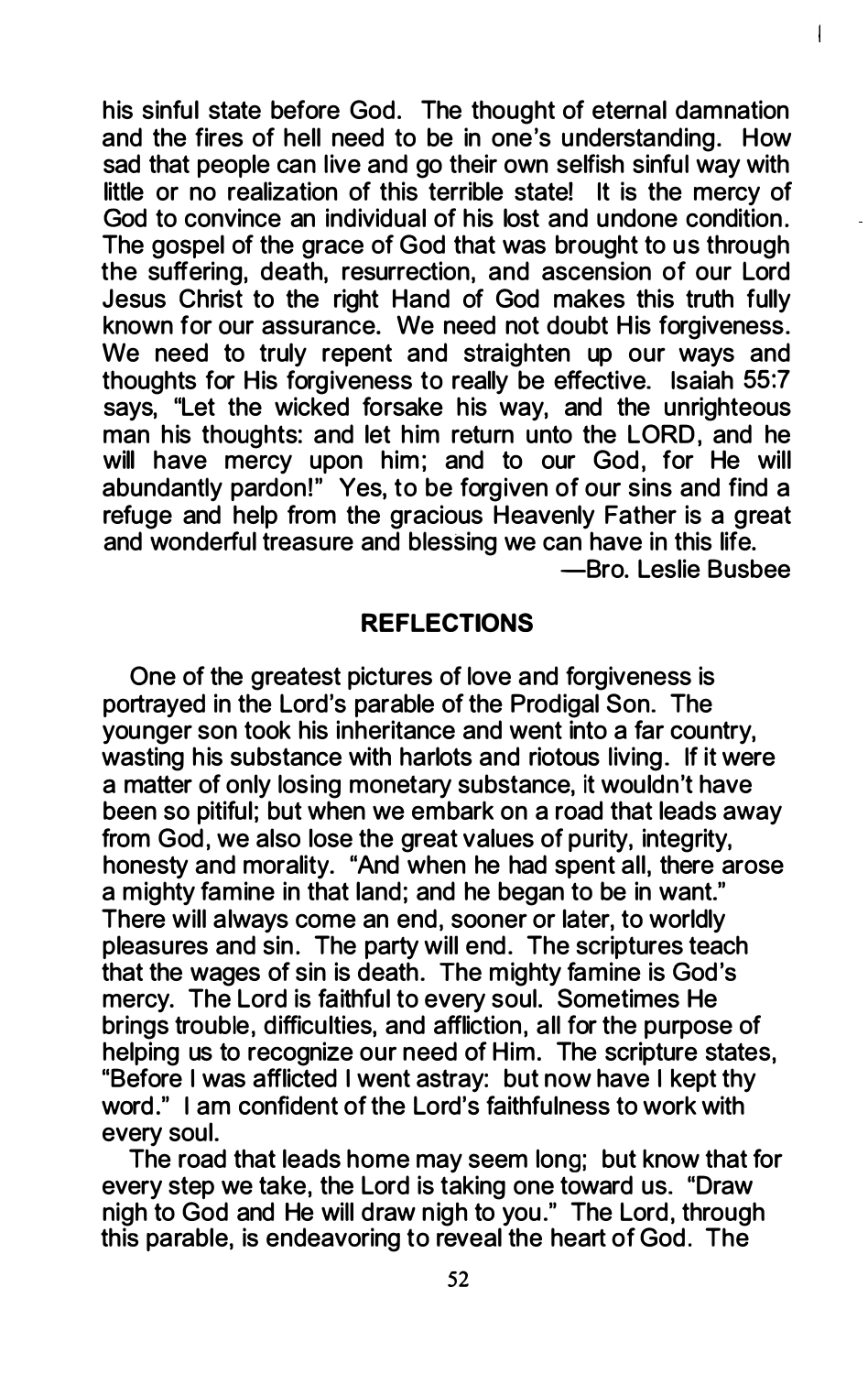Father was looking down that same road he saw his son leave on. He was looking with a longing to see his son. "And he arose, and came to his father. But when he was yet a great way off, his father saw him, and had compassion, and ran, and fell on his neck, and kissed him." This should be our spirit also. Luke 15:7: "I say unto you, that likewise joy shall be in heaven over one sinner that repenteth, more than over ninety and nine just persons, which need no repentance."

-Bro. Bob Wilson

#### DECEMBER 21 , 2014

#### JESUS THE GOOD SHEPHERD

Psalm 23:1 The LORD is my shepherd; I shall not want.

2 He maketh me to lie down in green pastures: he leadeth me beside the still waters.

3 He restoreth my soul: he leadeth me in the paths of righteousness for his name's sake.

4 Yea, though I walk through the valley of the shadow of death, I will fear no evil: for thou art with me; thy rod and thy staff they comfort me.

5 Thou preparest a table before me in the presence of mine enemies: thou anointest my head with oil; my cup runneth over.

6 Surely goodness and mercy shall follow me all the days of my life: and I will dwell in the house of the LORD for ever.

John 10:7 Then said Jesus unto them again, Verily, verily, I say unto you, I am the door of the sheep.

9 I am the door: by me if any man enter in, he shall be saved, and shall go in and out, and find pasture.

10 The thief cometh not, but for to steal, and to kill, and to destroy: I am come that they might have life, and that they might have it more abundantly.

11 I am the good shepherd: the good shepherd giveth his life for the sheep.

12 But he that is an hireling, not the shepherd, whose own the sheep are not, seeth the wolf coming, and leaveth the sheep, and fleeth: and the wolf catcheth them, and scattereth the sheep.

13 The hireling fleeth, because he is an hireling, and careth not for the sheep.

14 I am the good shepherd, and know my sheep, and am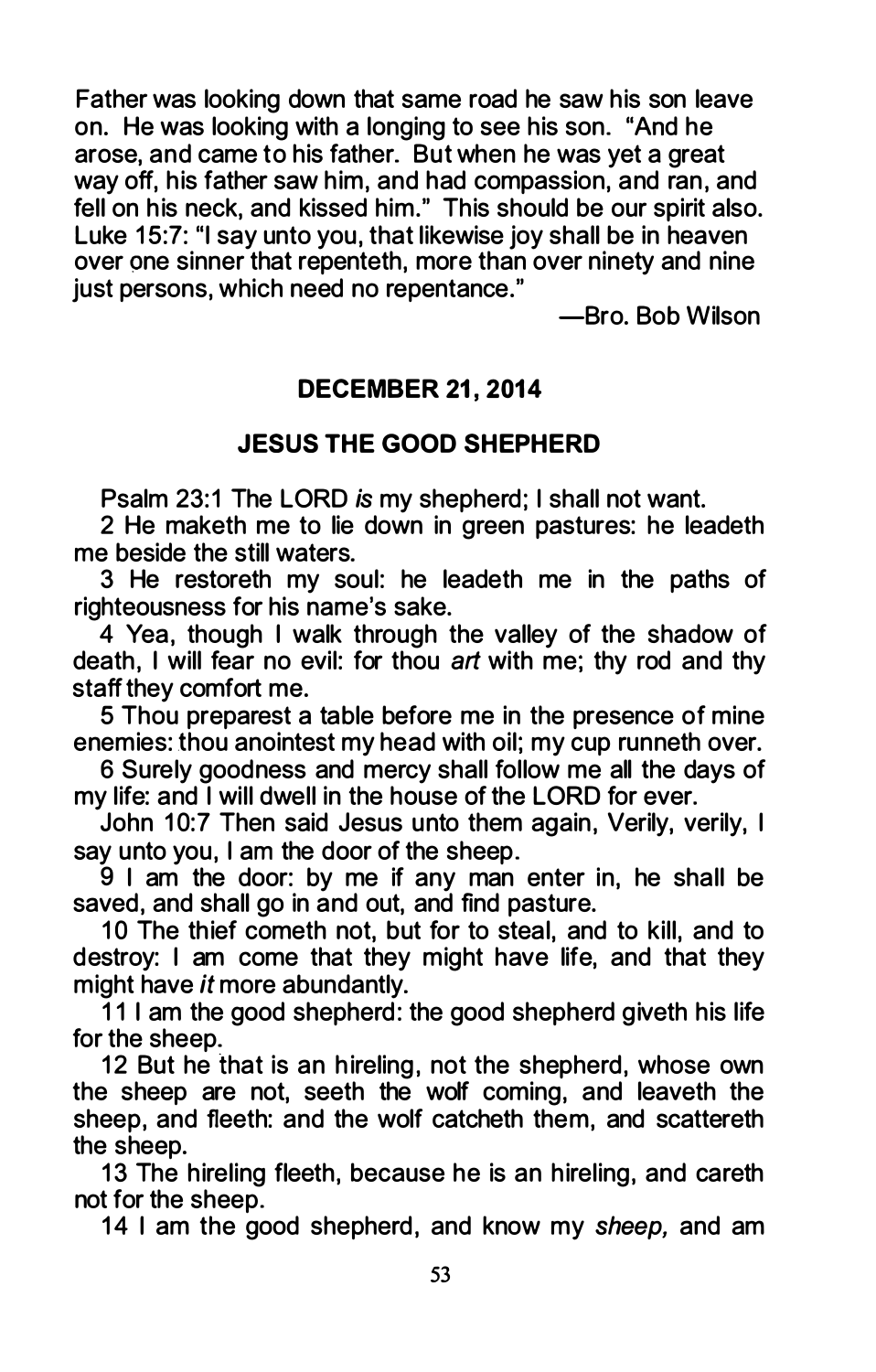known of mine.

15 As the Father knoweth me, even so know I the Father: and I lay down my life for the sheep.

16 And other sheep I have, which are not of this fold: them also I must bring, and they shall hear my voice; and there shall be one fold, and one shepherd.

Hebrews 13:20 Now the God of peace, that brought again from the dead our Lord Jesus, that great shepherd of the sheep, through the blood of the everlasting covenant,

21 Make you perfect in every good work to do his will, working in you that which is well-pleasing in his sight, through Jesus Christ; to whom be glory for ever and ever. Amen.

MEMORY VERSE: My sheep hear my voice, and I know them, and they follow me: and I give unto them eternal life; and they shall never perish, neither shall any man pluck them out of my hand. John  $10:27$  and 28.

CENTRAL THOUGHT: Jesus Christ, the Son of God Almighty, is presented as a great and precious Shepherd to all who faithfully trust and obey Him. As our Shepherd, He cares. protects, feeds, provides for, and guides us all along the way of life.

# WORD DEFINITIONS

Psalm 23:1, "I shall not want": I shall not lack anything that I need.

Ver. 2, "lie down": Recline and comfortably rest. "green pastures": Fields of green nourishing grasses of spiritual food for my soul. "still waters": Waters of quietness and rest for my soul.

Ver. 3, "restoreth my soul": Refreshes, renews, and strengthens my inner-most being. "for his name's sake": To help me to glorify His name.

Ver. 4.  $\check{\text{t}}$  though I walk through the valley of the shadow of death": When I am in danger of losing my life. "thy rod and thy staff": Thy Word and Thy Spirit.

Ver. 5, "preparest a table": Provides spiritual food and nourishment. "in the presence of mine enemies": When Satan comes against me. "thou anointest my head with oil": Thou<br>inspires and strengthens me with Thy Holy Spirit. "my cup inspires and strengthens me with Thy Holy Spirit. runneth over": My soul is overflowing with joy and victory.

Ver. 6, "surely": Without fail. "follow me": Be right with me.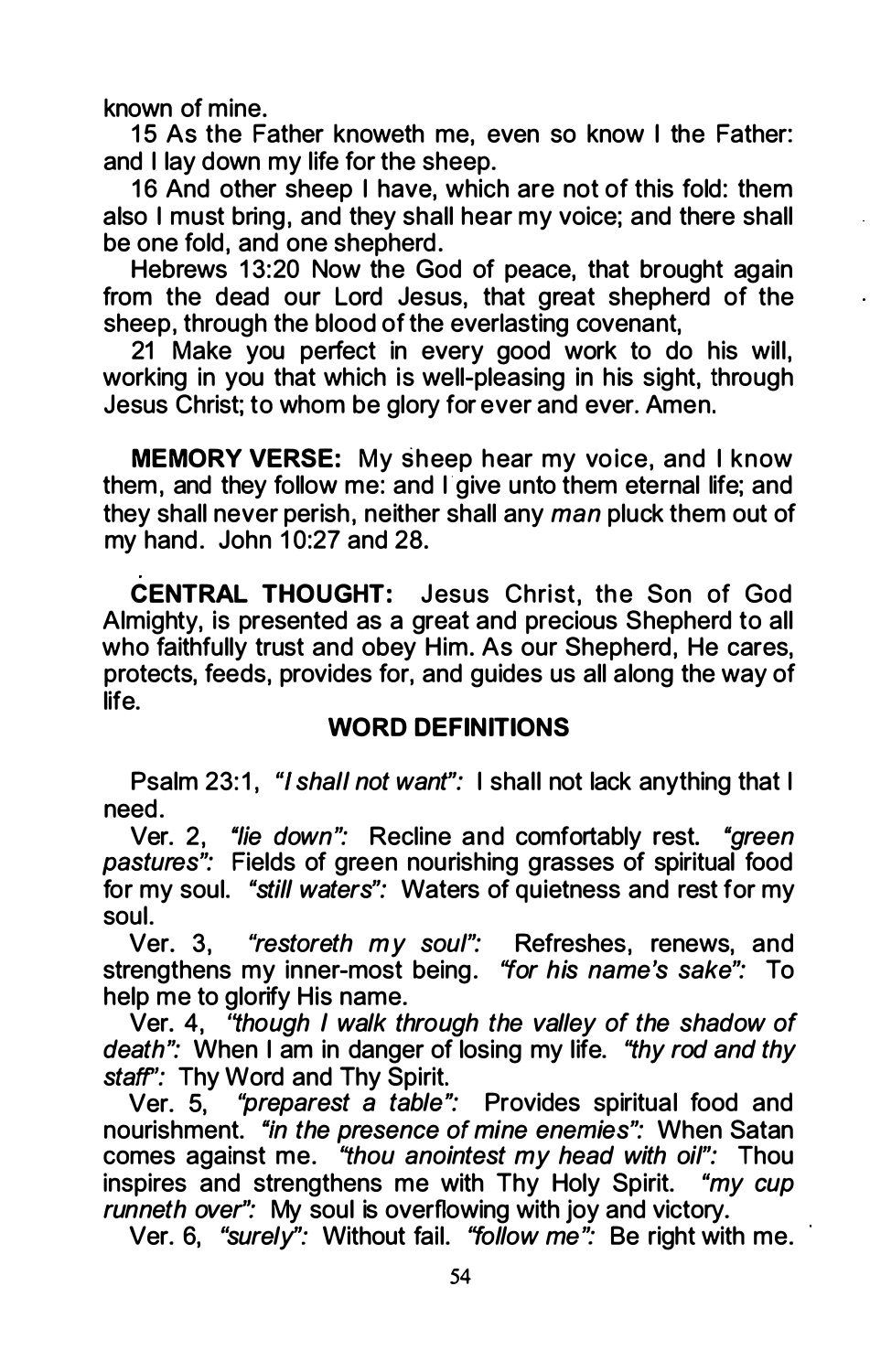"for ever": The rest of my life and in the eternal world to come.

John 10:7, "Verily, verily": Truly, truly, "the door of the sheep": The entrance for my people into salvation and eternal life.

Ver. 9, "go in and out": Enter in and go forth into the fields of blessings.

Ver. 10, "life more abundantly": Life superior in quality and amount.

Ver. 12, *"hireling":* One who works for wages.

Ver. 27, *"I know them":* I recognize and accept them.

#### LESSON BACKGROUND

Our lesson today is another one of the inspiring Psalms written by David. With this precious Shepherd's Psalm we have the words of our Lord Jesus Christ concerning Him being our eternal Shepherd for the salvation of our souls. I Samuel 16 and 17 tells about David's place in caring for his father's sheep. No doubt in caring for the sheep, David learned lessons and gained understanding of the joy of being one of the LORD's sheep in His pastures of love. So we have his writing and expressions of joy concerning his experiences of having the LORD as his dear faithful Shepherd.

David's expressed statements concerning his joy and blessing in having the LORD as his shepherd are very inspiring. How wonderful that, as Jesus brought out in our text from John 10, He is our Shepherd and fulfills perfectly what David expressed in his Psalm. Yes, Jesus is our Shepherd and faithfully cares for us in the salvation and welfare of our souls. We can experience the satisfaction and richness of resting and feeding in His pastures of love. He restores our souls to perfect holiness and well-pleasing before God. He leads us in paths of righteousness to the glory and honor of His name. Though we are compassed with dangers of death and destruction, His grace sustains and protects us. His Word and His Holy Spirit comfort us, and He feeds us with spiritual food right in the face of danger and harm. Our cups overrun with joyl His goodness and mercy shall never fail to sustain us in this life and prepare us for eternal life to come.

We have included the words of Jesus concerning His being our Shepherd and also the closing words of the wonderful book of Hebrews concerning Christ, the great Shepherd of the sheep, who through His blood and His eternal Word will help to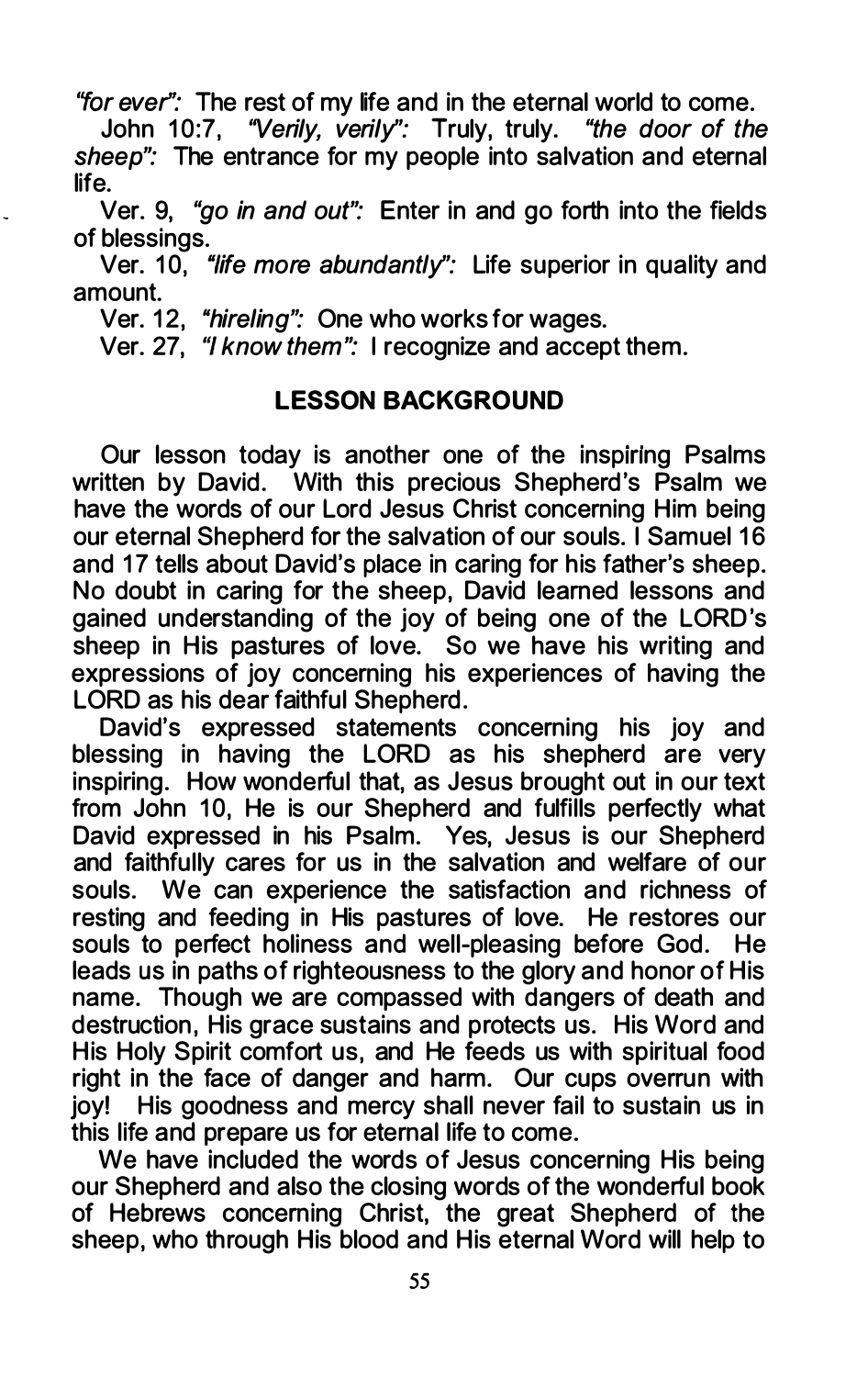make us perfect in every good work to do His will, working that which is well pleasing in His sight. How wonderful that we have this great Shepherd as our Lord and Saviour now and forever!

-Bro. Leslie Busbee

 $\hat{\mathbf{A}}$ 

# QUESTIONS:

1. In what ways is Jesus likened unto a Shepherd to all who love and follow Him?

2. What are some of the blessings and benefits we enjoy from Him?

3. How does Jesus restore our souls and what does this mean to us?

4. How are we walking through the valley of the shadow of death?

5. What kind of future can we look forward to with Him as our Shepherd?

# COMMENTS AND APPLICATION

Let us consider and sweetly view the blessings and benefits of Christ being our Shepherd. "I shall not want." All of our needs will be supplied, both fleshly and spiritually. Jesus taught us in Matthew 6:33 to seek first the kingdom of God and His righteousness and all the earthly needs will be added to us. Our rest and quietness lying down in green pastures and being led beside waters of quietness is such a wonderful experience to have! He restoreth our souls, ministering to our inner man day by day.  $2$  Cor.  $4:16$ . He guides us in paths of righteousness for the honor of His name. And, though we walk through the deep dark places of danger and harm, we are not afraid, for He is ever near to keep everything in His control. His Word and Holy Spirit give us courage and comfort. He feeds our souls so richly and sweetly right in the time of sorrow and adversity. He anoints us daily with fresh inspiration and comfort from His Holy Spirit living within us. Our cup of joy and gladness He fills up and overflows so greatly! We can be assured that goodness and mercy shall follow us all the days of our earthly pilgrimage and we can look forward to everlasting joy and blessings in the house of the LORD forever!

I can remember a day when the burdens were pressing upon my heart and difficulties and fears were rising before me. I was earnestly looking to my Shepherd for help, and He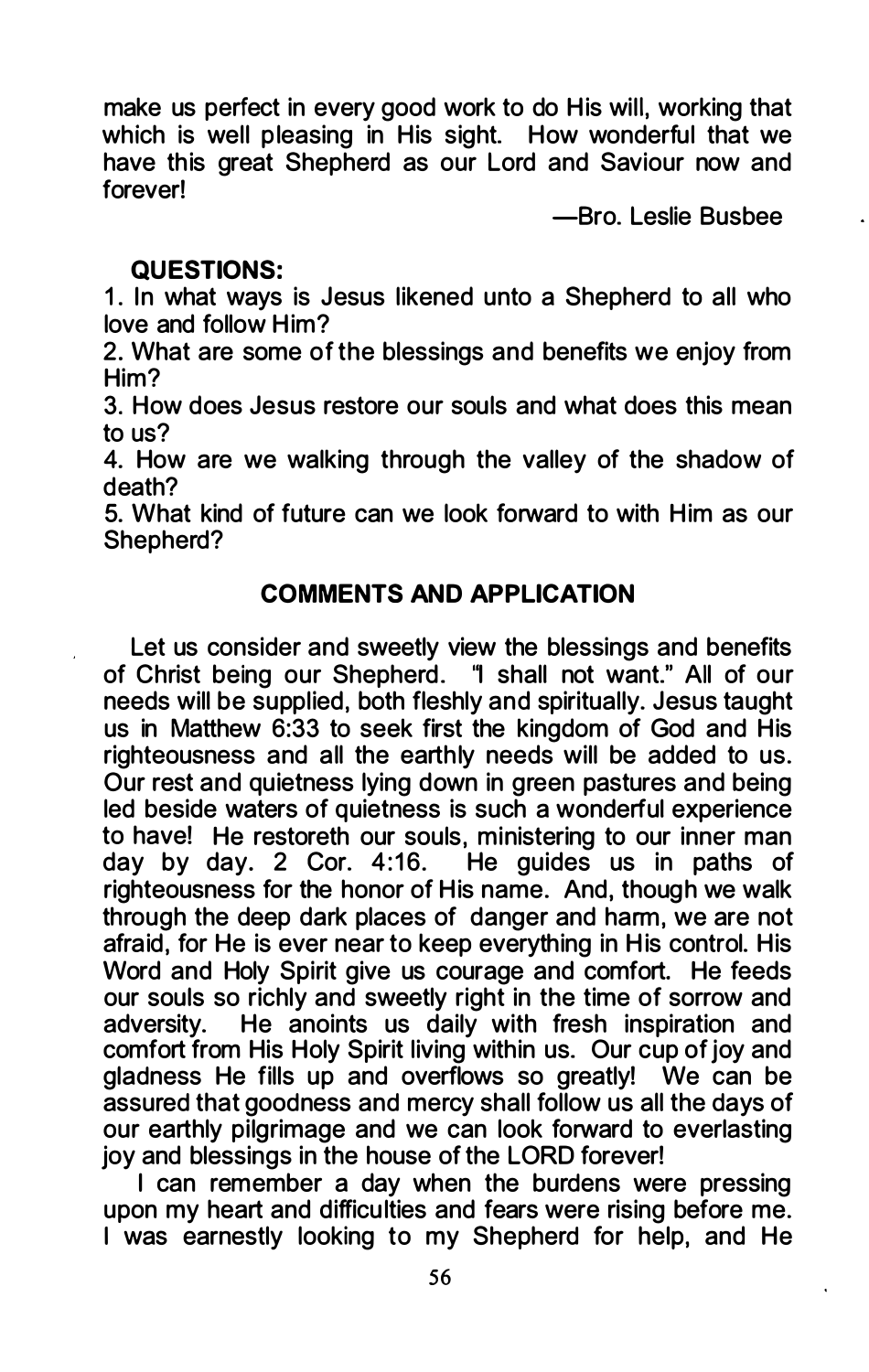brought that  $6<sup>th</sup>$  verse in Psalm 23 so sweetly and uplifting to my heart. Oh, how my soul was comforted and encouraged! How blessed is the sweet Holy Spirit living and guiding us on life's pathway!

-Bro. Leslie Busbee

# REFLECTIONS

# His Little Sheep

I'm under the care of the Shepherd; protected from evil and harm.

When weary from toil and from sorrow, I've learned how to lean on his arm;

And, resting securely from danger, I know that my soul He'll keep.

And nothing divides me from Jesus, for I am His little sheep.

He came through the door of the sheep-fold; He came by the way of the cross.

The only way He could save us and find our souls that were lost.

He suffered as no man has suffered, that we might His people be;

He gave up His own life to give to us life more abundantly.

He calls me by name when He leads me, and I know that gentle call.

Securely He guides every footstep, past snares that would cause me to fall.

He knows every step of the journey; He walked it in days of yore;

And ever I'm tempted to murmur, He whispers, "I've been here before!"

Oh, keep me in Your fold, dear Shepherd, Oh, keep me in Your fold!

I don't want to be away from You-lonely and empty and cold. Protect me from danger and evil; I give You my soul to keep. I'll follow wherever You lead me, for I am Your little sheepl

-Sis. Angela Gellenbeck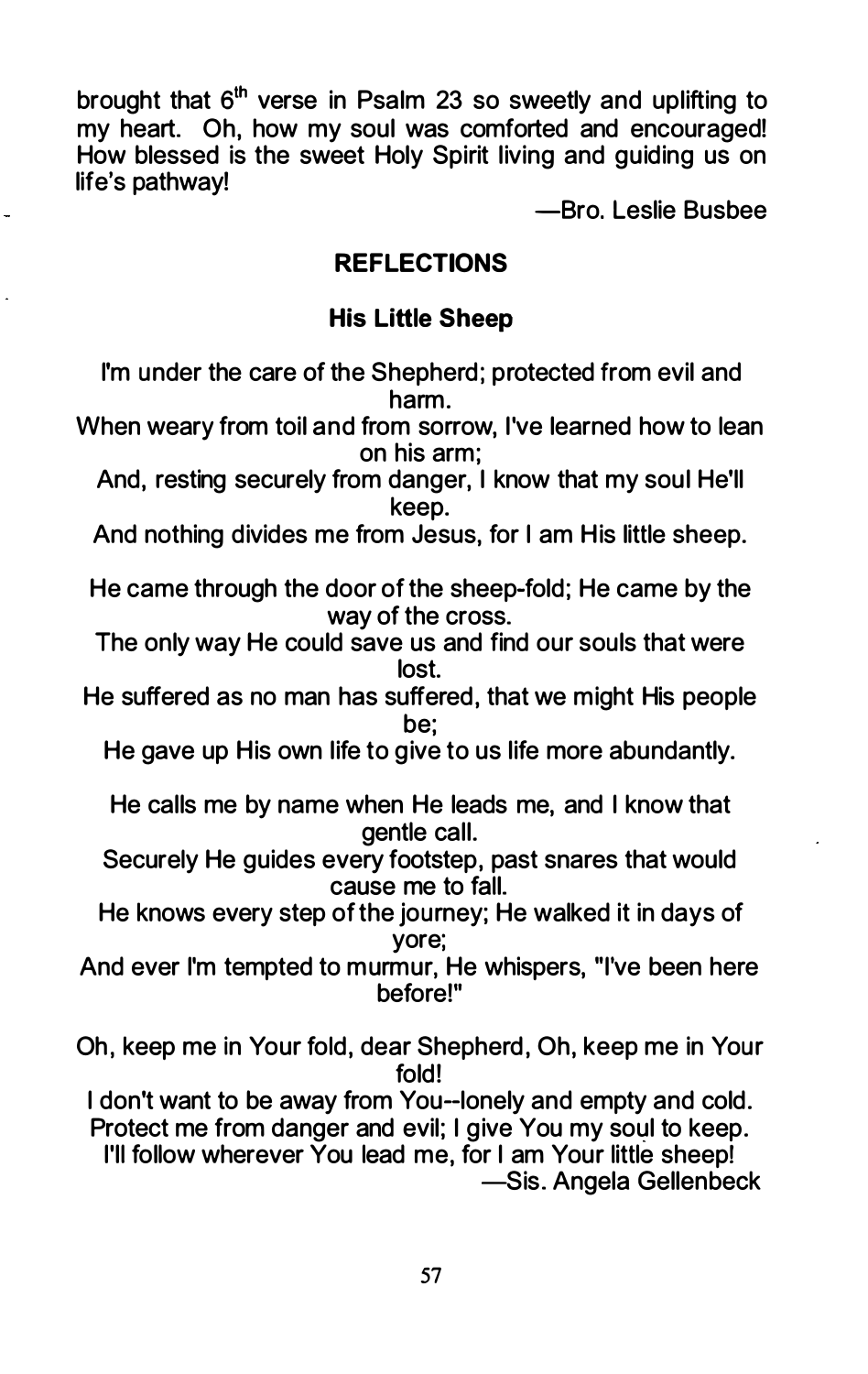# FLEETING DAYS OF MAN BEFORE AN ETERNAL GOD

Psalm 90:1 LORD, thou hast been our dwelling place in all generations.

2 Before the mountains were brought forth, or ever thou hadst formed the earth and the world, even from everlasting to everlasting, thou art God.

3 Thou turnest man to destruction; and sayest, Return, ye children of men.

4 For a thousand years in thy sight are but as yesterday when it is past, and as a watch in the night.

5 Thou carriest them away as with a flood, they are as a sleep: in the morning they are like grass which growth up.

6 In the morning it flourisheth, and groweth up; in the evening it is cut down, and withereth.

7 For we are consumed by thine anger, and by thy wrath are we troubled.

8 Thou hast set our iniquities before thee, our secret sins in the light of thy countenance.

9 For all our days are passed away in thy wrath: we spend our years as a tale that is told.

10 The days of our years are threescore years and ten; and if by reason of strength they be fourscore years, yet is their strength labour and sorrow; for it is soon cut off, and we fly away.

11 Who knoweth the power of thine anger? even according to thy fear, so is thy wrath.

12 So teach us to number our days, that we may apply our hearts unto wisdom.

13 Return, 0 LORD, how long? and let it repent thee concerning thy servants.

14 0 satisfy us early with thy mercy; that we may rejoice and be glad all our days.

15 Make us glad according to the days wherein thou hast afflicted us, and the years wherein we have seen evil.

16 Let thy work appear unto thy servants, and thy glory unto their children.

17 And let the beauty of the LORD our God be upon us: and establish thou the work of our hands upon us; yea, the work of our hands establish thou it.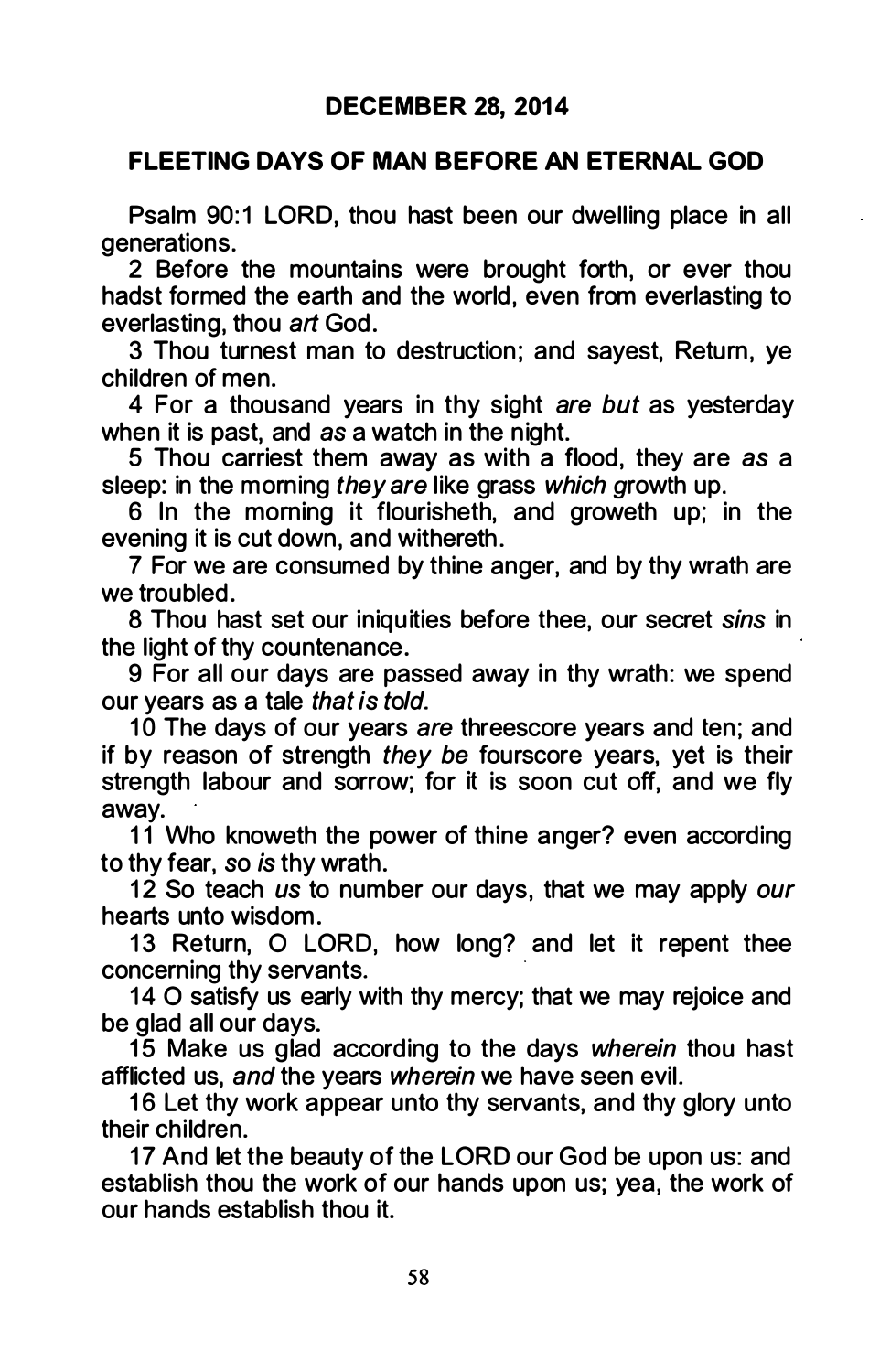MEMORY VERSE: The days of our years are threescore years and ten; and if by reason of strength they be fourscore years, yet is their strength labour and sorrow; for it is soon cut off, and we fly away. Psalm 90:10

CENTRAL THOUGHT: This earthly journey of life is but temporal and will soon be ended. For this reason we need to apply our hearts to wisdom and the fear of God and spend our earthly days doing the will of God and having Him work His works within us, and let His beauty of holiness be steadfastly upon us.

#### WORD DEFINITIONS

Psalm 90:1, "dwelling place": The home of our soul.

Ver. 2, "from everlasting to everlasting": Across the space of mortal time.

Ver. 3, "turnest man to destruction": Sendest man back to dust. "Dust thou art, and unto dust shalt thou return." Genesis 3:19

Ver. 4, "a watch in the night": A responsible and careful guard.

Ver. 7, "consumed": Brought to an end. "troubled": Distressed, condemned.

Ver. 9, "we spend our years as a tale": We finish our years like a sigh.

Ver. 10, "threescore years and ten": 70 years. "fourscore": 80 years.

Ver. 12, "number our days": Reckon and realize how fleeting this mortal life is. "apply our hearts unto wisdom": Bring a heart of true wisdom before God.

Ver. 13. "let it repent thee": Give pity and compassion.

Ver. 14, *"early":* In the morning of youth.

Ver. 17, *"the beauty of the LORD our God":* The delight and honour of our LORD God of mercy.

# LESSON BACKGROUND

The heading of this 90<sup>th</sup> Psalm says, "A Prayer of Moses the man of God." Adam Clarke greatly doubts if this is true because Moses lived 120 years, far beyond the 70 and 80 years mentioned. But, regardless of who the author of this Psalm was, we have found great inspiration and wise counsel contained therein; yes, wise counsel for all humanity. The first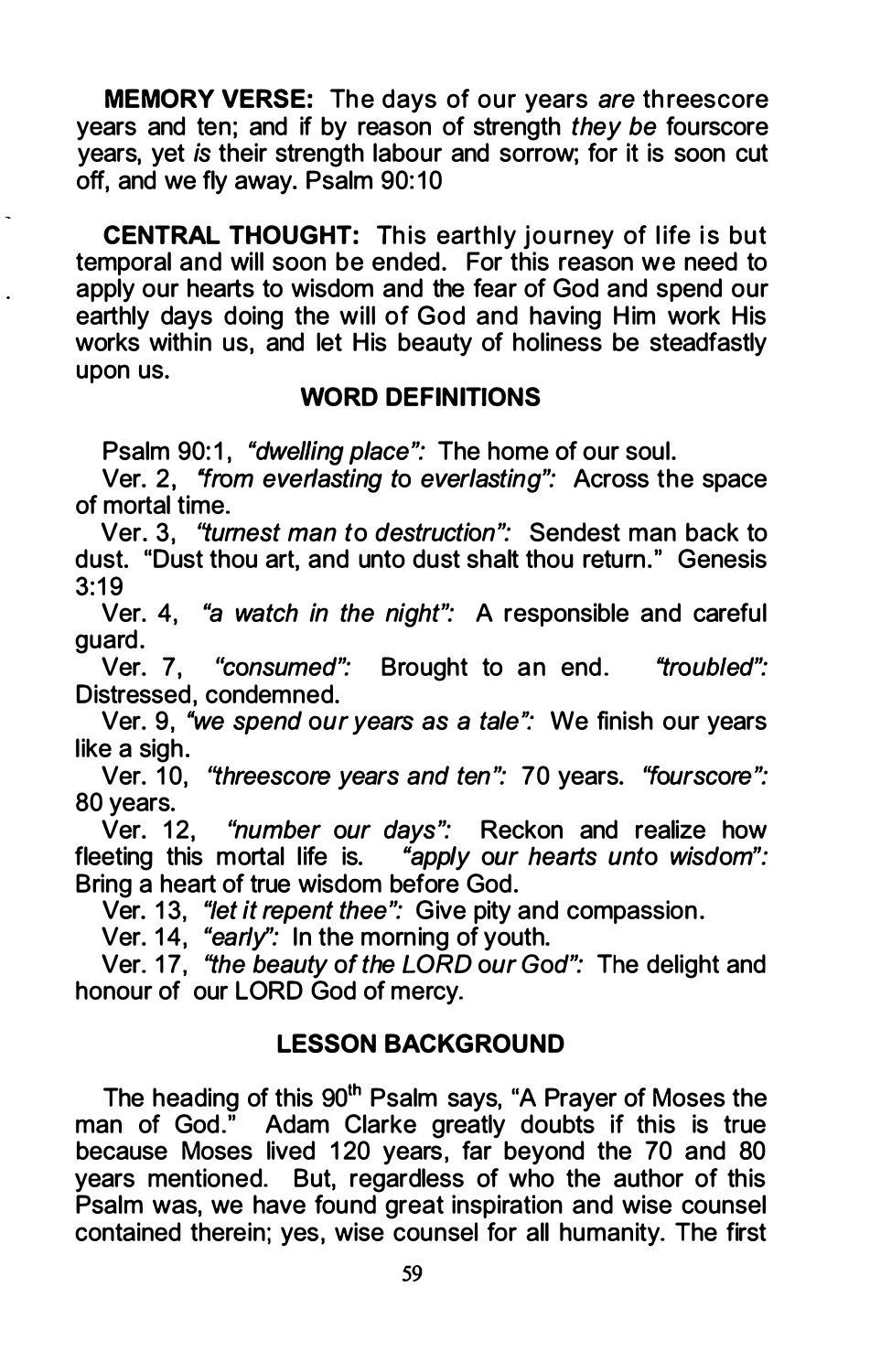statement is true and wise, declaring that the LORD God has been a great and wonderful dwelling place, or home, for all humanity. Song No. 30 in the Evening Light Songs hymnal entitled. "The Home of the Soul" has the heading "Psalm 90:1." Verse 2 of that song quotes from 1 John 4:16: "He that dwelleth in love ever dwelleth in God, sweet home never clouded by fears; and this heaven of love is our native abode through time and eternity's years." Stating that God is from everlasting to everlasting, He has turned man to destruction, saying, "Return, ye children of men." Then he likens us to grass that is cut down and withereth. He mentions God setting our sins and iniquities before Him, and all our days are passed away in His wrath. All of this is undeniably true.

The latter part of this Psalm instructs us wisely to apply our hearts unto wisdom. We need to entreat the LORD to satisfy and bless us with His mercy and make us glad after being afflicted and seeing evil. This should be the sentiment of our earnest prayers. The last two verses are so encouraging and sweet. We want His work to appear to us and also His glory to our children. We pray that His beauty will be upon us and establish the work of our hands. What we do we desire to be directed and blessed of the LORD. This Psalm needs to be a prayer, from the heart of every human being. In answer to this prayer the LORD can bring victory over sin and ungodliness, help us to live a holy and righteous life, and will give us a blessed hope for the world of everlasting life. May the Lord bless this lesson to the spiritual good of everyone is our earnest prayer.

-Bro. Leslie Busbee

#### QUESTIONS:

1. How can the great Almighty LORD God be our dwelling place?

2. What did God sentence man to do after he had disobeyed and sinned?

3. What is the main reason for God's wrath being directed toward humanity?

4. What should be the sentiment of our earnest prayers to God?

5. What do we need of His work and also for the work of our hands?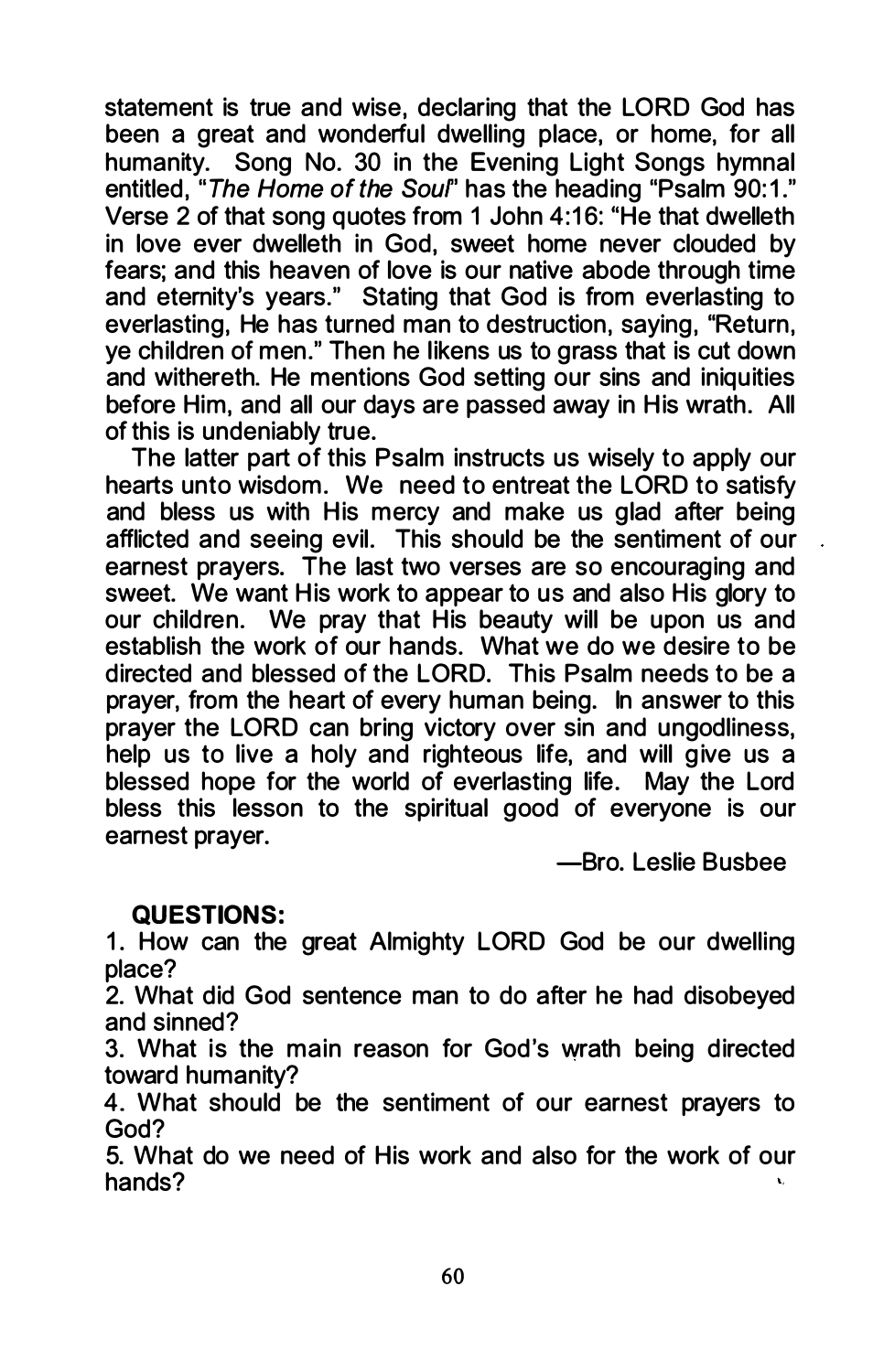God's loving embrace is the sweetest and most blessed experience a person can have in this world. So many people go after the fleshly lusts and material gain as the most desirable treasures to be had in life. How we need to realize and be aware of the fact that all of this earthly realm of life and activity was created and brought into being by a Supreme Being. God was in the beginning before the world was. He is, as our lesson declares, from everlasting to everlasting. He created man and woman, gave them the beautiful garden of Eden to enjoy, and a commandment to obey if they would continue to enjoy the garden. But we know that they listened to the voice of the Devil and lost that blessed place of love and happiness. And now all down through the centuries man has groped and fooled around in ignorance and stubborn will.

God Almighty is still beholding the sins of mankind but is holding out His hand of mercy and grace to all who will be willing and obedient to Him Man lives and dies. The willing and obedient to Him. Man lives and dies. newspaper daily reports people dying. But while we are alive and remain in this life, we need to take heed to the entreaty and loving counsel of God. Our prayer to Him surely needs to be in accord with what is spoken in our lesson. We need to recognize our perilous state and pray to God to help us to apply our hearts to wisdom. We need His wisdom to guide our ways and thoughts so that we can be satisfied with His wisdom.

If we will sincerely and willingly take heed to God's Word, we can be satisfied in youth and live so we can rejoice and be glad all of our days. If we will consent to be His workmanship and allow His beauty to be upon us, He can and will establish the work of our hands to be beneficial and established in happiness and honor for all the days of our earthly pilgrimage. God can and will satisfy the longing of the heart if we will be willing and obedient to Him in true faith and fervent love and devotion. May the Lord help each one of us to very diligently and earnestly strive to follow His Word and be faithful to Him all the days of our earthly life!

-Bro. Leslie Busbee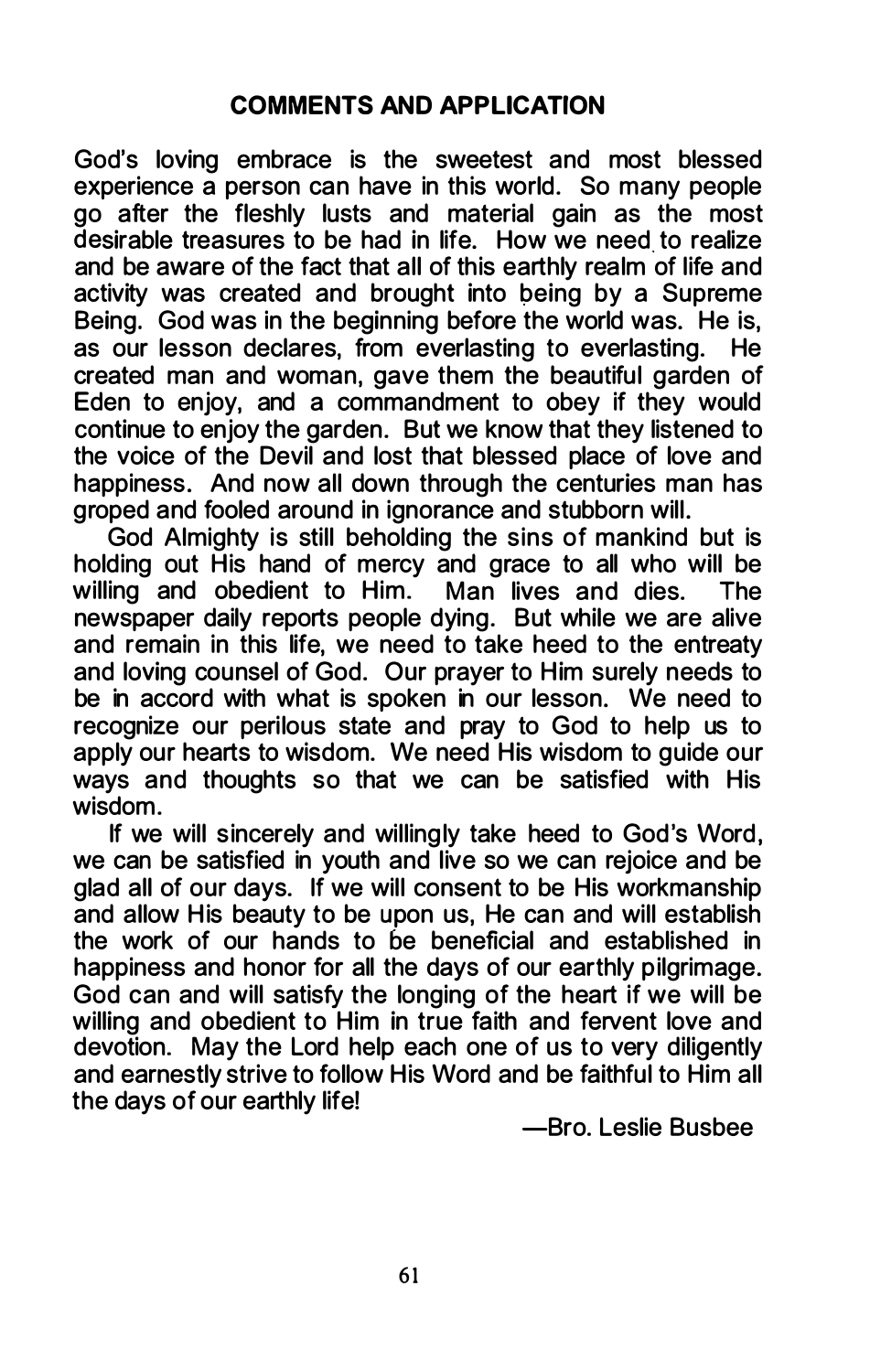# REFLECTIONS

# The Time of our Lives

This song, written by Herbert Kritzmer, describes how fast life can slip away and be wasted:

"Yesterday, when I was young, The taste of life was sweet upon my tongue.

I teased at life as if it were a foolish game, The way the evening breeze may tease a candle flame.

The thousand dreams I dreamed, the splendid things I planned.

I always built alas on weak and shifting sand.

/ lived by night and shunned the naked light of day, and only now I see how the years ran away.

So many wayward pleasures lay in store for me and so much pain my dazzled eyes refused to see.

I ran so fast that time and youth at last ran out.

I never stopped to think what life was all about.

Every conversation I can now recall, concerned itself with me and nothing else at all.

Yesterday the moon was blue and every crazy day brought something new to do.

I used my magic age as if it were a word and never saw the waste and emptiness beyond.

The game of love I played with arrogance and pride and every flame I lit too quickly died.

The friends I made all seemed somehow to drift away and only I am left on stage to end the play.

There are so many songs in me that won't be sung.

I feel the bitter taste of tears upon my tongue.

The time has come for me to pay for yesterday when I was young.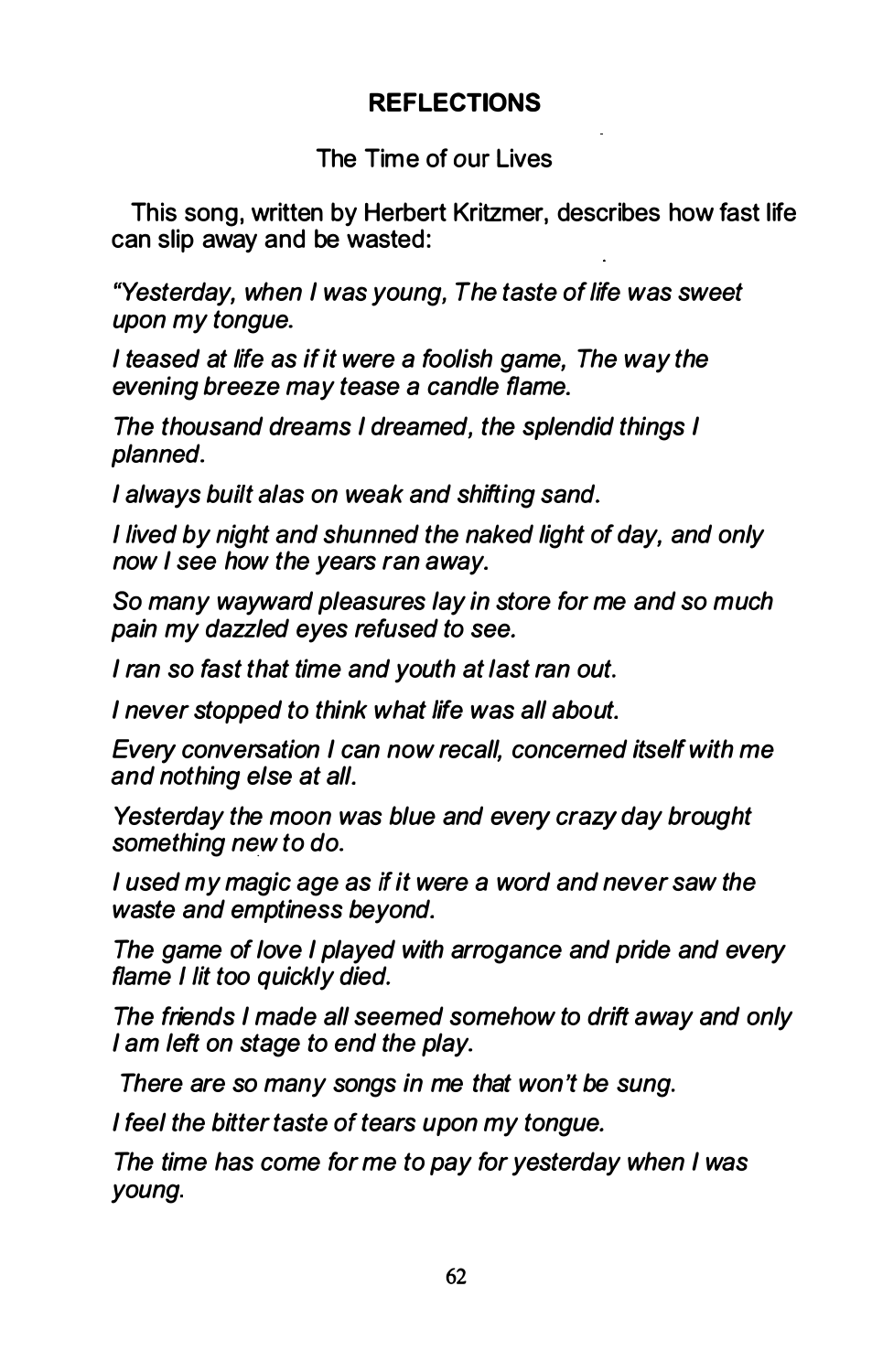Bro. Ed Wilson recently preached a stirring message at a funeral on this scripture: Ecc. 11:9. Rejoice, O young man, in · thy youth; and let thy heart cheer thee in the days of thy youth, and walk in the ways of thine heart, and in the sight of thine eyes: but know thou, that for all these things God will bring thee into judgment.

Each one is free to choose how they want to live this life, but God is the giver and taker of life, and when this life is done, we must give a report of how we have lived, either for his glory or our own. What a tragedy to spend life chasing empty dreams and waste our youth and become an old man and then realize we not only missed what life was all about, but also have to face eternity unprepared to give a good account to God of how we spent our time here.

-Bro. James Bell